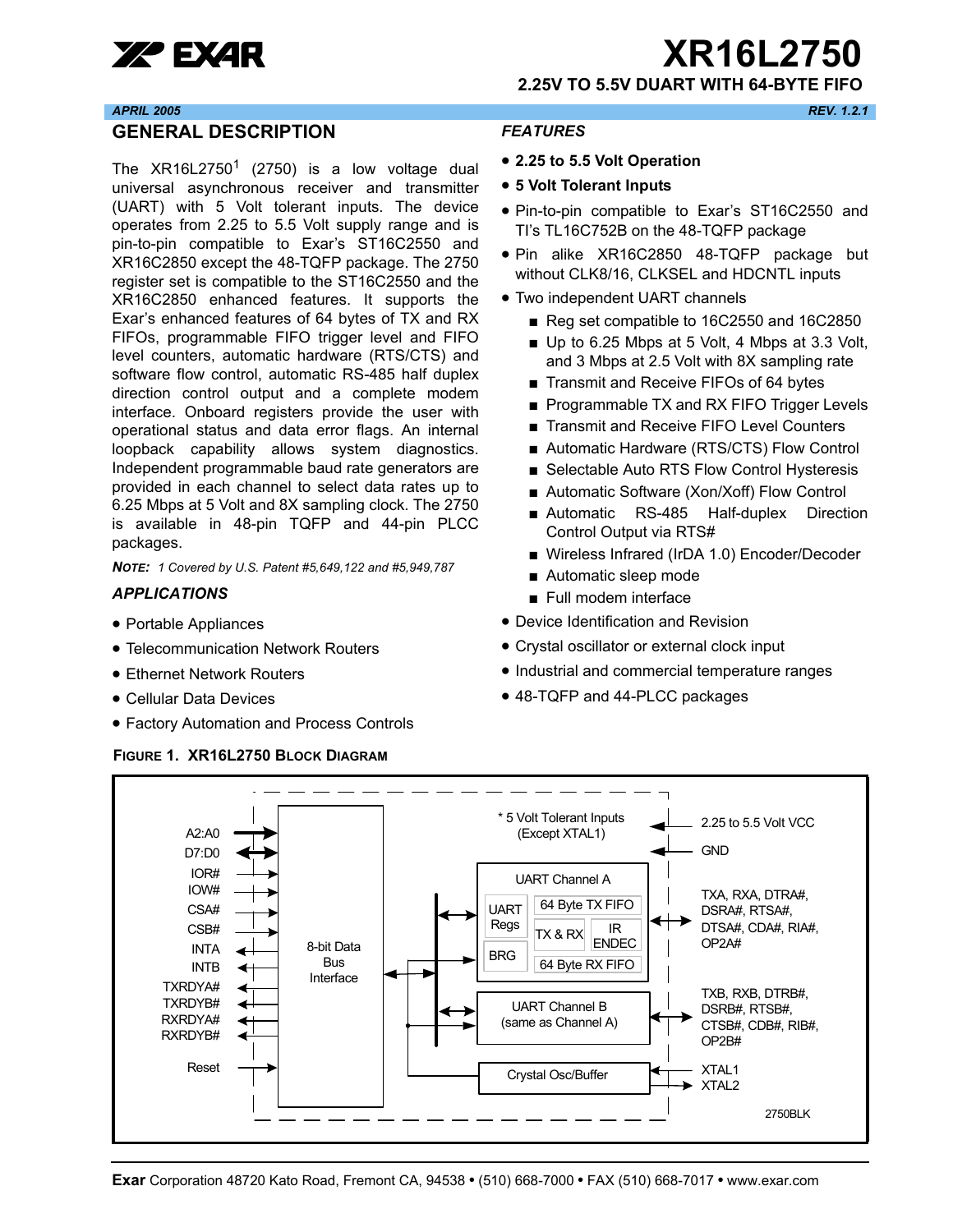

#### <span id="page-1-0"></span>**FIGURE 2. PIN OUT ASSIGNMENT**



#### <span id="page-1-1"></span>*ORDERING INFORMATION*

| <b>PART NUMBER</b> | <b>PACKAGE</b> | <b>OPERATING TEMPERATURE RANGE</b>   | <b>DEVICE STATUS</b> |
|--------------------|----------------|--------------------------------------|----------------------|
| XR16L2750CJ        | 44-Lead PLCC   | $0^{\circ}$ C to +70 $^{\circ}$ C    | Active               |
| XR16L2750IJ        | 44-Lead PLCC   | -40 $^{\circ}$ C to +85 $^{\circ}$ C | Active               |
| XR16L2750CM        | 48-Lead TQFP   | $0^{\circ}$ C to +70 $^{\circ}$ C    | Active               |
| XR16L2750IM        | 48-Lead TQFP   | -40°C to +85°C                       | Active               |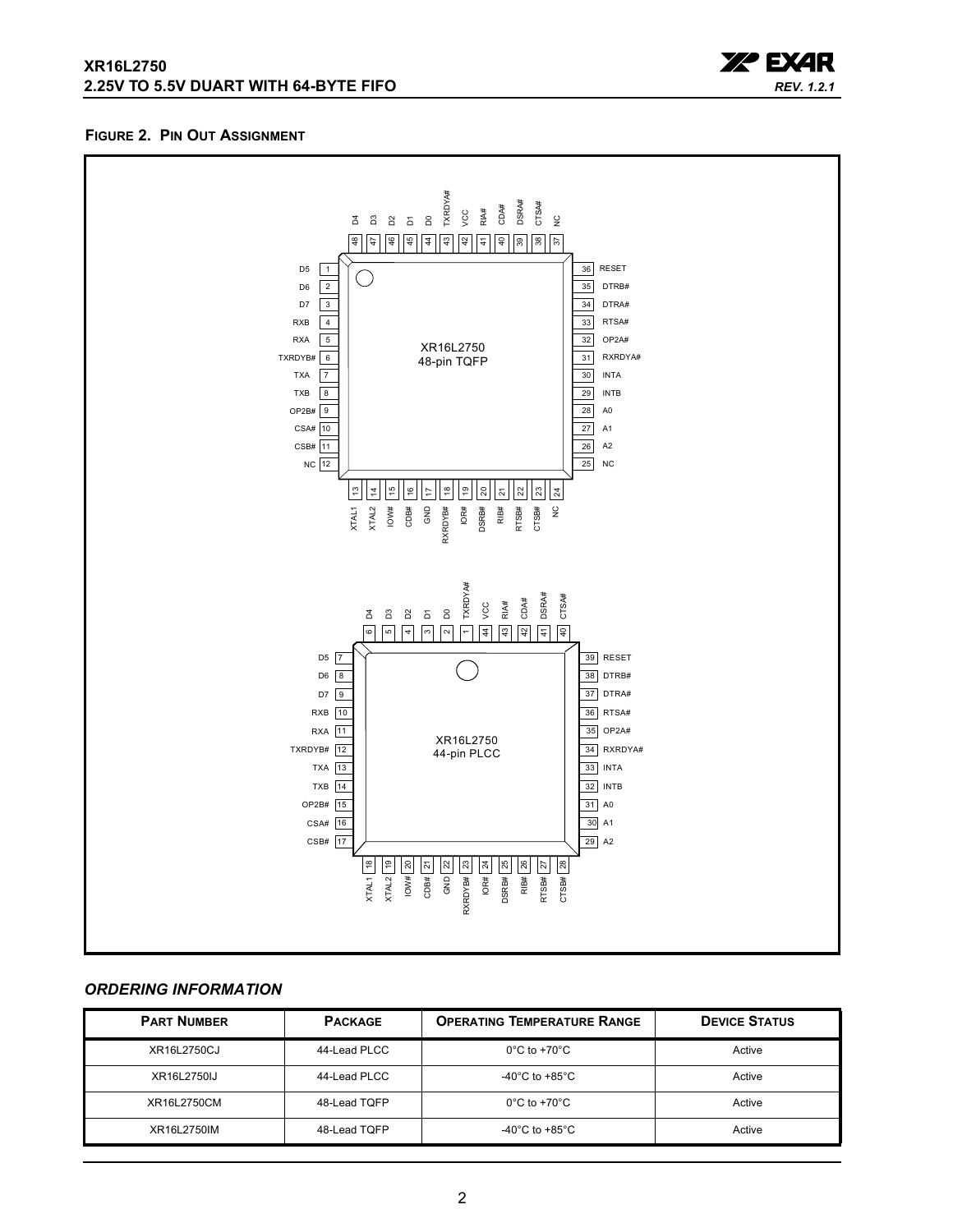

## <span id="page-2-0"></span>**PIN DESCRIPTIONS**

## **Pin Description**

| <b>NAME</b>                                        | 44-PLCC<br>PIN#          | 48-TQFP<br>PIN#     | <b>TYPE</b>  | <b>DESCRIPTION</b>                                                                                                                                                                                                                                                                                                                 |  |
|----------------------------------------------------|--------------------------|---------------------|--------------|------------------------------------------------------------------------------------------------------------------------------------------------------------------------------------------------------------------------------------------------------------------------------------------------------------------------------------|--|
| <b>DATA BUS INTERFACE</b>                          |                          |                     |              |                                                                                                                                                                                                                                                                                                                                    |  |
| A <sub>2</sub><br>A <sub>1</sub><br>A <sub>0</sub> | 29<br>30<br>31           | 26<br>27<br>28      | T            | Address data lines [2:0]. These 3 address lines select one of the inter-<br>nal registers in UART channel A/B during a data bus transaction.                                                                                                                                                                                       |  |
| D7<br>D <sub>6</sub>                               | 9<br>8                   | 3<br>$\overline{c}$ | I/O          | Data bus lines [7:0] (bidirectional).                                                                                                                                                                                                                                                                                              |  |
| D <sub>5</sub><br>D <sub>4</sub>                   | 7<br>6                   | $\mathbf{1}$<br>48  |              |                                                                                                                                                                                                                                                                                                                                    |  |
| D <sub>3</sub>                                     | 5                        | 47                  |              |                                                                                                                                                                                                                                                                                                                                    |  |
| D <sub>2</sub><br>D <sub>1</sub><br>D <sub>0</sub> | 4<br>3<br>$\overline{2}$ | 46<br>45<br>44      |              |                                                                                                                                                                                                                                                                                                                                    |  |
| IOR#                                               | 24                       | 19                  | $\mathbf{I}$ | Input/Output Read Strobe (active low). The falling edge instigates an<br>internal read cycle and retrieves the data byte from an internal register<br>pointed to by the address lines [A2:A0]. The data byte is placed on the<br>data bus to allow the host processor to read it on the rising edge.                               |  |
| IOW#                                               | 20                       | 15                  | $\mathbf{I}$ | Input/Output Write Strobe (active low). The falling edge instigates an<br>internal write cycle and the rising edge transfers the data byte on the<br>data bus to an internal register pointed by the address lines.                                                                                                                |  |
| CSA#                                               | 16                       | 10                  | $\mathbf{I}$ | UART channel A select (active low) to enable UART channel A in the<br>device for data bus operation.                                                                                                                                                                                                                               |  |
| CSB#                                               | 17                       | 11                  | $\mathbf{I}$ | UART channel B select (active low) to enable UART channel B in the<br>device for data bus operation.                                                                                                                                                                                                                               |  |
| <b>INTA</b>                                        | 33                       | 30                  | $\circ$      | UART channel A Interrupt output. The output state is defined by the<br>user through the software setting of MCR[3]. INTA is set to the active<br>mode and OP2A# output LOW when MCR[3] is set to a logic 1. INTA is<br>set to the three state mode and OP2A# output HIGH when MCR[3] is<br>set to a logic 0 (default). See MCR[3]. |  |
| <b>INTB</b>                                        | 32                       | 29                  | O            | UART channel B Interrupt output. The output state is defined by the<br>user through the software setting of MCR[3]. INTB is set to the active<br>mode and OP2B# output LOW when MCR[3] is set to a logic 1. INTB is<br>set to the three state mode and OP2B# output HIGH when MCR[3] is<br>set to a logic 0 (default). See MCR[3]. |  |
| TXRDYA#                                            | $\mathbf{1}$             | 43                  | $\circ$      | UART channel A Transmitter Ready (active low). The output provides<br>the TX FIFO/THR status for transmit channel A. See Table 2. If it is not<br>used, leave it unconnected.                                                                                                                                                      |  |
| RXRDYA#                                            | 34                       | 31                  | $\circ$      | UART channel A Receiver Ready (active low). This output provides the<br>RX FIFO/RHR status for receive channel A. See Table 2. If it is not<br>used, leave it unconnected.                                                                                                                                                         |  |
| TXRDYB#                                            | 12                       | $6\phantom{1}$      | $\circ$      | UART channel B Transmitter Ready (active low). The output provides<br>the TX FIFO/THR status for transmit channel B. See Table 3. If it is not<br>used, leave it unconnected.                                                                                                                                                      |  |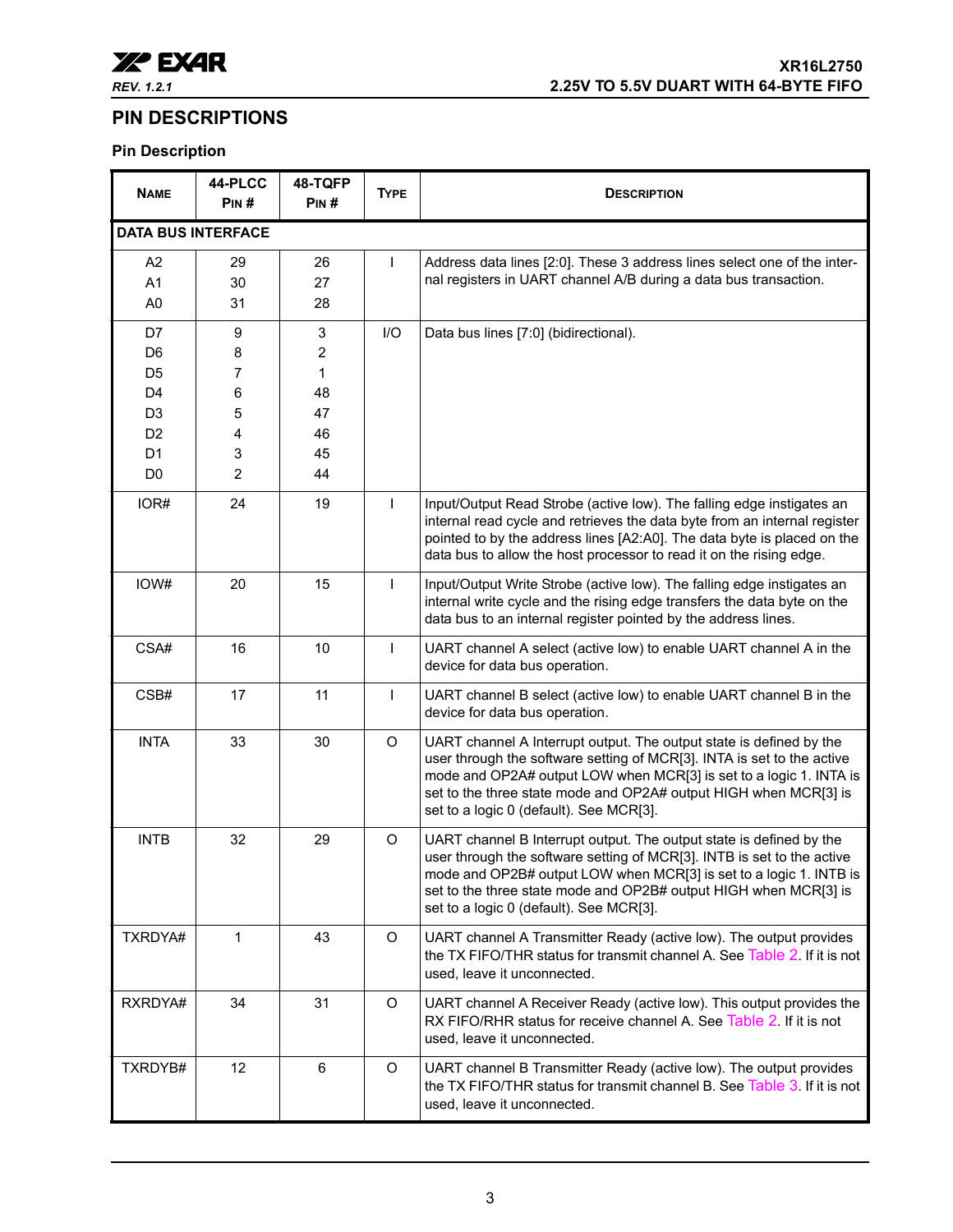#### **XR16L2750 2.25V TO 5.5V DUART WITH 64-BYTE FIFO**



#### **Pin Description**

| <b>NAME</b> | 44-PLCC<br>PIN# | 48-TQFP<br>PIN# | <b>TYPE</b>  | <b>DESCRIPTION</b>                                                                                                                                                                                                                                                                                                                                                                                                                                |  |
|-------------|-----------------|-----------------|--------------|---------------------------------------------------------------------------------------------------------------------------------------------------------------------------------------------------------------------------------------------------------------------------------------------------------------------------------------------------------------------------------------------------------------------------------------------------|--|
| RXRDYB#     | 23              | 18              | O            | UART channel B Receiver Ready (active low). This output provides the<br>RX FIFO/RHR status for receive channel B. See Table 2. If it is not<br>used, leave it unconnected.                                                                                                                                                                                                                                                                        |  |
|             |                 |                 |              | <b>MODEM OR SERIAL I/O INTERFACE</b>                                                                                                                                                                                                                                                                                                                                                                                                              |  |
| <b>TXA</b>  | 13              | $\overline{7}$  | O            | UART channel A Transmit Data or infrared encoder data. Standard<br>transmit and receive interface is enabled when $MCR[6] = 0$ . In this<br>mode, the TX signal will be HIGH during reset or idle (no data). Infrared<br>IrDA transmit and receive interface is enabled when MCR[6] = 1. In the<br>Infrared mode, the inactive state (no data) for the Infrared encoder/<br>decoder interface is LOW. If it is not used, leave it unconnected.    |  |
| <b>RXA</b>  | 11              | 5               | T            | UART channel A Receive Data or infrared receive data. Normal receive<br>data input must idle HIGH. The infrared receiver pulses typically idles at<br>LOW but can be inverted by software control prior going in to the<br>decoder, see MCR[6] and FCTR[2]. If this pin is not used, tie it to VCC<br>or pull it high via a 100k ohm resistor.                                                                                                    |  |
| RTSA#       | 36              | 33              | O            | UART channel A Request-to-Send (active low) or general purpose out-<br>put. This output must be asserted prior to using auto RTS flow control,<br>see EFR[6], MCR[1], FCTR[1:0], EMSR[5:4] and IER[6]. For auto<br>RS485 half-duplex direction control, see FCTR[3] and EMSR[3].                                                                                                                                                                  |  |
| CTSA#       | 40              | 38              | $\mathbf{I}$ | UART channel A Clear-to-Send (active low) or general purpose input.<br>It can be used for auto CTS flow control, see EFR[7], and IER[7]. This<br>input should be connected to VCC when not used.                                                                                                                                                                                                                                                  |  |
| DTRA#       | 37              | 34              | $\circ$      | UART channel A Data-Terminal-Ready (active low) or general purpose<br>output. If it is not used, leave it unconnected.                                                                                                                                                                                                                                                                                                                            |  |
| DSRA#       | 41              | 39              | T            | UART channel A Data-Set-Ready (active low) or general purpose input.<br>This input should be connected to VCC when not used. This input has<br>no effect on the UART.                                                                                                                                                                                                                                                                             |  |
| CDA#        | 42              | 40              | T            | UART channel A Carrier-Detect (active low) or general purpose input.<br>This input should be connected to VCC when not used. This input has<br>no effect on the UART.                                                                                                                                                                                                                                                                             |  |
| RIA#        | 43              | 41              |              | UART channel A Ring-Indicator (active low) or general purpose input.<br>This input should be connected to VCC when not used. This input has<br>no effect on the UART.                                                                                                                                                                                                                                                                             |  |
| OP2A#       | 35              | 32              | $\circ$      | Output Port 2 Channel A - The output state is defined by the user and<br>through the software setting of MCR[3]. INTA is set to the active mode<br>and OP2A# output LOW when MCR[3] is set to a logic 1. INTA is set to<br>the three state mode and OP2A# output HIGH when MCR[3] is set to a<br>logic 0. See MCR[3]. This output should not be used as a general out-<br>put else it will disturb the INTA output functionality.                 |  |
| <b>TXB</b>  | 14              | 8               | O            | UART channel B Transmit Data or infrared encoder data. Standard<br>transmit and receive interface is enabled when $MCR[6] = 0$ . In this<br>mode, the TX signal will be HIGH during reset or idle (no data). Infrared<br>IrDA transmit and receive interface is enabled when $MCR[6] = 1$ . In the<br>Infrared mode, the inactive state (no data) for the Infrared encoder/<br>decoder interface is LOW. If it is not used, leave it unconnected. |  |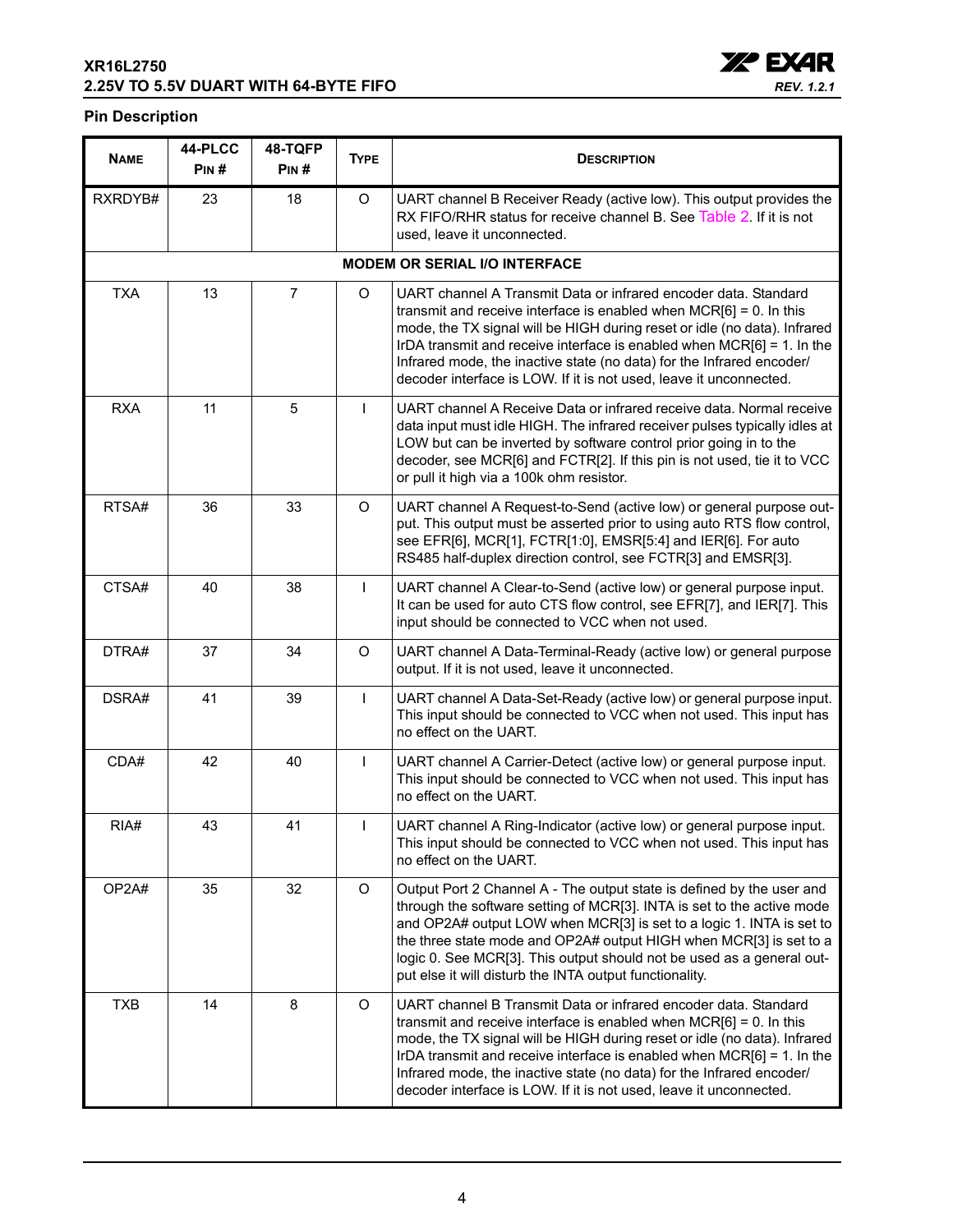

#### **Pin Description**

| <b>NAME</b>       | 44-PLCC<br>PIN# | 48-TQFP<br>PIN#   | <b>TYPE</b>  | <b>DESCRIPTION</b>                                                                                                                                                                                                                                                                                                                                                                                                                |  |
|-------------------|-----------------|-------------------|--------------|-----------------------------------------------------------------------------------------------------------------------------------------------------------------------------------------------------------------------------------------------------------------------------------------------------------------------------------------------------------------------------------------------------------------------------------|--|
| <b>RXB</b>        | 10              | 4                 | $\mathbf{I}$ | UART channel B Receive Data or infrared receive data. Normal receive<br>data input must idle HIGH. The infrared receiver pulses typically idles at<br>logic 0 but can be inverted by software control prior going in to the<br>decoder, see MCR[6] and FCTR[2]. If this pin is not used, tie it to VCC<br>or pull it high via a 100k ohm resistor.                                                                                |  |
| RTSB#             | 27              | 22                | $\circ$      | UART channel B Request-to-Send (active low) or general purpose out-<br>put. This port must be asserted prior to using auto RTS flow control,<br>see EFR[6], MCR[1], FCTR[1:0], EMSR[5:4] and IER[6]. For auto<br>RS485 half-duplex direction control, see FCTR[3] and EMSR[3].                                                                                                                                                    |  |
| CTSB#             | 28              | 23                | $\mathbf{I}$ | UART channel B Clear-to-Send (active low) or general purpose input.<br>It can be used for auto CTS flow control, see EFR[7], and IER[7]. This<br>input should be connected to VCC when not used.                                                                                                                                                                                                                                  |  |
| DTRB#             | 38              | 35                | $\circ$      | UART channel B Data-Terminal-Ready (active low) or general purpose<br>output. If it is not used, leave it unconnected.                                                                                                                                                                                                                                                                                                            |  |
| DSRB#             | 25              | 20                | $\mathbf{I}$ | UART channel B Data-Set-Ready (active low) or general purpose input.<br>This input should be connected to VCC when not used. This input has<br>no effect on the UART.                                                                                                                                                                                                                                                             |  |
| CDB#              | 21              | 16                | $\mathbf{I}$ | UART channel B Carrier-Detect (active low) or general purpose input.<br>This input should be connected to VCC when not used. This input has<br>no effect on the UART.                                                                                                                                                                                                                                                             |  |
| RIB#              | 26              | 21                | $\mathbf{I}$ | UART channel B Ring-Indicator (active low) or general purpose input.<br>This input should be connected to VCC when not used. This input has<br>no effect on the UART.                                                                                                                                                                                                                                                             |  |
| OP2B#             | 15              | 9                 | $\circ$      | Output Port 2 Channel B - The output state is defined by the user and<br>through the software setting of MCR[3]. INTB is set to the active mode<br>and OP2B# output LOW when MCR[3] is set to a logic 1. INTB is set to<br>the three state mode and OP2B# output HIGH when MCR[3] is set to a<br>logic 0. See MCR[3]. This output should not be used as a general out-<br>put else it will disturb the INTB output functionality. |  |
|                   |                 |                   |              | <b>ANCILLARY SIGNALS</b>                                                                                                                                                                                                                                                                                                                                                                                                          |  |
| XTAL1             | 18              | 13                |              | Crystal or external clock input. Caution: this input is not 5V tolerant.                                                                                                                                                                                                                                                                                                                                                          |  |
| XTAL <sub>2</sub> | 19              | 14                | $\mathsf O$  | Crystal or buffered clock output.                                                                                                                                                                                                                                                                                                                                                                                                 |  |
| <b>RESET</b>      | 39              | 36                | $\mathsf{I}$ | Reset (active high) - A longer than 40 ns HIGH pulse on this pin will<br>reset the internal registers and all outputs. The UART transmitter output<br>will be held HIGH, the receiver input will be ignored and outputs are<br>reset during reset period (see External Reset Conditions).                                                                                                                                         |  |
| <b>VCC</b>        | 44              | 42                | Pwr          | 2.25V to 5.5V power supply. All input pins, except XTAL1, are 5V toler-<br>ant.                                                                                                                                                                                                                                                                                                                                                   |  |
| <b>GND</b>        | 22              | 17                | Pwr          | Power supply common, ground.                                                                                                                                                                                                                                                                                                                                                                                                      |  |
| N.C.              | none            | 12, 24, 25,<br>37 |              | No Connection.                                                                                                                                                                                                                                                                                                                                                                                                                    |  |

**Pin type: I=Input, O=Output, I/O= Input/output, OD=Output Open Drain.**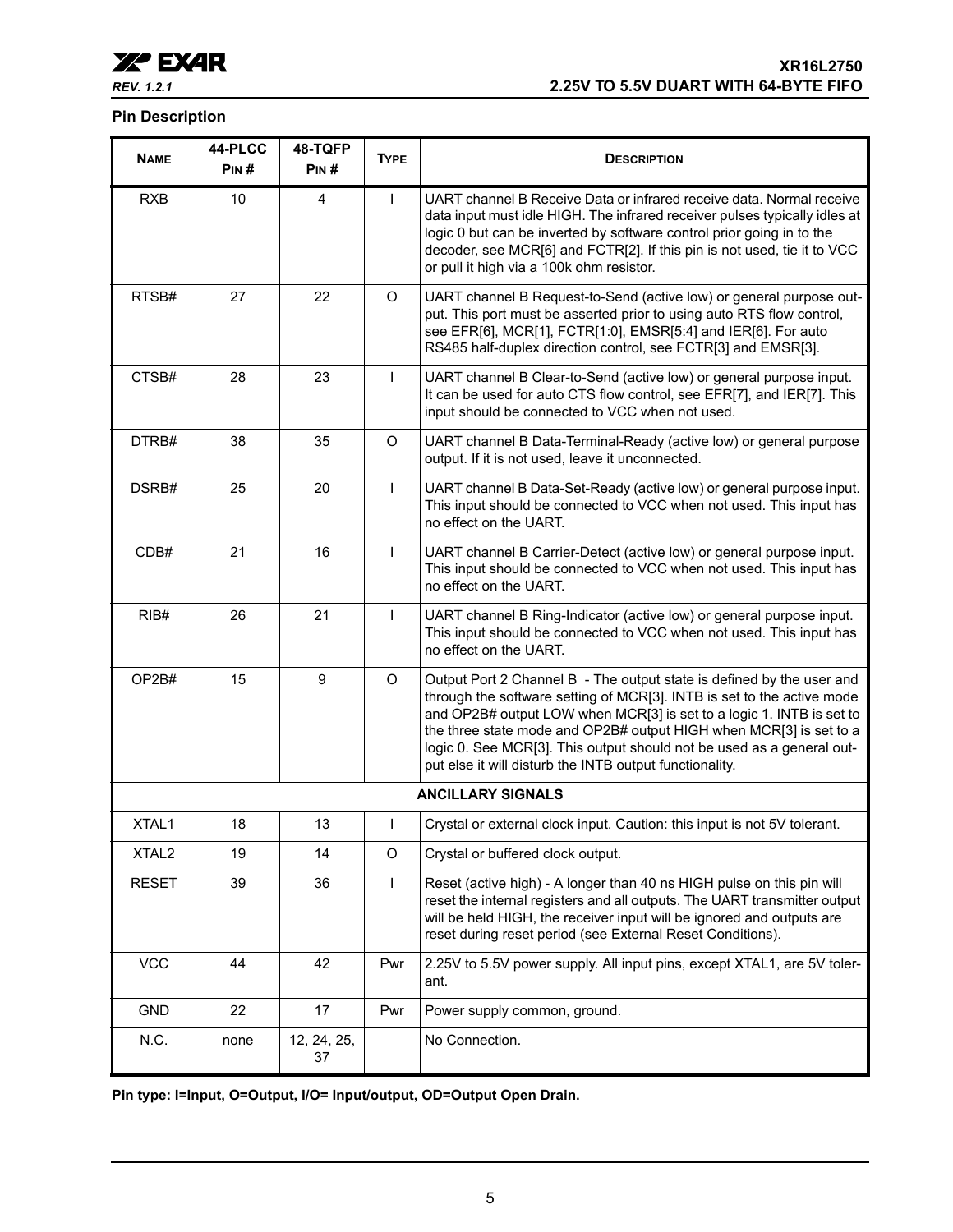

#### <span id="page-5-0"></span>**1.0 PRODUCT DESCRIPTION**

The XR16L2750 (2750) integrates the functions of 2 enhanced 16C550 Universal Asynchronous Receiver and Transmitter (UART). Each UART is independently controlled having its own set of device configuration registers. The configuration registers set is 16550 UART compatible for control, status and data transfer. Additionally, each UART channel has 64-bytes of transmit and receive FIFOs, automatic RTS/CTS hardware flow control with hysteresis control, automatic Xon/Xoff and special character software flow control, programmable transmit and receive FIFO trigger levels, FIFO level counters, infrared encoder and decoder (IrDA ver 1.0), programmable baud rate generator with a prescaler of divide by 1 or 4, and data rate up to 6.25 Mbps with 8X sampling clock rate or 3.125 Mbps in the 16X rate. The XR16L2750 is a 2.25 to 5.5V device with 5 volt tolerant inputs. The 2750 is fabricated with an advanced CMOS process.

#### **Enhanced Features**

The 2750 DUART provides a solution that supports 64 bytes of transmit and receive FIFO memory, instead of 128 bytes provided in the XR16C2850 and 16 bytes in the ST16C2550, or one byte in the ST16C2450. The 2750 is designed to work with low supply voltage and high performance data communication systems, that require fast data processing time. Increased performance is realized in the 2750 by the larger transmit and receive FIFOs, FIFO trigger level control, FIFO level counters and automatic flow control mechanism. This allows the external processor to handle more networking tasks within a given time. For example, the ST16C2550 with a 16 byte FIFO, unloads 16 bytes of receive data in 1.53 ms (This example uses a character length of 11 bits, including start/stop bits at 115.2 Kbps). This means the external CPU will have to service the receive FIFO at 1.53 ms intervals. However with the 64 byte FIFO in the 2750, the data buffer will not require unloading/loading for 6.1 ms. This increases the service interval giving the external CPU additional time for other applications and reducing the overall UART interrupt servicing time. In addition, the programmable FIFO level trigger interrupt and automatic hardware/software flow control is uniquely provided for maximum data throughput performance especially when operating in a multi-channel system. The combination of the above greatly reduces the CPU's bandwidth requirement, increases performance, and reduces power consumption.

The 2750 supports a half-duplex output direction control signaling pin, RTS# A/B, to enable and disable the external RS-485 transceiver operation. It automatically switches the logic state of the output pin to the receive state after the last stop-bit of the last character has been shifted out of the transmitter. After receiving, the logic state of the output pin switches back to the transmit state when a data byte is loaded in the transmitter. The auto RS-485 direction control pin is not activated after reset. To activate the direction control function, user has to set FCTR Bit-3 to "1". This pin is normally high for receive state, low for transmit state.

#### **Data Rate**

The 2750 is capable of operation up to 3.125 Mbps at 5V with 16X internal sampling clock rate, and 6.25 Mbps at 5V with 8X sampling clock rate. The device can operate with an external 24 MHz crystal on pins XTAL1 and XTAL2, or external clock source of up to 50 MHz on XTAL1 pin. With a typical crystal of 14.7456 MHz and through a software option, the user can set the prescaler bit for data rates of up to 1.84 Mbps.

The rich feature set of the 2750 is available through the internal registers. Automatic hardware/software flow control, selectable transmit and receive FIFO trigger levels, selectable TX and RX baud rates, infrared encoder/decoder interface, modem interface controls, and a sleep mode are all standard features.

Following a power on reset or an external reset, the 2750 is software compatible with previous generation of UARTs, 16C450, 16C550 and 16C650A as well as the 16C850.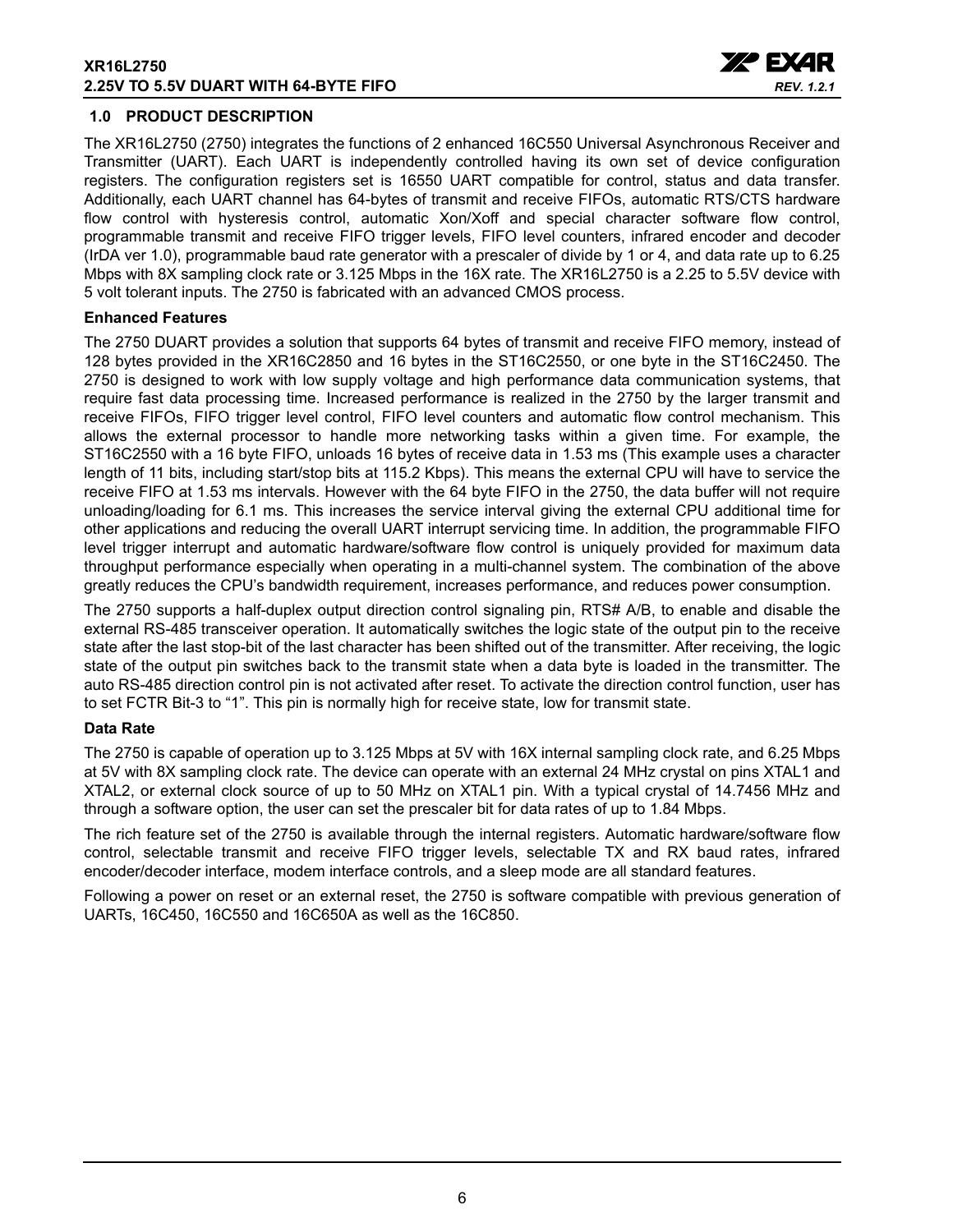

#### <span id="page-6-1"></span>**2.0 FUNCTIONAL DESCRIPTIONS**

#### <span id="page-6-2"></span>**2.1 CPU Interface**

The CPU interface is 8 data bits wide with 3 address lines and control signals to execute data bus read and write transactions. The 2750 data interface supports the Intel compatible types of CPUs and it is compatible to the industry standard 16C550 UART. No clock (oscillator nor external clock) is required to operate a data bus transaction. Each bus cycle is asynchronous using CS#, IOR# and IOW# signals. Both UART channels share the same data bus for host operations. The data bus interconnections are shown in [Figure](#page-6-0) 3.

<span id="page-6-0"></span>



#### <span id="page-6-3"></span>**2.2 5-Volt Tolerant Inputs**

The 2750 can accept up to 5V inputs even when operating at 3.3V or 2.5V. But note that if the 2750 is operating at 2.5V, its V<sub>OH</sub> may not be high enough to meet the requirements of the V<sub>IH</sub> of a CPU or a serial transceiver that is operating at 5V. Caution: XTAL1 is not 5 volt tolerant.

#### <span id="page-6-4"></span>**2.3 Device Reset**

The RESET input resets the internal registers and the serial interface outputs in both channels to their default state (see [Table](#page-35-0) 16). An active high pulse of longer than 40 ns duration will be required to activate the reset function in the device.

#### <span id="page-6-5"></span>**2.4 Device Identification and Revision**

The XR16L2750 provides a Device Identification code and a Device Revision code to distinguish the part from other devices and revisions. To read the identification code from the part, it is required to set the baud rate generator registers DLL and DLM both to 0x00. Now reading the content of the DLM will provide 0x0A for the XR16L2750 and reading the content of DLL will provide the revision of the part; for example, a reading of 0x01 means revision A.

#### <span id="page-6-6"></span>**2.5 Channel A and B Selection**

The UART provides the user with the capability to bi-directionally transfer information between an external CPU and an external serial communication device. A logic 0 on chip select pins, CSA# or CSB#, allows the user to select UART channel A or B to configure, send transmit data and/or unload receive data to/from the UART. Selecting both UARTs can be useful during power up initialization to write to the same internal registers, but do not attempt to read from both uarts simultaneously. Individual channel select functions are shown in [Table](#page-7-1) 1.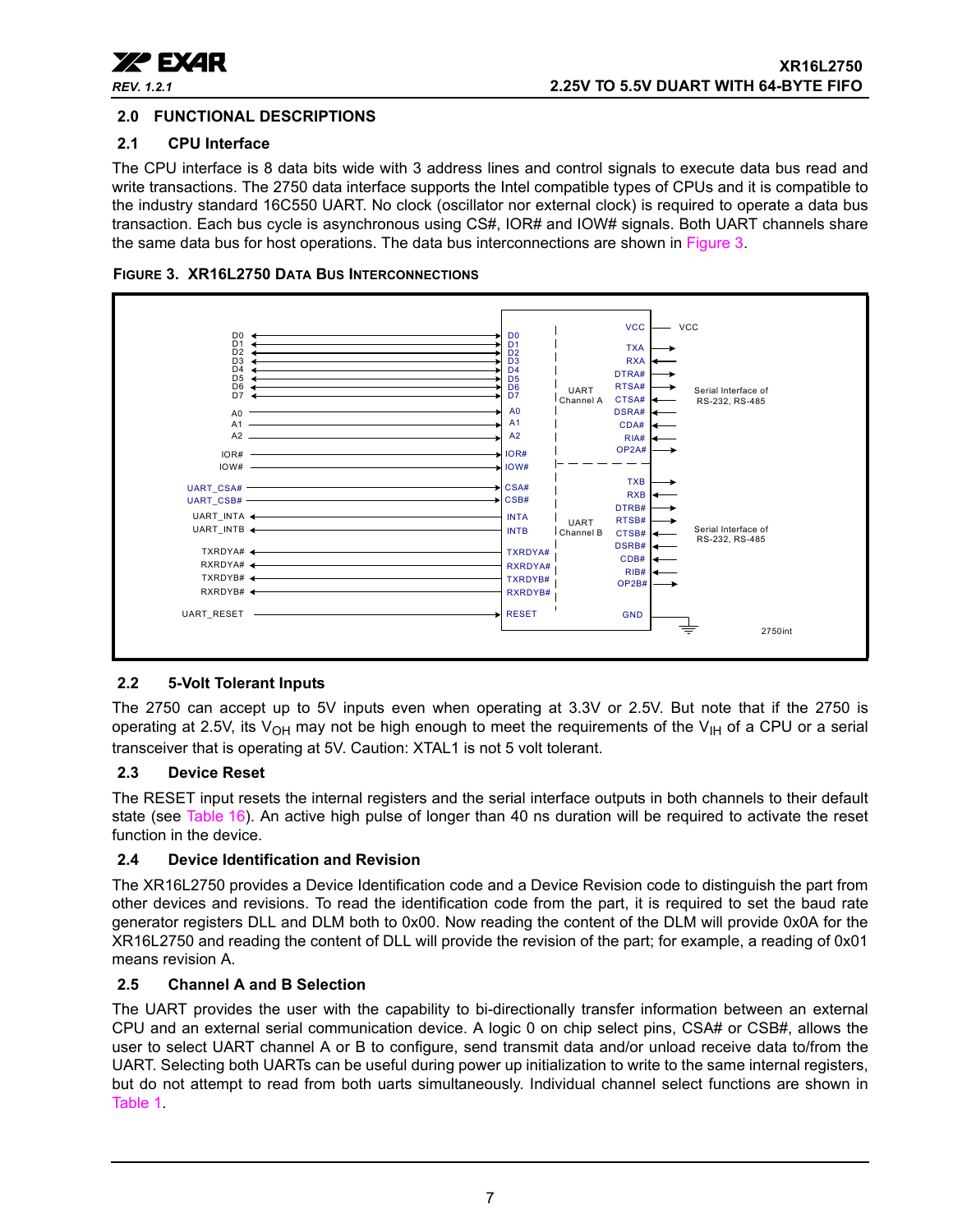

<span id="page-7-1"></span>

| CSA# | CSB# | <b>FUNCTION</b>          |  |  |
|------|------|--------------------------|--|--|
|      |      | UART de-selected         |  |  |
|      |      | Channel A selected       |  |  |
|      |      | Channel B selected       |  |  |
|      |      | Channel A and B selected |  |  |

#### **TABLE 1: CHANNEL A AND B SELECT**

#### <span id="page-7-2"></span>**2.6 Channel A and B Internal Registers**

Each UART channel in the 2750 has a set of enhanced registers for control, monitoring and data loading and unloading. The configuration register set is compatible to those already available in the standard single 16C550 and dual ST16C2550. These registers function as data holding registers (THR/RHR), interrupt status and control registers (ISR/IER), a FIFO control register (FCR), receive line status and control registers (LSR/ LCR), modem status and control registers (MSR/MCR), programmable data rate (clock) divisor registers (DLL/ DLM), and a user accessible Scratchpad Register (SPR).

Beyond the general 16C2550 features and capabilities, the 2750 offers enhanced feature registers (EMSR, FLVL, EFR, Xon/Xoff 1, Xon/Xoff 2, FCTR, TRG, FC) that provide automatic RTS and CTS hardware flow control, Xon/Xoff software flow control, automatic RS-485 half-duplex direction output enable/disable, FIFO trigger level control, and FIFO level counters. All the register functions are discussed in full detail later in ["Section 3.0, UART INTERNAL REGISTERS" on page](#page-19-0) 20.

#### <span id="page-7-3"></span>**2.7 DMA Mode**

The device does not support direct memory access. The DMA Mode (a legacy term) in this document doesn't mean "direct memory access" but refers to data block transfer operation. The DMA mode affects the state of the RXRDY# A/B and TXRDY# A/B output pins. The transmit and receive FIFO trigger levels provide additional flexibility to the user for block mode operation. The LSR bits 5-6 provide an indication when the transmitter is empty or has an empty location(s) for more data. The user can optionally operate the transmit and receive FIFO in the DMA mode (FCR bit-3=1). When the transmit and receive FIFO are enabled and the DMA mode is disabled (FCR bit-3 = 0), the 2750 is placed in single-character mode for data transmit or receive operation. When DMA mode is enabled (FCR bit-3 = 1), the user takes advantage of block mode operation by loading or unloading the FIFO in a block sequence determined by the programmed trigger level. In this mode, the 2750 sets the TXRDY# pin when the transmit FIFO becomes full, and sets the RXRDY# pin when the receive FIFO becomes empty. The following table shows their behavior. Also see Figures [18](#page-40-0) through [23.](#page-42-0)

<span id="page-7-0"></span>

| <b>PINS</b> | $FCR$ BIT-0=0<br>(FIFO DISABLED)                       | FCR BIT-0=1 (FIFO ENABLED)                               |                                                                                                                                 |  |  |
|-------------|--------------------------------------------------------|----------------------------------------------------------|---------------------------------------------------------------------------------------------------------------------------------|--|--|
|             |                                                        | FCR Bit- $3 = 0$<br>(DMA Mode Disabled)                  | FCR Bit- $3 = 1$<br>(DMA Mode Enabled)                                                                                          |  |  |
|             | RXRDY# $A/B$ $\vert$ LOW = 1 byte.<br>HIGH = no data.  | LOW = at least 1 byte in FIFO.<br>HIGH = FIFO empty.     | HIGH to LOW transition when FIFO reaches the<br>trigger level, or time-out occurs.<br>LOW to HIGH transition when FIFO empties. |  |  |
|             | TXRDY# A/B   LOW = THR empty.<br>$HIGH = byte$ in THR. | $LOW = FIFO$ empty.<br>$HIGH = at least 1 byte in FIFO.$ | LOW = FIFO has at least 1 empty location.<br>IHIGH = FIFO is full.                                                              |  |  |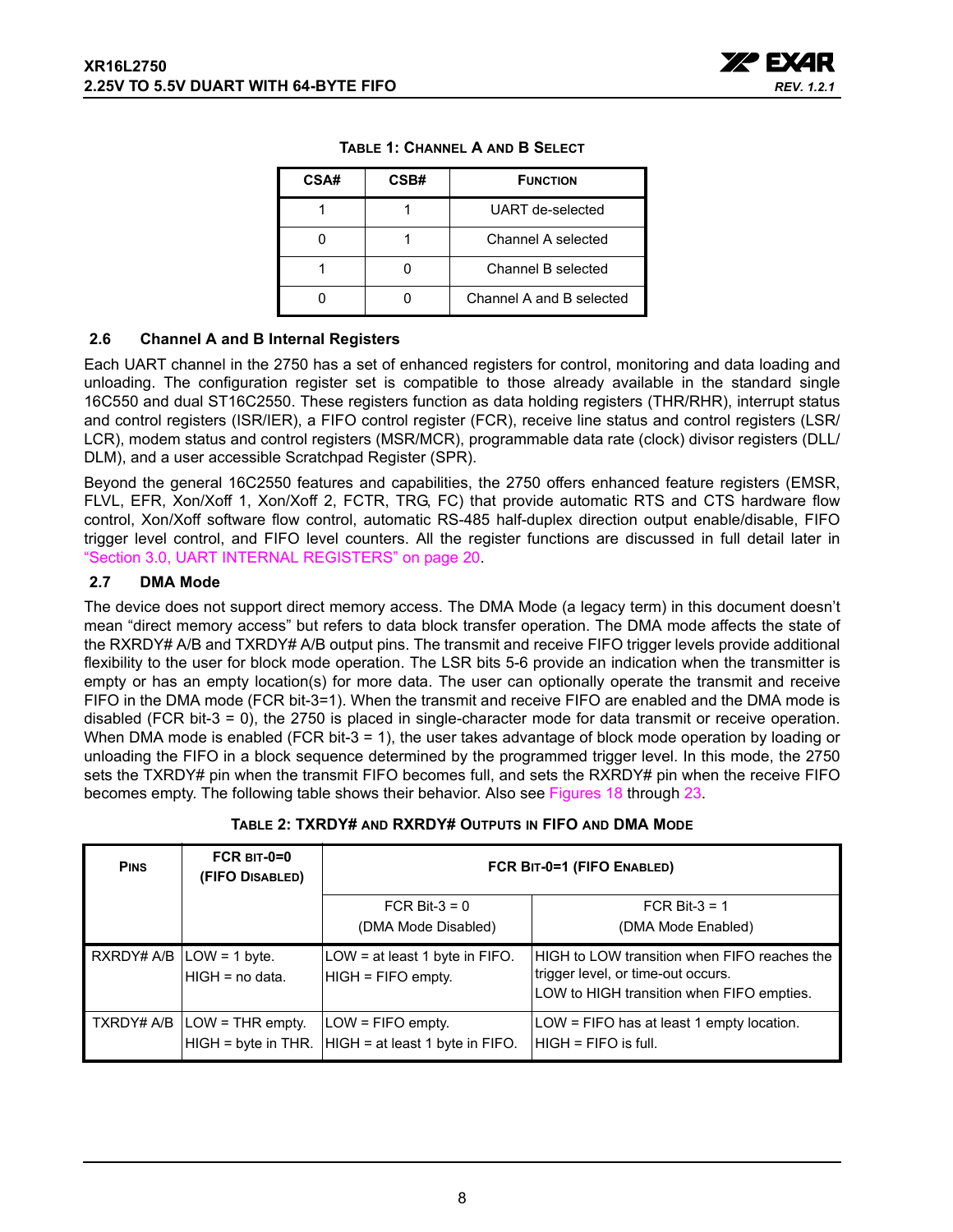

#### <span id="page-8-3"></span>**2.8 INTA and INTB Outputs**

The INTA and INTB interrupt output changes according to the operating mode and enhanced features setup. [Table](#page-8-0) 3 [and](#page-8-1) 4 summarize the operating behavior for the transmitter and receiver. Also see Figures [18](#page-40-0) through [23.](#page-42-0)

<span id="page-8-0"></span>

|                   | AUTO RS485<br><b>MODE</b> | FCR BIT- $0 = 0$<br>(FIFO DISABLED)               | FCR BIT-0 = 1 (FIFO ENABLED)                                                           |
|-------------------|---------------------------|---------------------------------------------------|----------------------------------------------------------------------------------------|
| <b>INTA/B Pin</b> | NO.                       | LOW = a byte in THR<br>$HIGH = THR$ empty         | LOW = FIFO above trigger level<br>HIGH = FIFO below trigger level or FIFO empty        |
| <b>INTA/B Pin</b> | <b>YES</b>                | $LOW = a$ byte in THR<br>HIGH = transmitter empty | LOW = FIFO above trigger level<br>HIGH = FIFO below trigger level or transmitter empty |

#### **TABLE 3: INTA AND INTB PINS OPERATION FOR TRANSMITTER**

#### **TABLE 4: INTA AND INTB PIN OPERATION FOR RECEIVER**

<span id="page-8-1"></span>

|            | FCR BIT- $0 = 0$<br>(FIFO DISABLED) | FCR BIT-0 = 1<br>(FIFO ENABLED)                                   |
|------------|-------------------------------------|-------------------------------------------------------------------|
| INTA/B Pin | LOW = no data<br>$HIGH = 1 byte$    | LOW = FIFO below trigger level<br>HIGH = FIFO above trigger level |

#### <span id="page-8-4"></span>**2.9 Crystal Oscillator or External Clock Input**

The 2750 includes an on-chip oscillator (XTAL1 and XTAL2) to produce a clock for both UART sections in the device. The CPU data bus does not require this clock for bus operation. The crystal oscillator provides a system clock to the Baud Rate Generators (BRG) section found in each of the UART. XTAL1 is the input to the oscillator or external clock buffer input with XTAL2 pin being the output. Please note that the input XTAL1 is not 5V tolerant and so the maximum at the pin should be VCC. For programming details, see "Programmable Baud Rate Generator."

<span id="page-8-2"></span>

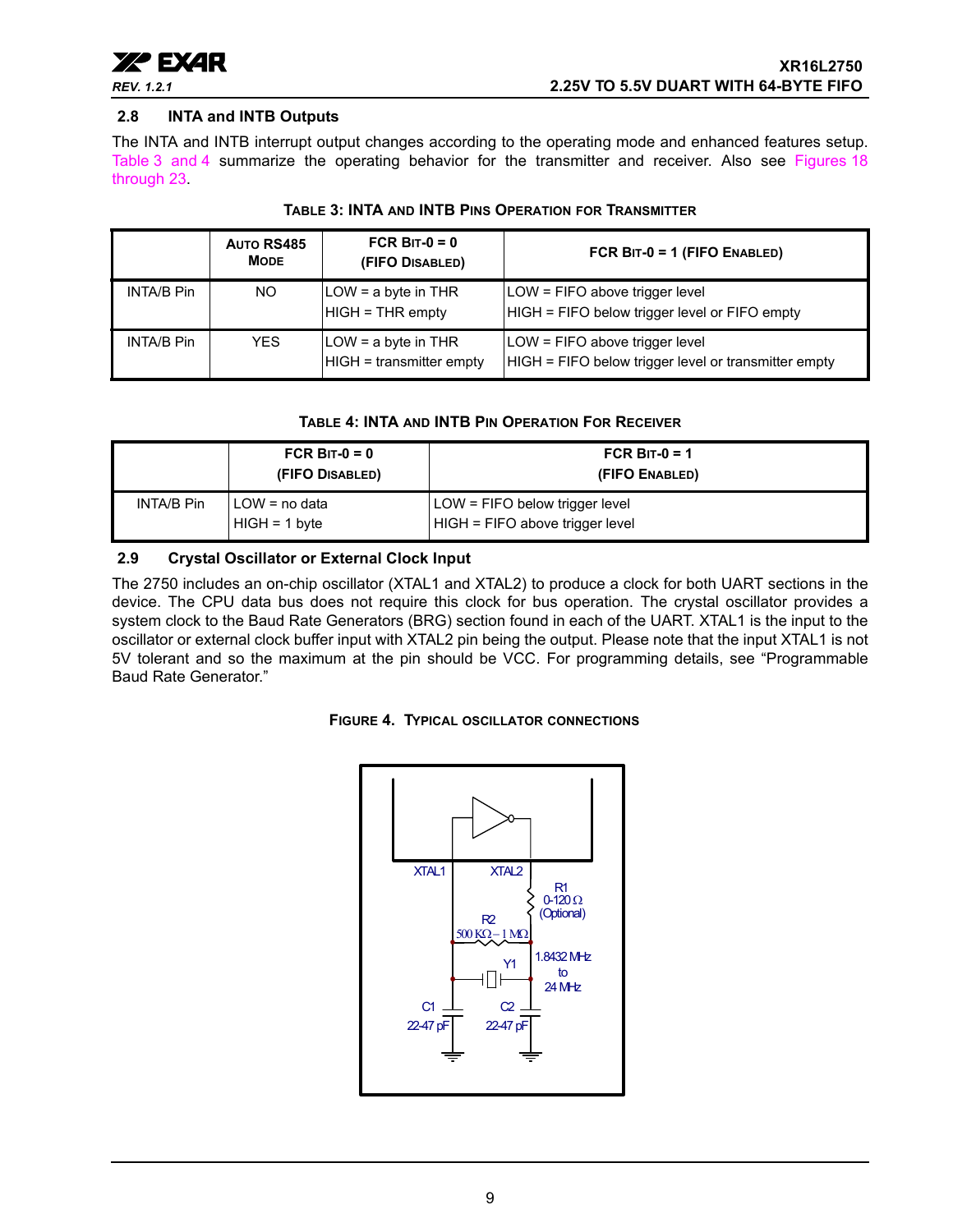#### **XR16L2750 2.25V TO 5.5V DUART WITH 64-BYTE FIFO**



The on-chip oscillator is designed to use an industry standard microprocessor crystal (parallel resonant, fundamental frequency with 10-22 pF capacitance load, ESR of 20-120 ohms and 100 ppm frequency tolerance) connected externally between the XTAL1 and XTAL2 pins (see [Figure](#page-8-2) 4). The programmable Baud Rate Generator is capable of operating with a crystal oscillator frequency of up to 24 MHz. However, with an external clock input on XTAL1 pin and a 2K ohms pull-up resistor on XTAL2 pin (as shown in [Figure](#page-9-0) 5) it can extend its operation up to 50 MHz (6.25 Mbps serial data rate) at 5V with an 8X sampling rate.



#### <span id="page-9-0"></span>**FIGURE 5. EXTERNAL CLOCK CONNECTION FOR EXTENDED DATA RATE**

For further reading on the oscillator circuit please see the Application Note DAN108 on the EXAR web site at [http://www.exar.com.](http://exar.com)

#### <span id="page-9-1"></span>**2.10 Programmable Baud Rate Generator**

Each UART has its own Baud Rate Generator (BRG) with a prescaler. The prescaler is controlled by a software bit in the MCR register. The MCR register bit-7 sets the prescaler to divide the input crystal or external clock by 1 or 4. The clock output of the prescaler goes to the BRG. The BRG further divides this clock by a programmable divisor between 1 and ( $2^{16}$  -1) to obtain a 16X sampling rate clock of the serial data rate. The sampling rate clock is used by the transmitter for data bit shifting and receiver for data sampling. The BRG divisor defaults to the maximum baud rate (DLL =  $0x01$  and DLM =  $0x00$ ) upon power up.



<span id="page-9-2"></span>

Programming the Baud Rate Generator Registers DLM and DLL provides the capability of selecting the operating data rate. [Table](#page-10-0) 5 shows the standard data rates available with a 14.7456 MHz crystal or external clock at 16X sampling rate clock rate. A 16X sampling clock is typically used. However, user can select the 8X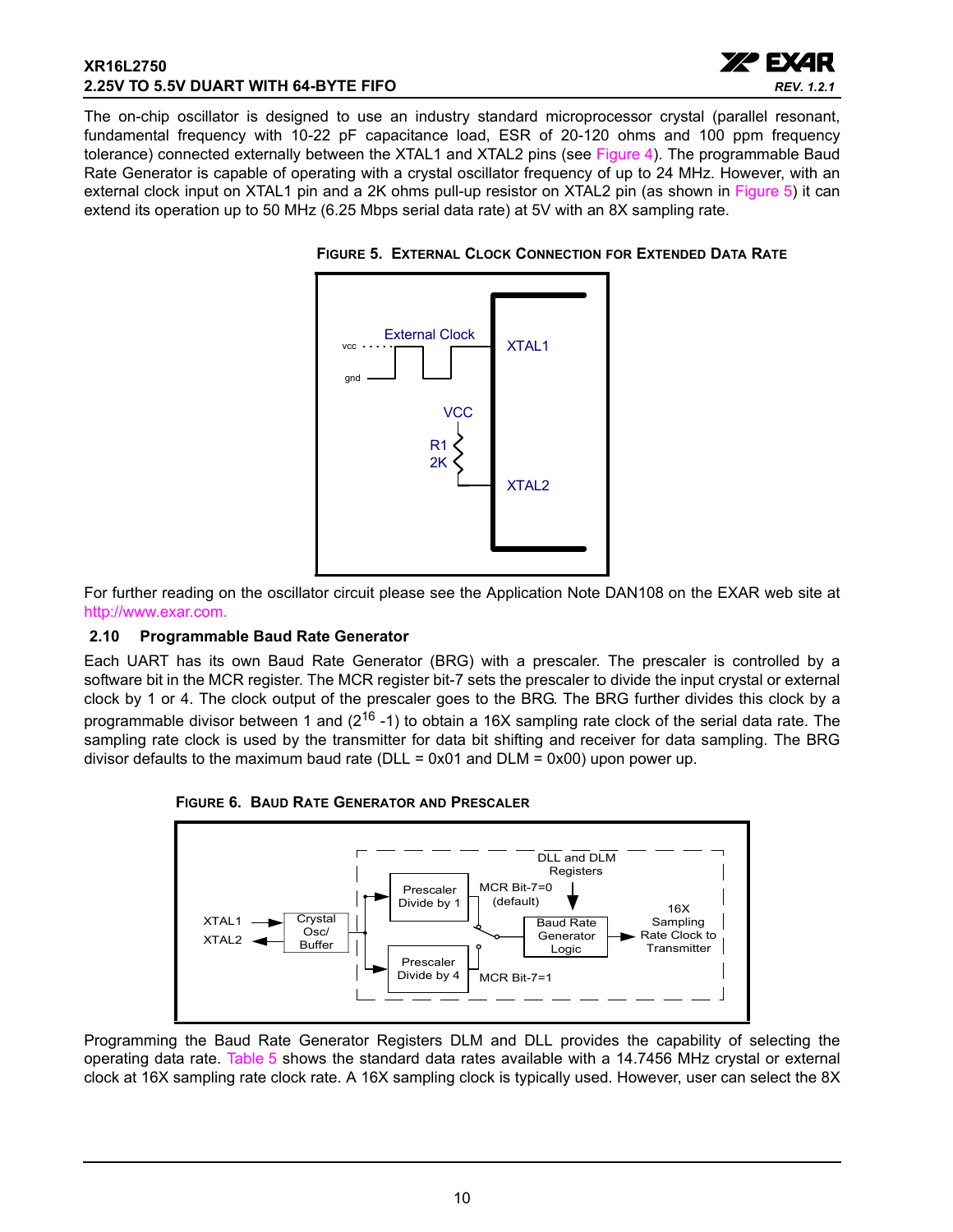sampling clock rate mode (EMSR bit-7=0) to double the operating data rate. When using a non-standard data rate crystal or external clock, the divisor value can be calculated for DLL/DLM with the following equation.

divisor (decimal) = (XTAL1 clock frequency / prescaler) / (serial data rate x 16), with 16XMode [EMSR bit-7] = 1 divisor (decimal) = (XTAL1 clock frequency / prescaler) / (serial data rate x 8), with 16XMode [EMSR bit-7] = 0

<span id="page-10-0"></span>

| <b>OUTPUT Data Rate</b><br>$MCR$ Bit-7=1 | <b>OUTPUT Data Rate</b><br>$MCR$ Bit-7=0<br>(DEFAULT) | DIVISOR FOR 16x<br>Clock (Decimal) | <b>DIVISOR FOR 16X</b><br>Clock (HEX) | <b>DLM</b><br><b>PROGRAM</b><br>VALUE (HEX) | <b>DLL</b><br><b>PROGRAM</b><br>VALUE (HEX) | <b>DATA RATE</b><br>ERROR (%) |
|------------------------------------------|-------------------------------------------------------|------------------------------------|---------------------------------------|---------------------------------------------|---------------------------------------------|-------------------------------|
| 100                                      | 400                                                   | 2304                               | 900                                   | 09                                          | 00                                          | $\mathbf 0$                   |
| 600                                      | 2400                                                  | 384                                | 180                                   | 01                                          | 80                                          | $\mathbf 0$                   |
| 1200                                     | 4800                                                  | 192                                | C <sub>0</sub>                        | 00                                          | CO                                          | $\Omega$                      |
| 2400                                     | 9600                                                  | 96                                 | 60                                    | 00                                          | 60                                          | $\mathbf{0}$                  |
| 4800                                     | 19.2k                                                 | 48                                 | 30                                    | 00                                          | 30                                          | $\mathbf{0}$                  |
| 9600                                     | 38.4k                                                 | 24                                 | 18                                    | 00                                          | 18                                          | $\mathbf 0$                   |
| 19.2k                                    | 76.8k                                                 | 12                                 | $_{0C}$                               | 00                                          | $_{0C}$                                     | $\mathbf 0$                   |
| 38.4k                                    | 153.6k                                                | 6                                  | 06                                    | 00                                          | 06                                          | $\Omega$                      |
| 57.6k                                    | 230.4k                                                | 4                                  | 04                                    | 00                                          | 04                                          | $\mathbf{0}$                  |
| 115.2k                                   | 460.8k                                                | $\overline{2}$                     | 02                                    | 00                                          | 02                                          | $\mathbf 0$                   |
| 230.4k                                   | 921.6k                                                | 1                                  | 01                                    | 00                                          | 01                                          | 0                             |

**TABLE 5: TYPICAL DATA RATES WITH A 14.7456 MHZ CRYSTAL OR EXTERNAL CLOCK**

### <span id="page-10-1"></span>**2.11 Transmitter**

The transmitter section comprises of an 8-bit Transmit Shift Register (TSR) and 64 bytes of FIFO which includes a byte-wide Transmit Holding Register (THR). TSR shifts out every data bit with the 16X/8X internal clock. A bit time is 16 (8) clock periods (see EMSR bit-7). The transmitter sends the start-bit followed by the number of data bits, inserts the proper parity-bit if enabled, and adds the stop-bit(s). The status of the FIFO and TSR are reported in the Line Status Register (LSR bit-5 and bit-6).

### <span id="page-10-2"></span>**2.11.1 Transmit Holding Register (THR) - Write Only**

The transmit holding register is an 8-bit register providing a data interface to the host processor. The host writes transmit data byte to the THR to be converted into a serial data stream including start-bit, data bits, parity-bit and stop-bit(s). The least-significant-bit (Bit-0) becomes first data bit to go out. The THR is the input register to the transmit FIFO of 64 bytes when FIFO operation is enabled by FCR bit-0. Every time a write operation is made to the THR, the FIFO data pointer is automatically bumped to the next sequential data location.

### <span id="page-10-3"></span>**2.11.2 Transmitter Operation in non-FIFO Mode**

The host loads transmit data to THR one character at a time. The THR empty flag (LSR bit-5) is set when the data byte is transferred to TSR. THR flag can generate a transmit empty interrupt (ISR bit-1) when it is enabled by IER bit-1. The TSR flag (LSR bit-6) is set when TSR becomes completely empty.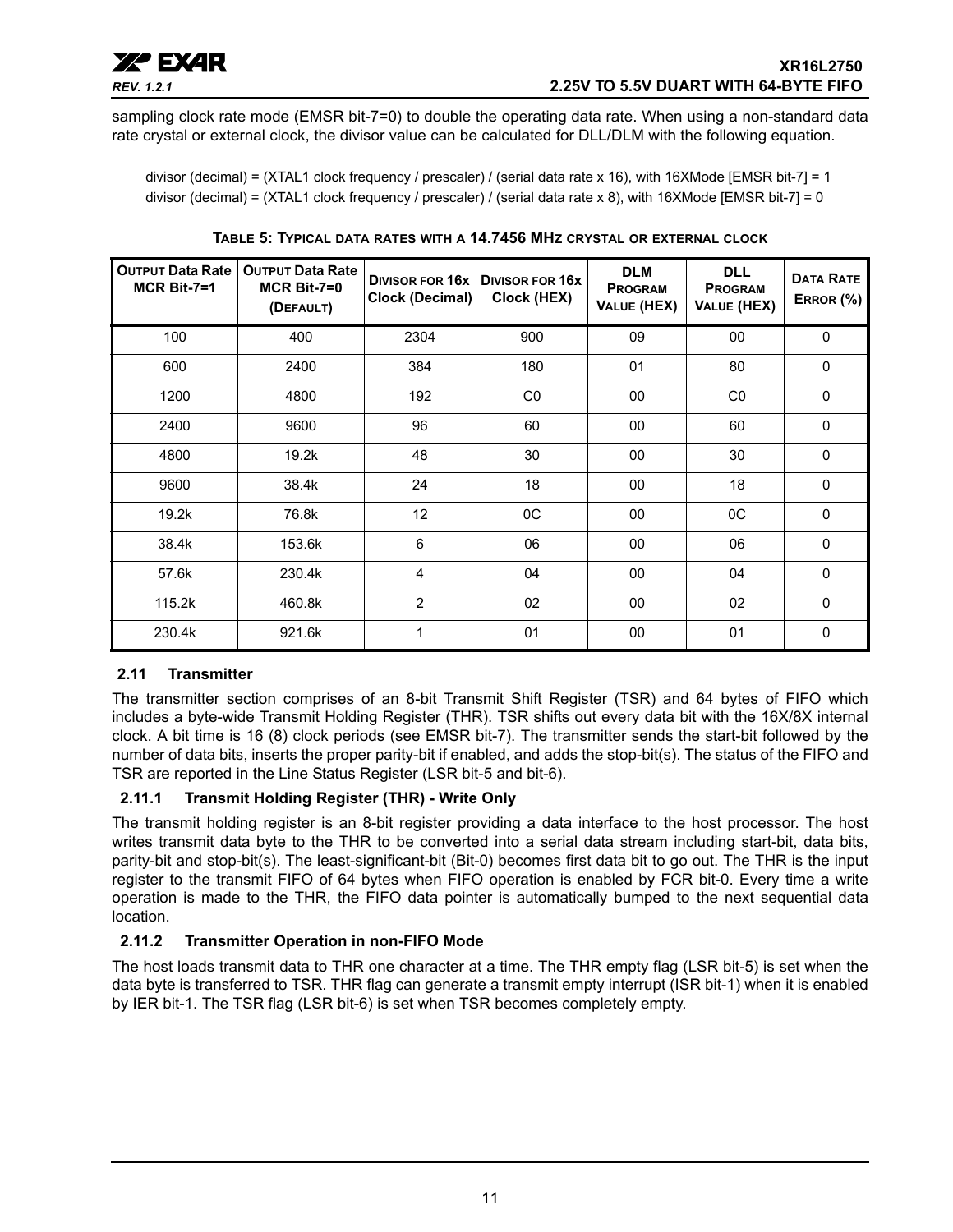

#### <span id="page-11-1"></span>**FIGURE 7. TRANSMITTER OPERATION IN NON-FIFO MODE**



#### <span id="page-11-2"></span>**2.11.3 Transmitter Operation in FIFO Mode**

The host may fill the transmit FIFO with up to 64 bytes of transmit data. The THR empty flag (LSR bit-5) is set whenever the FIFO is empty. The THR empty flag can generate a transmit empty interrupt (ISR bit-1) when the amount of data in the FIFO falls below its programmed trigger level. The transmit empty interrupt is enabled by IER bit-1. The TSR flag (LSR bit-6) is set when TSR/FIFO becomes empty.

<span id="page-11-3"></span>



#### <span id="page-11-0"></span>**2.12 Receiver**

The receiver section contains an 8-bit Receive Shift Register (RSR) and 64 bytes of FIFO which includes a byte-wide Receive Holding Register (RHR). The RSR uses the 16X/8X clock (EMSR bit-7) for timing. It verifies and validates every bit on the incoming character in the middle of each data bit. On the falling edge of a start or false start bit, an internal receiver counter starts counting at the 16X/8X clock rate. After 8 clocks (or 4 if 8X) the start bit period should be at the center of the start bit. At this time the start bit is sampled and if it is still a logic 0 it is validated. Evaluating the start bit in this manner prevents the receiver from assembling a false character. The rest of the data bits and stop bits are sampled and validated in this same manner to prevent false framing. If there were any error(s), they are reported in the LSR register bits 2-4. Upon unloading the receive data byte from RHR, the receive FIFO pointer is bumped and the error tags are immediately updated to reflect the status of the data byte in RHR register. RHR can generate a receive data ready interrupt upon receiving a character or delay until it reaches the FIFO trigger level. Furthermore, data delivery to the host is guaranteed by a receive data ready time-out interrupt when data is not received for 4 word lengths as defined by LCR[1,0] plus 12 bits time. This is equivalent to 3.7-4.6 character times. The RHR interrupt is enabled by IER bit-0.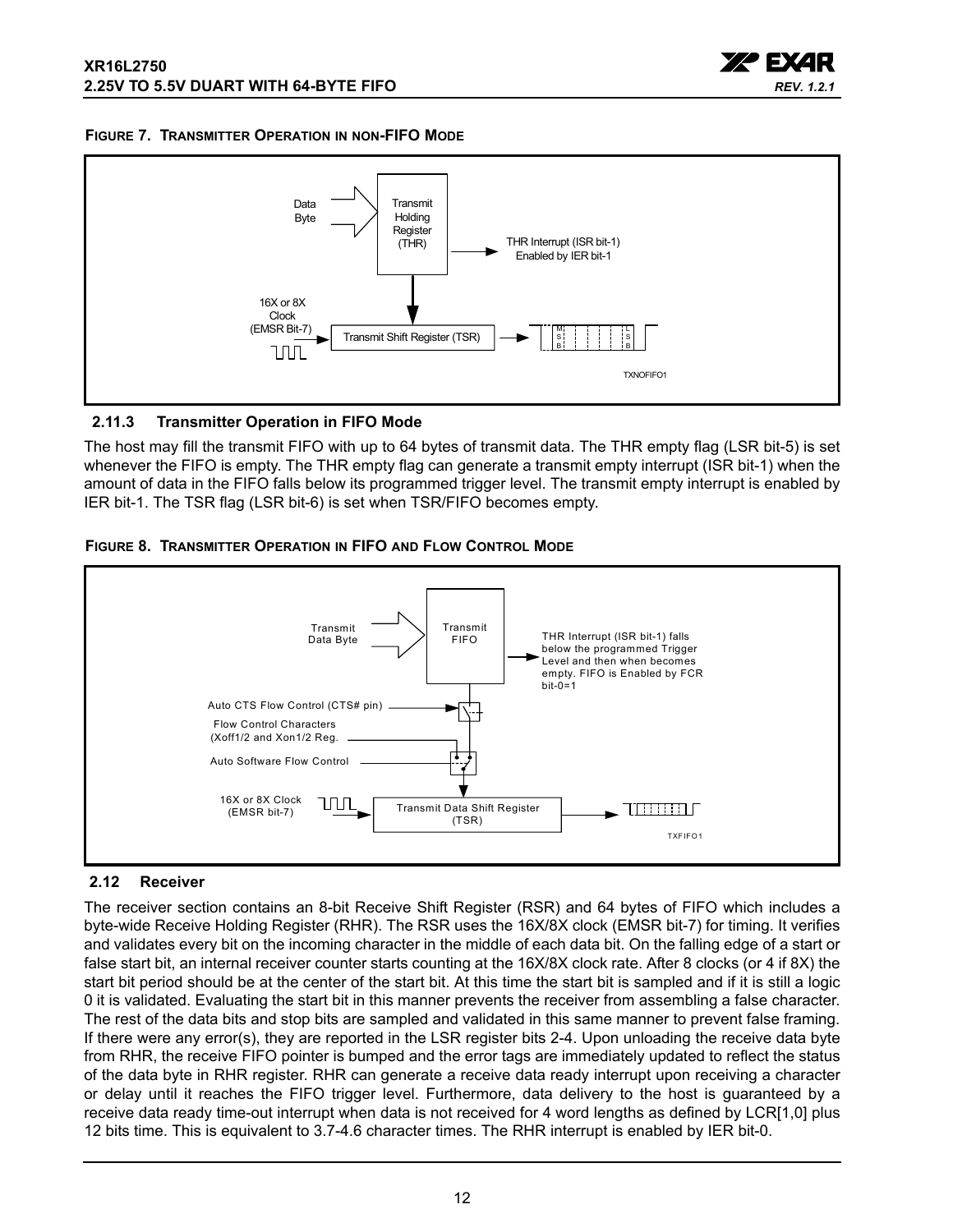

#### <span id="page-12-1"></span>**2.12.1 Receive Holding Register (RHR) - Read-Only**

The Receive Holding Register is an 8-bit register that holds a receive data byte from the Receive Shift Register. It provides the receive data interface to the host processor. The RHR register is part of the receive FIFO of 64 bytes by 11-bits wide, the 3 extra bits are for the 3 error tags to be reported in LSR register. When the FIFO is enabled by FCR bit-0, the RHR contains the first data character received by the FIFO. After the RHR is read, the next character byte is loaded into the RHR and the errors associated with the current data byte are immediately updated in the LSR bits 2-4.

<span id="page-12-2"></span>



<span id="page-12-0"></span>**FIGURE 10. RECEIVER OPERATION IN FIFO AND AUTO RTS FLOW CONTROL MODE**



*NOTE: Table-B selected as Trigger Table for [Figure](#page-12-0) 10 [\(Table](#page-25-0) 10).*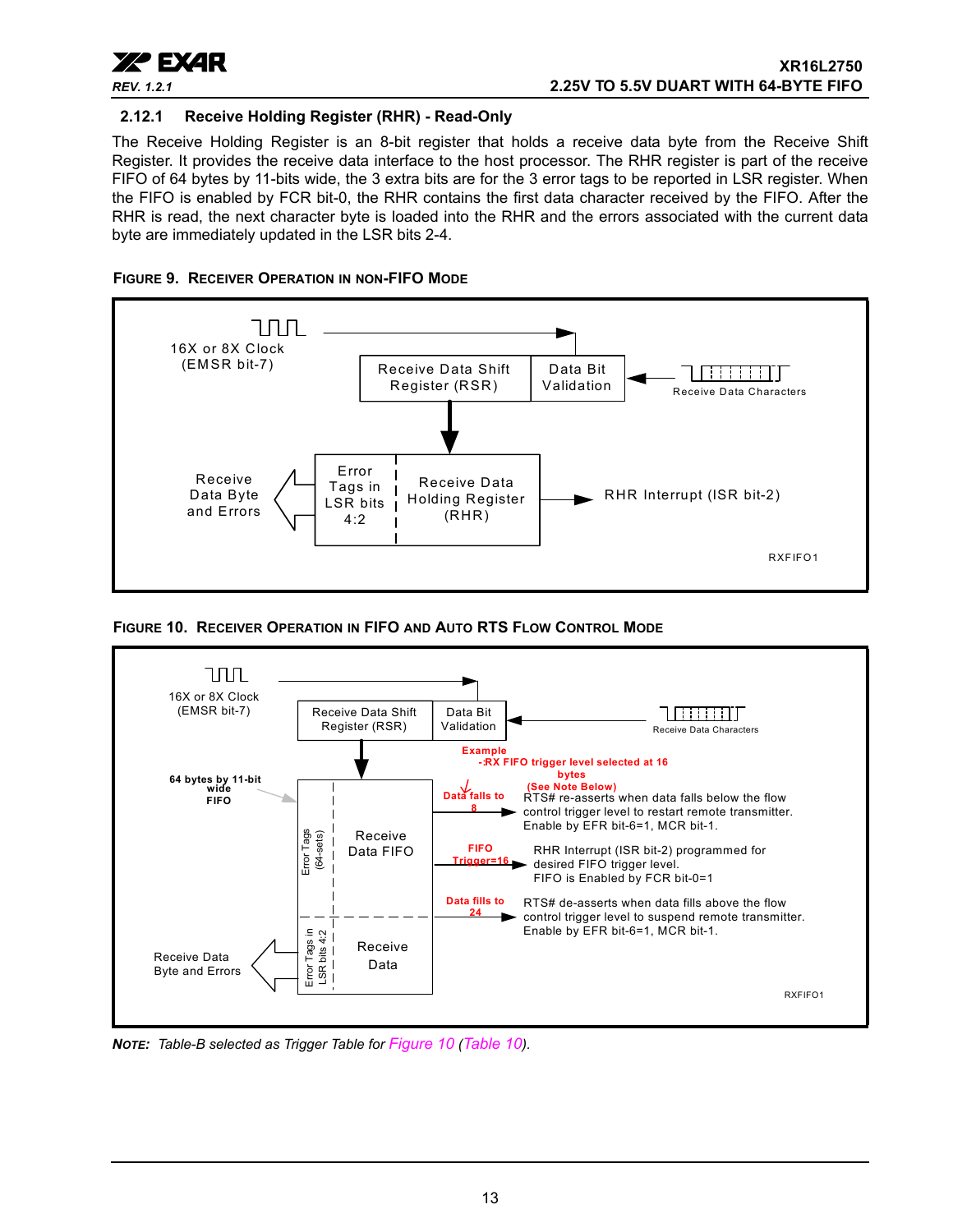

#### <span id="page-13-0"></span>**2.13 Auto RTS (Hardware) Flow Control**

Automatic RTS hardware flow control is used to prevent data overrun to the local receiver FIFO. The RTS# output is used to request remote unit to suspend/resume data transmission. The auto RTS flow control features is enabled to fit specific application requirement (see [Figure](#page-14-0) 11):

- Enable auto RTS flow control using EFR bit-6.
- The auto RTS function must be started by asserting RTS# output pin (MCR bit-1 to logic 1 after it is enabled).

If using the Auto RTS interrupt:

• Enable RTS interrupt through IER bit-6 (after setting EFR bit-4). The UART issues an interrupt when the RTS# pin makes a transition from low to high: ISR bit-5 will be set to logic 1.

#### <span id="page-13-1"></span>**2.14 Auto RTS Hysteresis**

The 2750 has a new feature that provides flow control trigger hysteresis while maintaining compatibility with the XR16C850, ST16C650A and ST16C550 family of UARTs. With the Auto RTS function enabled, an interrupt is generated when the receive FIFO reaches the programmed RX trigger level. The RTS# pin will not be forced HIGH (RTS off) until the receive FIFO reaches the upper limit of the hysteresis level. The RTS# pin will return LOW after the RX FIFO is unloaded to the lower limit of the hysteresis level. Under the above described conditions, the 2750 will continue to accept data until the receive FIFO gets full. The Auto RTS function is initiated when the RTS# output pin is asserted LOW (RTS On). [Table](#page-31-0) 13 shows the complete details for the Auto RTS# Hysteresis levels. Please note that this table is for programmable trigger levels only (Table D). The hysteresis values for Tables A-C are the next higher and next lower trigger levels in the corresponding table.

#### <span id="page-13-2"></span>**2.15 Auto CTS Flow Control**

Automatic CTS flow control is used to prevent data overrun to the remote receiver FIFO. The CTS# input is monitored to suspend/restart the local transmitter. The auto CTS flow control feature is selected to fit specific application requirement (see [Figure](#page-14-0) 11):

• Enable auto CTS flow control using EFR bit-7.

If using the Auto CTS interrupt:

• Enable CTS interrupt through IER bit-7 (after setting EFR bit-4). The UART issues an interrupt when the CTS# pin is de-asserted (HIGH): ISR bit-5 will be set to 1, and UART will suspend transmission as soon as the stop bit of the character in process is shifted out. Transmission is resumed after the CTS# input is reasserted (LOW), indicating more data may be sent.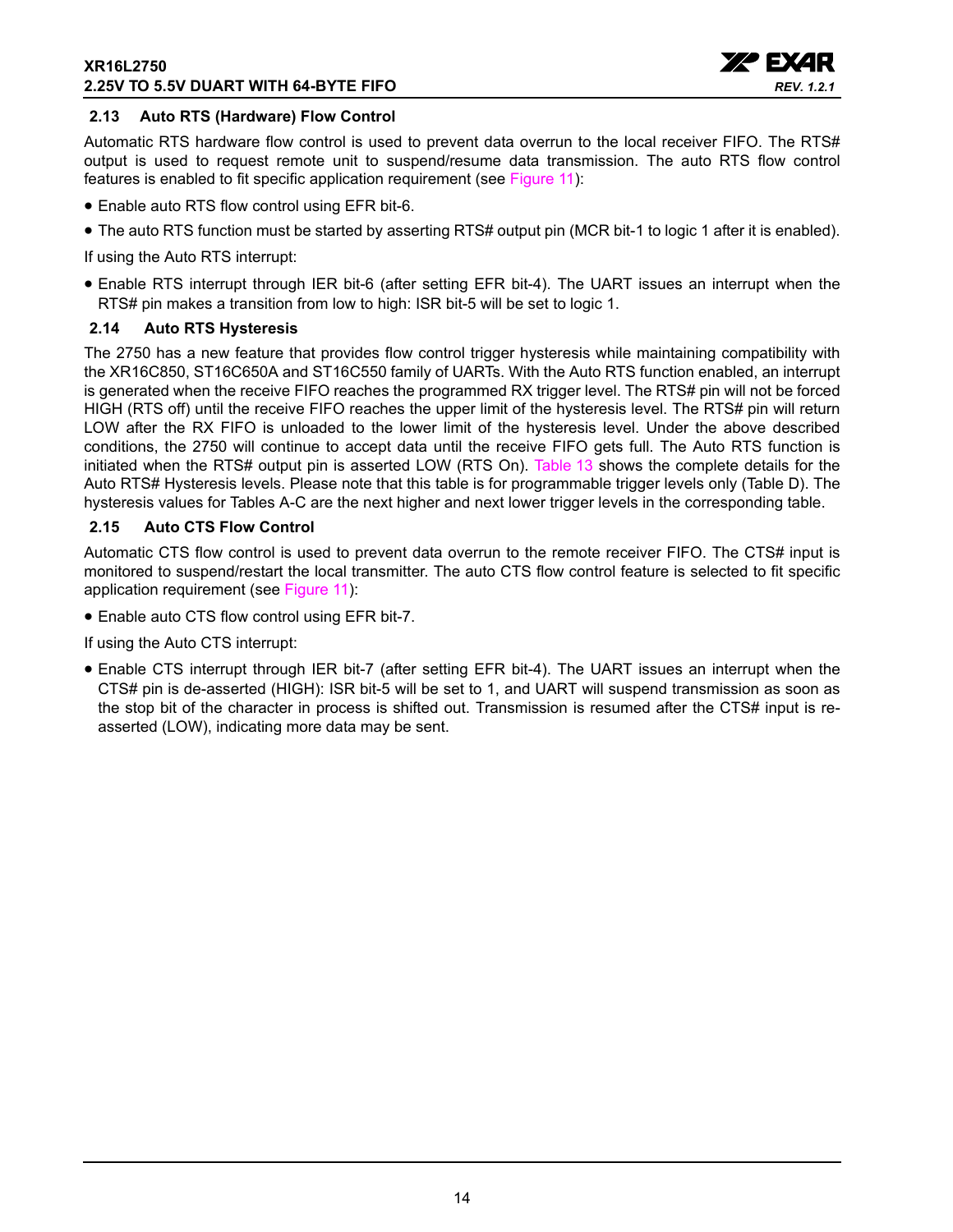

#### <span id="page-14-0"></span>**FIGURE 11. AUTO RTS AND CTS FLOW CONTROL OPERATION**

*tinues to receive and put data into its FIFO. If interrupt service latency is long and data is not being unloaded, UARTA monitors its receive data fill level to match the upper threshold of RTS delay and de-assert RTSA# (6). CTSB# follows (7) and request UARTB transmitter to suspend data transfer. UARTB stops or finishes sending the data bits in its transmit shift register (8). When receive FIFO data in UARTA is unloaded to match the lower threshold of RTS delay (9), UARTA re-asserts RTSA# (10), CTSB# recognizes the change (11) and restarts its transmitter and data flow again until next receive FIFO trigger (12). This same event applies to the reverse direction when UARTA sends data to UARTB with RTSB# and CTSA# controlling the data flow.*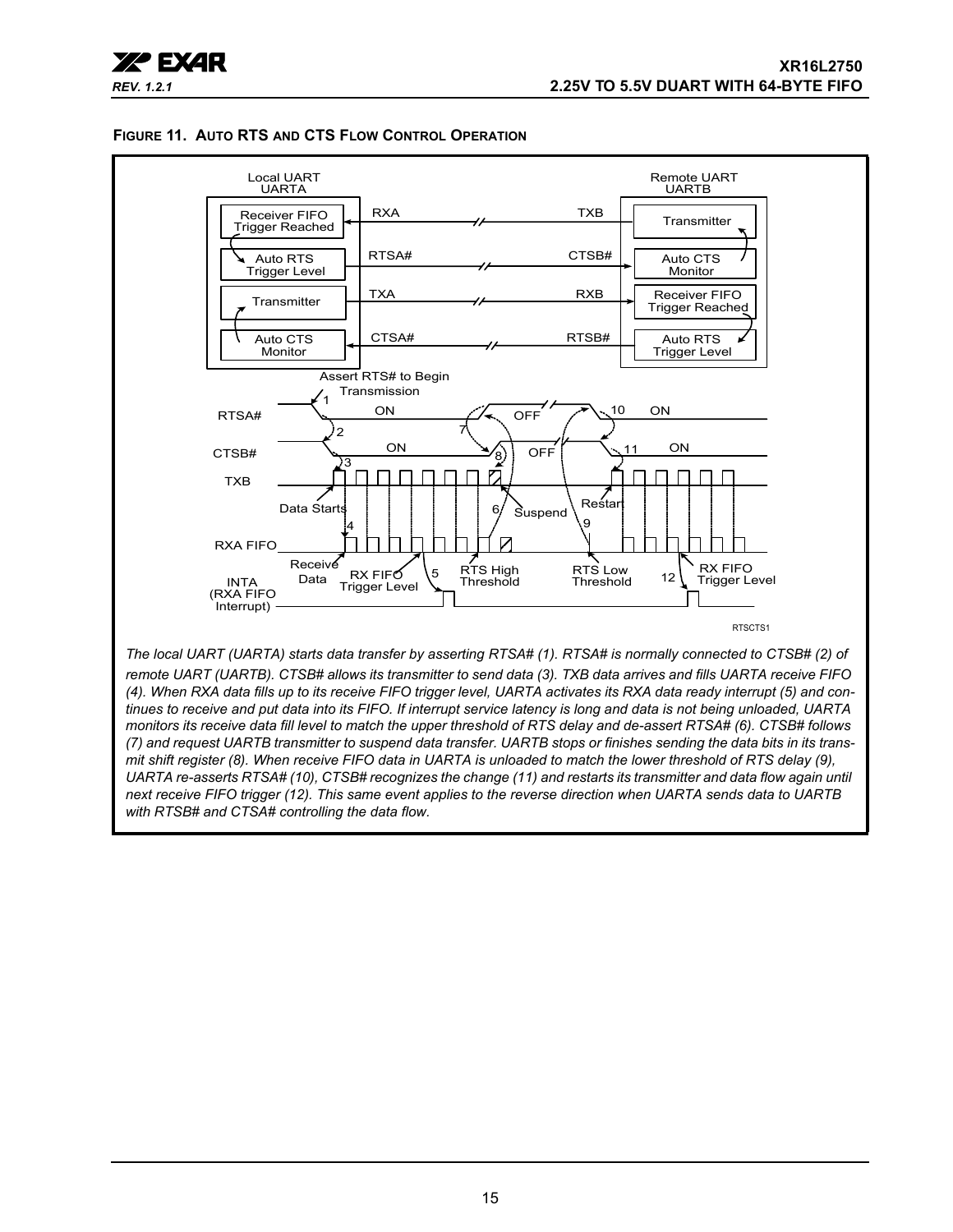

#### <span id="page-15-1"></span>**2.16 Auto Xon/Xoff (Software) Flow Control**

When software flow control is enabled ([See Table](#page-33-0) 15), the 2750 compares one or two sequential receive data characters with the programmed Xon or Xoff-1,2 character value(s). If receive character(s) (RX) match the programmed values, the 2750 will halt transmission (TX) as soon as the current character has completed transmission. When a match occurs, the Xoff (if enabled via IER bit-5) flag will be set and the interrupt output pin will be activated. Following a suspension due to a match of the Xoff character, the 2750 will monitor the receive data stream for a match to the Xon-1,2 character. If a match is found, the 2750 will resume operation and clear the flags (ISR bit-4).

Reset initially sets the contents of the Xon/Xoff 8-bit flow control registers to a logic 0. Following reset the user can write any Xon/Xoff value desired for software flow control. Different conditions can be set to detect Xon/ Xoff characters ([See Table](#page-33-0) 15) and suspend/resume transmissions. When double 8-bit Xon/Xoff characters are selected, the 2750 compares two consecutive receive characters with two software flow control 8-bit values (Xon1, Xon2, Xoff1, Xoff2) and controls TX transmissions accordingly. Under the above described flow control mechanisms, flow control characters are not placed (stacked) in the user accessible RX data buffer or FIFO.

In the event that the receive buffer is overfilling and flow control needs to be executed, the 2750 automatically sends an Xoff message (when enabled) via the serial TX output to the remote modem. The 2750 sends the Xoff-1,2 characters two-character-times (= time taken to send two characters at the programmed baud rate) after the receive FIFO crosses the programmed trigger level (for all trigger tables A-D). To clear this condition, the 2750 will transmit the programmed Xon-1,2 characters as soon as receive FIFO is less than one trigger level below the programmed trigger level (for Trigger Tables A, B, and C) or when receive FIFO is less than the trigger level minus the hysteresis value (for Trigger Table D). This hysteresis value is the same as the Auto RTS Hysteresis value in [Table](#page-32-0) 14. [Table](#page-15-0) 6 below explains this when Trigger Table-B (See [Table](#page-25-0) 10) is selected.

<span id="page-15-0"></span>

| <b>RX TRIGGER LEVEL</b> | <b>INT PIN ACTIVATION</b> | <b>XOFF CHARACTER(S) SENT</b><br>(CHARACTERS IN RX FIFO) | <b>XON CHARACTER(S) SENT</b><br>(CHARACTERS IN RX FIFO) |
|-------------------------|---------------------------|----------------------------------------------------------|---------------------------------------------------------|
|                         |                           | 8*                                                       |                                                         |
| 16                      | 16                        | $16*$                                                    |                                                         |
| 24                      | 24                        | $24*$                                                    |                                                         |
| 28                      | 28                        | $28*$                                                    |                                                         |

**TABLE 6: AUTO XON/XOFF (SOFTWARE) FLOW CONTROL**

*\* After the trigger level is reached, an xoff character is sent after a short span of time (= time required to send 2 characters); for example, after 2.083ms has elapsed for 9600 baud and 10-bit word length setting.*

#### <span id="page-15-2"></span>**2.17 Special Character Detect**

A special character detect feature is provided to detect an 8-bit character when bit-5 is set in the Enhanced Feature Register (EFR). When this character (Xoff2) is detected, it will be placed in the FIFO along with normal incoming RX data.

The 2750 compares each incoming receive character with Xoff-2 data. If a match exists, the received data will be transferred to FIFO and ISR bit-4 will be set to indicate detection of special character. Although the Internal Register Table shows Xon, Xoff Registers with eight bits of character information, the actual number of bits is dependent on the programmed word length. Line Control Register (LCR) bits 0-1 defines the number of character bits, i.e., either 5 bits, 6 bits, 7 bits, or 8 bits. The word length selected by LCR bits 0-1 also determines the number of bits that will be used for the special character comparison. Bit-0 in the Xon, Xoff Registers corresponds with the LSB bit for the receive character.

#### <span id="page-15-3"></span>**2.18 Auto RS485 Half-duplex Control**

The auto RS485 half-duplex direction control changes the behavior of the transmitter when enabled by FCTR bit-3. By default, it de-asserts RTS# (HIGH) output following the last stop bit of the last character that has been transmitted. This helps in turning around the transceiver to receive the remote station's response. When the host is ready to transmit next polling data packet again, it only has to load data bytes to the transmit FIFO. The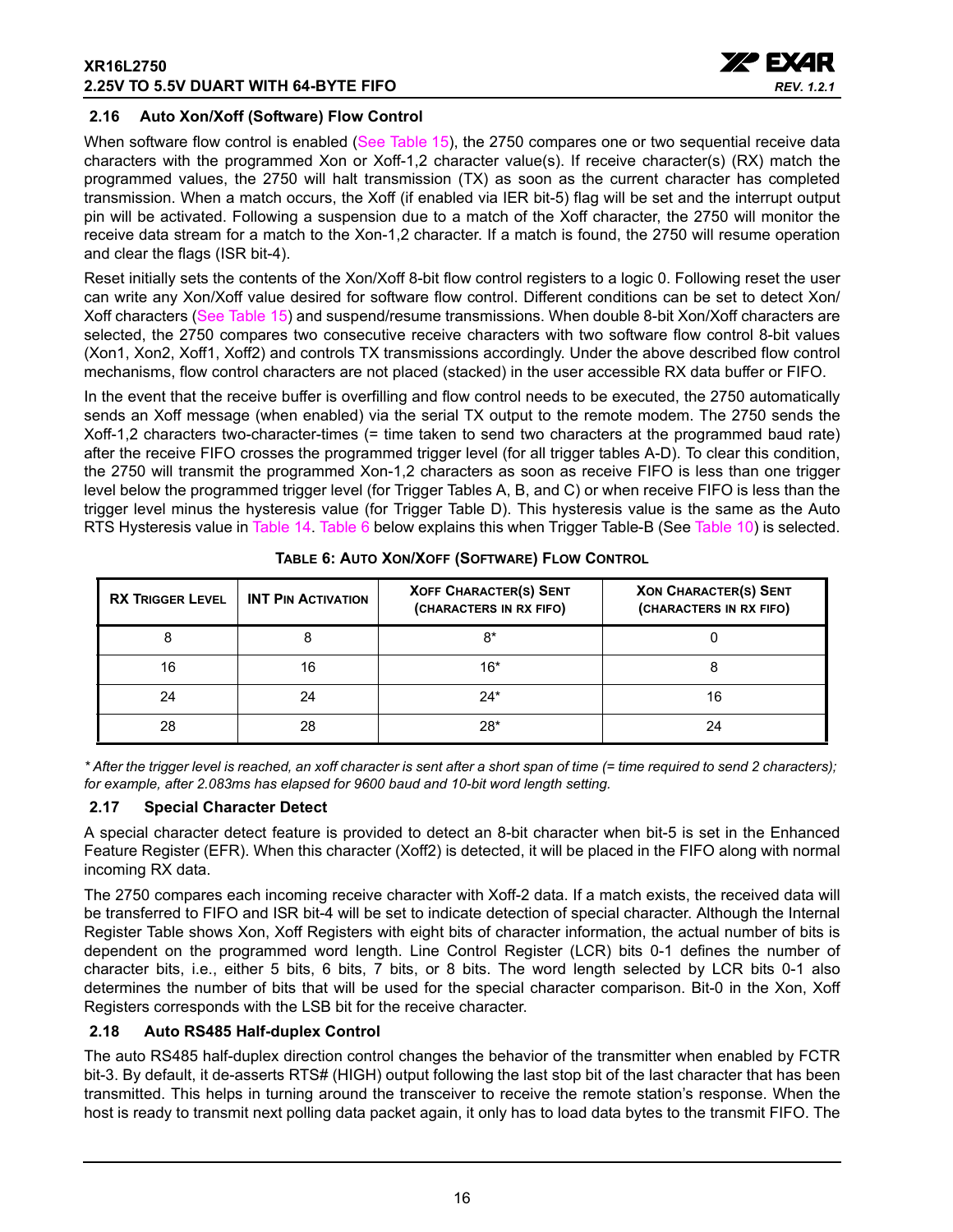

transmitter automatically re-asserts RTS# (LOW) output prior to sending the data. The RS485 half-duplex direction control output can be inverted by enabling EMSR bit-3.

#### <span id="page-16-1"></span>**2.19 Infrared Mode**

The 2750 UART includes the infrared encoder and decoder compatible to the IrDA (Infrared Data Association) version 1.0. The IrDA 1.0 standard that stipulates the infrared encoder sends out a 3/16 of a bit wide HIGHpulse for each "0" bit in the transmit data stream. This signal encoding reduces the on-time of the infrared LED, hence reduces the power consumption. See [Figure](#page-16-0) 12 below.

The infrared encoder and decoder are enabled by setting MCR register bit-6 to a '1'. When the infrared feature is enabled, the transmit data output, TX, idles at logic zero level. Likewise, the RX input assumes an idle level of logic zero from a reset and power up, see [Figure](#page-16-0) 12.

Typically, the wireless infrared decoder receives the input pulse from the infrared sensing diode on the RX pin. Each time it senses a light pulse, it returns a logic 1 to the data bit stream. However, this is not true with some infrared modules on the market which indicate a logic 0 by a light pulse. So the 2750 has a provision to invert the input polarity to accommodate this. In this case user can enable FCTR bit-2 to invert the input signal.



<span id="page-16-0"></span>**FIGURE 12. INFRARED TRANSMIT DATA ENCODING AND RECEIVE DATA DECODING**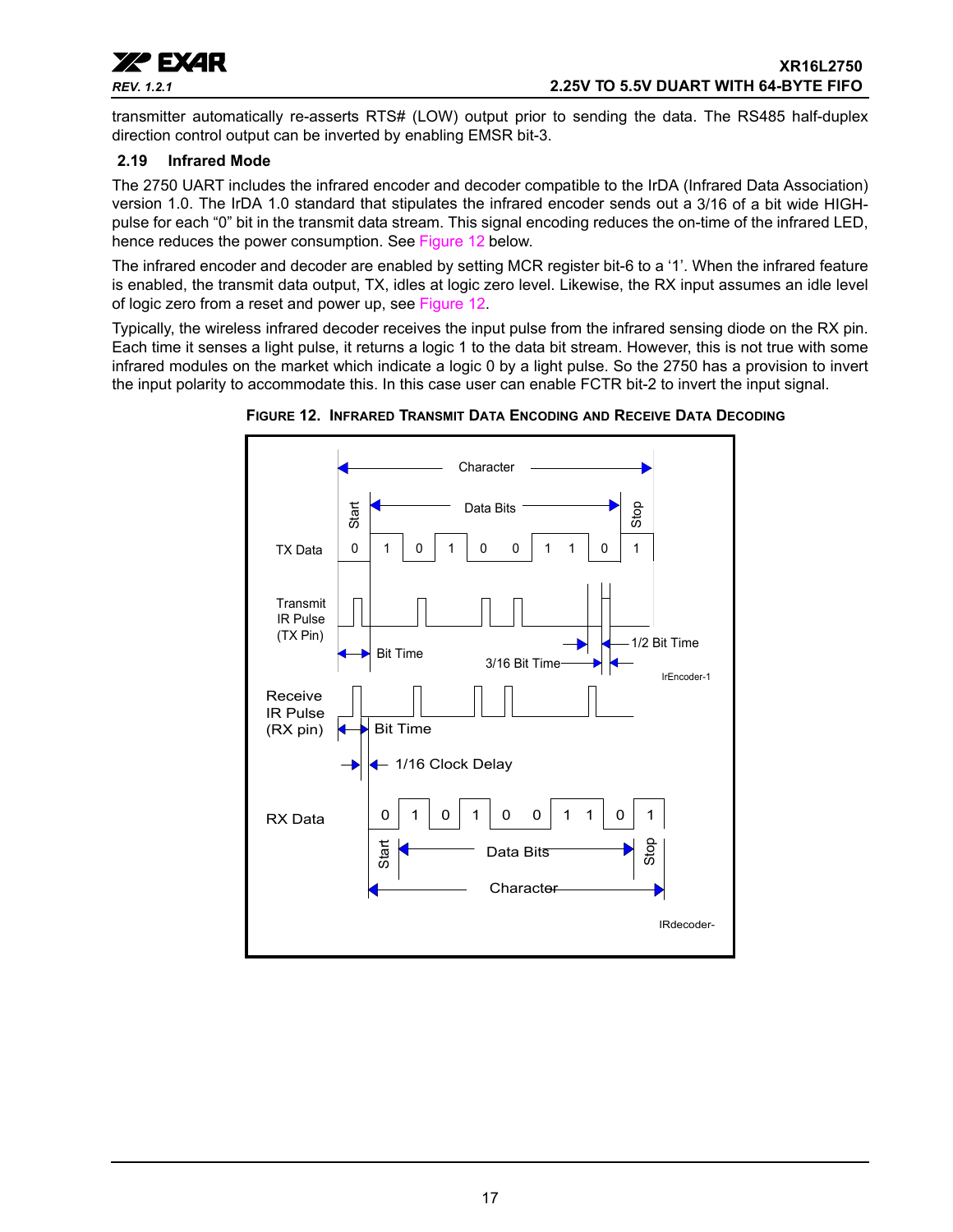#### **XR16L2750 2.25V TO 5.5V DUART WITH 64-BYTE FIFO**



#### <span id="page-17-0"></span>**2.20 Sleep Mode with Auto Wake-Up**

The 2750 supports low voltage system designs, hence, a sleep mode is included to reduce its power consumption when the chip is not actively used.

All of these conditions must be satisfied for the 2750 to enter sleep mode:

- $\blacksquare$  no interrupts pending for both channels of the 2750 (ISR bit-0 = 1)
- sleep mode of both channels are enabled (IER bit-4 = 1)
- $\blacksquare$  modem inputs are not toggling (MSR bits 0-3 = 0)
- RX input pins are idling HIGH

The 2750 stops its crystal oscillator to conserve power in the sleep mode. User can check the XTAL2 pin for no clock output as an indication that the device has entered the sleep mode.

The 2750 resumes normal operation by any of the following:

- a receive data start bit transition (HIGH to LOW)
- a data byte is loaded to the transmitter, THR or FIFO
- a change of logic state on any of the modem or general purpose serial inputs: CTS#, DSR#, CD#, RI#

If the 2750 is awakened by any one of the above conditions, it will return to the sleep mode automatically after all interrupting conditions have been serviced and cleared. If the 2750 is awakened by the modem inputs, a read to the MSR is required to reset the modem inputs. In any case, the sleep mode will not be entered while an interrupt is pending from channel A or B. The 2750 will stay in the sleep mode of operation until it is disabled by setting IER bit-4 to a logic 0.

If the address lines, data bus lines, IOW#, IOR#, CSA#, CSB#, and modem input lines remain steady when the 2750 is in sleep mode, the maximum current will be in the microamp range as specified in the DC Electrical Characteristics on [page](#page-36-0) 37. If the input lines are floating or are toggling while the 2750 is in sleep mode, the current can be up to 100 times more. If any of those signals are toggling or floating, then an external buffer would be required to keep the address, data and control lines steady to achieve the low current. As an alternative, please refer to the XR16L2751 which is pin-to-pin and software compatible with the 2750 but with (some additional pins and) the PowerSave feature that eliminates any unnecessary external buffer.

A word of caution: owing to the starting up delay of the crystal oscillator after waking up from sleep mode, the first few receive characters may be lost. The number of characters lost during the restart also depends on your operating data rate. More characters are lost when operating at higher data rate. Also, it is important to keep RX A/B inputs idling HIGH or "marking" condition during sleep mode to avoid receiving a "break" condition upon the restart. This may occur when the external interface transceivers (RS-232, RS-485 or another type) are also put to sleep mode and cannot maintain the "marking" condition. To avoid this, the designer can use a 47k-100k ohm pull-up resistor on the RXA and RXB pins.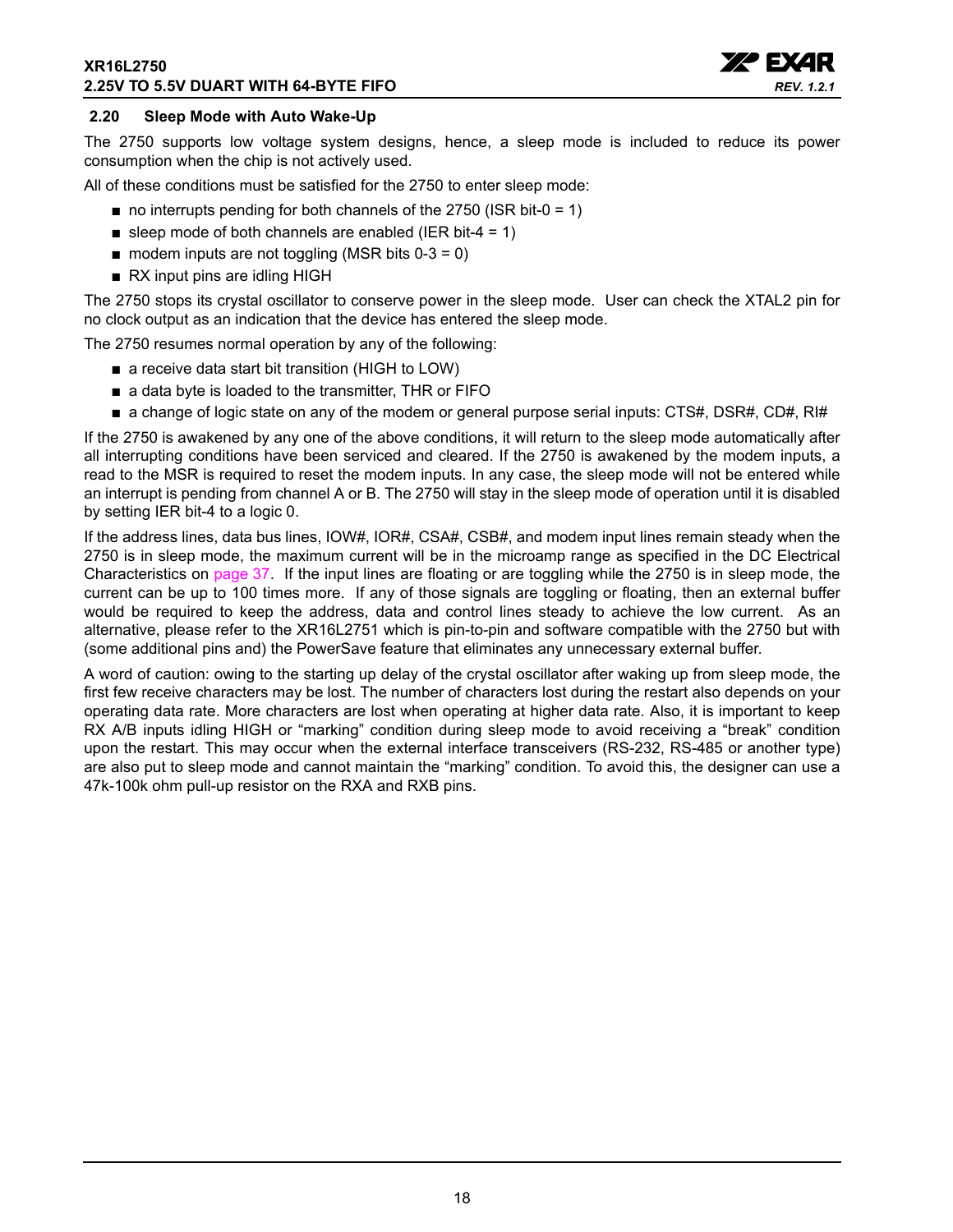

#### <span id="page-18-1"></span>**2.21 Internal Loopback**

The 2750 UART provides an internal loopback capability for system diagnostic purposes. The internal loopback mode is enabled by setting MCR register bit-4 to logic 1. All regular UART functions operate normally. [Figure](#page-18-0) 13 shows how the modem port signals are re-configured. Transmit data from the transmit shift register output is internally routed to the receive shift register input allowing the system to receive the same data that it was sending. The TX, RTS# and DTR# pins are held while the CTS#, DSR# CD# and RI# inputs are ignored. Caution: the RX input pin must be held HIGH during loopback test else upon exiting the loopback test the UART may detect and report a false "break" signal. Also, Auto RTS/CTS flow control is not supported during internal loopback.



<span id="page-18-0"></span>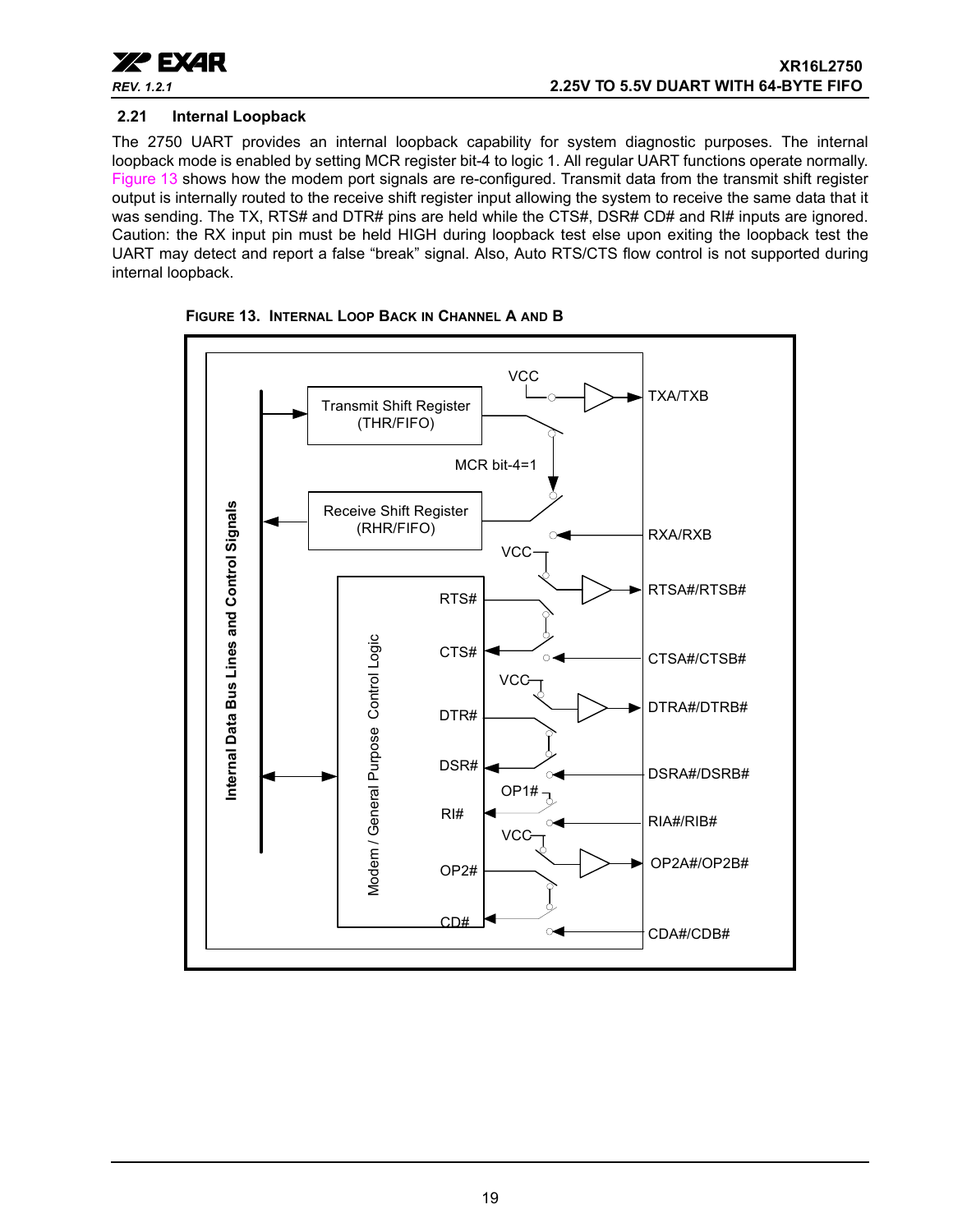

#### <span id="page-19-0"></span>**3.0 UART INTERNAL REGISTERS**

Each of the UART channel in the 2750 has its own set of configuration registers selected by address lines A0, A1 and A2 with CSA# or CSB# selecting the channel. The complete register set is shown on [Table](#page-19-1) 7 and [Table](#page-20-0) 8.

<span id="page-19-1"></span>

| <b>ADDRESSES</b><br><b>A2 A1 A0</b> | <b>REGISTER</b>                                                                   | <b>READ/WRITE</b>       | <b>COMMENTS</b>                |  |  |  |  |  |
|-------------------------------------|-----------------------------------------------------------------------------------|-------------------------|--------------------------------|--|--|--|--|--|
|                                     | <b>16C550 COMPATIBLE REGISTERS</b>                                                |                         |                                |  |  |  |  |  |
| $0\quad 0$<br>$\Omega$              | RHR - Receive Holding Register<br>THR - Transmit Holding Register                 | Read-only<br>Write-only | $LCR[7] = 0$                   |  |  |  |  |  |
| 0 <sub>0</sub><br>0                 | DLL - Div Latch Low Byte                                                          | Read/Write              | LCR[7] = 1, LCR $\neq$ 0xBF    |  |  |  |  |  |
| 0 <sub>1</sub><br>0                 | DLM - Div Latch High Byte                                                         | Read/Write              |                                |  |  |  |  |  |
| 0<br>0 <sub>0</sub>                 | DREV - Device Revision Code                                                       | Read-only               | DLL, $DLM = 0x00$ ,            |  |  |  |  |  |
| 0 <sub>1</sub><br>$\mathbf 0$       | DVID - Device Identification Code                                                 | Read-only               | $LCR[7] = 1$ , $LCR \neq 0xBF$ |  |  |  |  |  |
| 0<br>0 <sub>1</sub>                 | IER - Interrupt Enable Register                                                   | Read/Write              | $LCR[7] = 0$                   |  |  |  |  |  |
| $\Omega$<br>$1\quad$ 0              | ISR - Interrupt Status Register<br>FCR - FIFO Control Register                    | Read-only<br>Write-only | $LCR \neq 0xBF$                |  |  |  |  |  |
| 1 <sub>1</sub><br>0                 | LCR - Line Control Register                                                       | Read/Write              |                                |  |  |  |  |  |
| 1<br>$0\quad 0$                     | MCR - Modem Control Register                                                      | Read/Write              |                                |  |  |  |  |  |
| 0 <sub>1</sub><br>$\mathbf{1}$      | <b>LSR - Line Status Register</b><br>Reserved                                     | Read-only<br>Write-only | $LCR \neq 0xBF$                |  |  |  |  |  |
| $\mathbf{1}$<br>$1\quad0$           | MSR - Modem Status Register<br>Reserved                                           | Read-only<br>Write-only |                                |  |  |  |  |  |
| $1 \quad 1$<br>1                    | SPR - Scratch Pad Register                                                        | Read/Write              | LCR $\neq$ 0xBF, FCTR[6] = 0   |  |  |  |  |  |
| 1 <sub>1</sub><br>$\mathbf{1}$      | FLVL - RX/TX FIFO Level Counter Register                                          | Read-only               | LCR $\neq$ 0xBF, FCTR[6] = 1   |  |  |  |  |  |
| $\mathbf{1}$<br>1 <sub>1</sub>      | <b>EMSR - Enhanced Mode Select Register</b>                                       | Write-only              |                                |  |  |  |  |  |
|                                     | <b>ENHANCED REGISTERS</b>                                                         |                         |                                |  |  |  |  |  |
| 0<br>0 <sub>0</sub>                 | TRG - RX/TX FIFO Trigger Level Register<br>FC - RX/TX FIFO Level Counter Register | Write-only<br>Read-only |                                |  |  |  |  |  |
| 0 <sub>1</sub><br>$\mathbf 0$       | FCTR - Feature Control Register                                                   | Read/Write              |                                |  |  |  |  |  |
| 0<br>10                             | EFR - Enhanced Function Register                                                  | Read/Write              |                                |  |  |  |  |  |
| $0\quad 0$<br>1                     | Xon-1 - Xon Character 1                                                           | Read/Write              | $LCR = 0xBF$                   |  |  |  |  |  |
| 0 <sub>1</sub><br>$\mathbf 1$       | Xon-2 - Xon Character 2                                                           | Read/Write              |                                |  |  |  |  |  |
| $\mathbf{1}$<br>$1\quad0$           | Xoff-1 - Xoff Character 1                                                         | Read/Write              |                                |  |  |  |  |  |
| $\mathbf{1}$<br>$1\quad1$           | Xoff-2 - Xoff Character 2                                                         | Read/Write              |                                |  |  |  |  |  |

#### **TABLE 7: UART CHANNEL A AND B UART INTERNAL REGISTERS**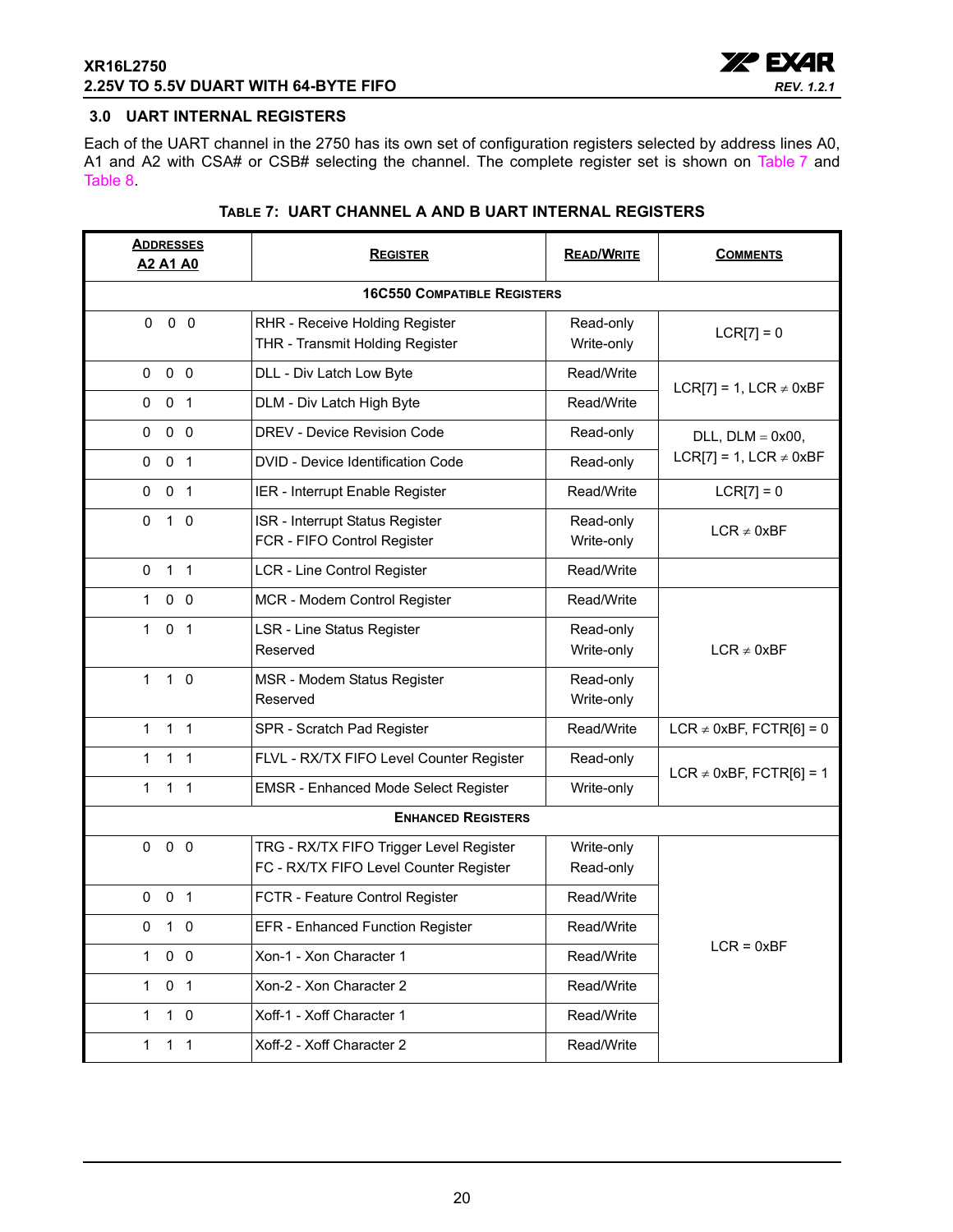| REV. 1.2. |  |
|-----------|--|
|           |  |

<span id="page-20-0"></span>.

| <b>ADDRESS</b><br>A2-A0 | <b>REG</b><br><b>NAME</b> | READ/<br><b>WRITE</b> | <b>BIT-7</b>                         | <b>BIT-6</b>                                | <b>BIT-5</b>                          | <b>BIT-4</b>                         | $BIT-3$                                     | <b>BIT-2</b>                             | <b>BIT-1</b>                        | <b>BIT-0</b>                        | <b>COMMENT</b>               |
|-------------------------|---------------------------|-----------------------|--------------------------------------|---------------------------------------------|---------------------------------------|--------------------------------------|---------------------------------------------|------------------------------------------|-------------------------------------|-------------------------------------|------------------------------|
|                         |                           |                       |                                      |                                             |                                       | <b>16C550 Compatible Registers</b>   |                                             |                                          |                                     |                                     |                              |
| 000                     | <b>RHR</b>                | <b>RD</b>             | Bit-7                                | Bit-6                                       | Bit-5                                 | Bit-4                                | Bit-3                                       | Bit-2                                    | Bit-1                               | Bit-0                               |                              |
| 000                     | <b>THR</b>                | <b>WR</b>             | Bit-7                                | Bit-6                                       | Bit-5                                 | Bit-4                                | Bit-3                                       | Bit-2                                    | Bit-1                               | Bit-0                               |                              |
| 001                     | <b>IER</b>                | RD/WR                 | 0/<br>CTS Int.<br>Enable             | 0/<br>RTS Int.<br>Enable                    | 0/<br>Xoff Int.<br>Enable             | 0/<br>Sleep<br>Mode<br>Enable        | Modem<br>Stat. Int.<br>Enable               | <b>RXLine</b><br>Stat.<br>Int.<br>Enable | <b>TX</b><br>Empty<br>Int<br>Enable | <b>RX</b><br>Data<br>Int.<br>Enable | LCR[7]=0                     |
| 010                     | <b>ISR</b>                | <b>RD</b>             | <b>FIFOs</b><br>Enabled              | <b>FIFOs</b><br>Enabled                     | $0/$<br><b>INT</b><br>Source<br>Bit-5 | 0/<br><b>INT</b><br>Source<br>Bit-4  | <b>INT</b><br>Source<br>Bit-3               | <b>INT</b><br>Source<br>Bit-2            | <b>INT</b><br>Source<br>Bit-1       | <b>INT</b><br>Source<br>Bit-0       | $LCR \neq 0xBF$              |
| 010                     | <b>FCR</b>                | <b>WR</b>             | <b>RXFIFO</b><br>Trigger             | <b>RXFIFO</b><br>Trigger                    | 0/<br><b>TXFIFO</b><br>Trigger        | 0/<br><b>TXFIFO</b><br>Trigger       | <b>DMA</b><br>Mode<br>Enable                | <b>TX</b><br><b>FIFO</b><br>Reset        | RX<br><b>FIFO</b><br>Reset          | <b>FIFOs</b><br>Enable              |                              |
| 011                     | <b>LCR</b>                | RD/WR                 | <b>Divisor</b><br>Enable             | Set TX<br><b>Break</b>                      | Set Par-<br>ity                       | Even<br>Parity                       | Parity<br>Enable                            | Stop<br><b>Bits</b>                      | Word<br>Length<br>Bit-1             | Word<br>Length<br>Bit-0             |                              |
| 100                     | <b>MCR</b>                | RD/WR                 | 0/<br><b>BRG</b><br>Pres-<br>caler   | 0/<br>IR Mode<br>ENable                     | $0/$<br><b>XonAny</b>                 | Internal<br>Lopback<br>Enable        | OP2#/INT<br>Output<br>Enable                | Rsrvd<br>(OP1#)                          | RTS#<br>Output<br>Control           | DTR#<br>Output<br>Control           |                              |
| 101                     | <b>LSR</b>                | <b>RD</b>             | <b>RXFIFO</b><br>Global<br>Error     | THR &<br><b>TSR</b><br>Empty                | <b>THR</b><br>Empty                   | RX<br><b>Break</b>                   | RX Fram-<br>ing Error                       | RX<br>Parity<br>Error                    | RX<br>Over-<br>run<br>Error         | RX<br>Data<br>Ready                 | $LCR \neq 0xBF$              |
| $110$                   | <b>MSR</b>                | <b>RD</b>             | CD#<br>Input                         | RI#<br>Input                                | DSR#<br>Input                         | CTS#<br>Input                        | Delta<br>CD#                                | Delta<br>RI#                             | Delta<br>DSR#                       | Delta<br>CTS#                       |                              |
| 111                     | <b>SPR</b>                | RD/WR                 | Bit-7                                | Bit-6                                       | Bit-5                                 | Bit-4                                | Bit-3                                       | Bit-2                                    | Bit-1                               | Bit-0                               | $LCR \neq 0xBF$<br>FCTR[6]=0 |
| 111                     | <b>EMSR</b>               | <b>WR</b>             | 16X<br>Sam-<br>pling<br>Rate<br>Mode | LSR<br>Error<br>Inter-<br>rupt.<br>Imd/Dly# | Auto<br><b>RTS</b><br>Hyst.<br>bit-3  | Auto<br><b>RTS</b><br>Hyst.<br>bit-2 | Auto<br><b>RS485</b><br>Output<br>Inversion | Rsrvd                                    | Rx/Tx<br><b>FIFO</b><br>Count       | Rx/Tx<br><b>FIFO</b><br>Count       | $LCR \neq 0xBF$<br>FCTR[6]=1 |
| 111                     | <b>FLVL</b>               | <b>RD</b>             | Bit-7                                | Bit-6                                       | Bit-5                                 | Bit-4                                | Bit-3                                       | Bit-2                                    | Bit-1                               | Bit-0                               |                              |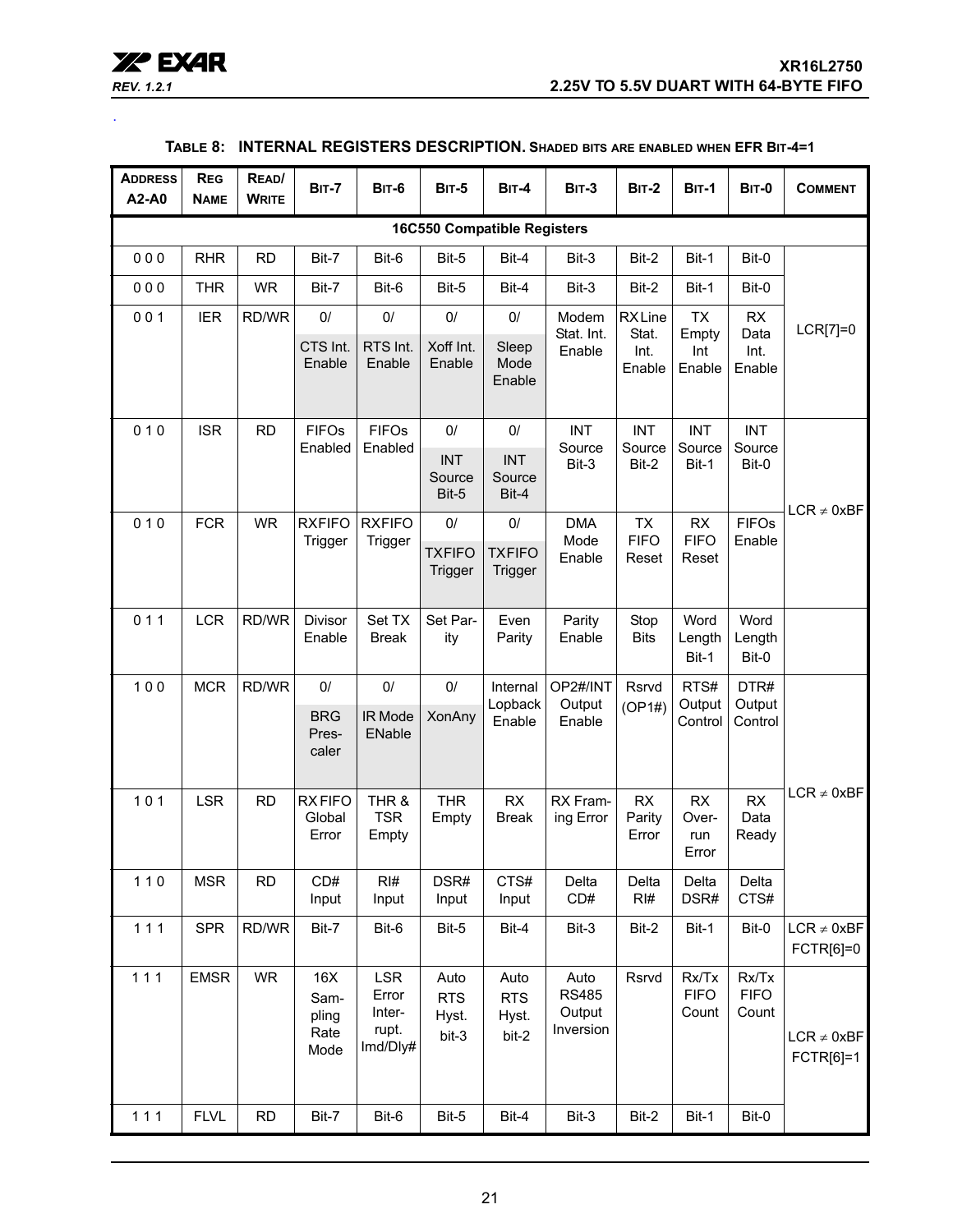#### **XR16L2750 2.25V TO 5.5V DUART WITH 64-BYTE FIFO**



#### **TABLE 8: INTERNAL REGISTERS DESCRIPTION. SHADED BITS ARE ENABLED WHEN EFR BIT-4=1**

| <b>ADDRESS</b><br>A2-A0   | <b>REG</b><br><b>NAME</b>          | READ/<br><b>WRITE</b> | <b>BIT-7</b>                 | <b>BIT-6</b>                 | <b>BIT-5</b>              | <b>BIT-4</b>                                                | <b>BIT-3</b>                                        | <b>BIT-2</b>                           | <b>BIT-1</b>                           | <b>BIT-0</b>                           | <b>COMMENT</b>                |
|---------------------------|------------------------------------|-----------------------|------------------------------|------------------------------|---------------------------|-------------------------------------------------------------|-----------------------------------------------------|----------------------------------------|----------------------------------------|----------------------------------------|-------------------------------|
|                           | <b>Baud Rate Generator Divisor</b> |                       |                              |                              |                           |                                                             |                                                     |                                        |                                        |                                        |                               |
| 000                       | <b>DLL</b>                         | RD/WR                 | Bit-7                        | Bit-6                        | Bit-5                     | Bit-4                                                       | Bit-3                                               | Bit-2                                  | Bit-1                                  | Bit-0                                  | $LCR[7]=1$                    |
| 001                       | <b>DLM</b>                         | RD/WR                 | Bit-7                        | Bit-6                        | Bit-5                     | Bit-4                                                       | Bit-3                                               | Bit-2                                  | Bit-1                                  | Bit-0                                  | $LCR \neq 0xBF$               |
| 000                       | <b>DREV</b>                        | <b>RD</b>             | Bit-7                        | Bit-6                        | Bit-5                     | Bit-4                                                       | Bit-3                                               | Bit-2                                  | Bit-1                                  | Bit-0                                  | $LCR[7]=1$<br>$LCR \neq 0xBF$ |
| 001                       | <b>DVID</b>                        | <b>RD</b>             | $\pmb{0}$                    | $\pmb{0}$                    | $\mathsf 0$               | $\mathbf 0$                                                 | $\mathbf{1}$                                        | $\mathbf 0$                            | $\mathbf{1}$                           | $\pmb{0}$                              | $DLL=0x00$<br>$DLM=0x00$      |
| <b>Enhanced Registers</b> |                                    |                       |                              |                              |                           |                                                             |                                                     |                                        |                                        |                                        |                               |
| 000                       | <b>TRG</b>                         | <b>WR</b>             | Bit-7                        | Bit-6                        | Bit-5                     | Bit-4                                                       | Bit-3                                               | Bit-2                                  | Bit-1                                  | Bit-0                                  |                               |
| 000                       | FC                                 | <b>RD</b>             | Bit-7                        | Bit-6                        | Bit-5                     | Bit-4                                                       | Bit-3                                               | Bit-2                                  | Bit-1                                  | Bit-0                                  |                               |
| 001                       | <b>FCTR</b>                        | RD/WR                 | RX/TX<br>Mode                | <b>SCPAD</b><br>Swap         | Trig<br>Table<br>Bit-1    | Trig<br>Table<br>Bit-0                                      | Auto<br><b>RS485</b><br><b>Direction</b><br>Control | RX IR<br>Input<br>Inv.                 | Auto<br><b>RTS</b><br>Hyst<br>Bit-1    | Auto<br><b>RTS</b><br>Hyst<br>Bit-0    |                               |
| 010                       | <b>EFR</b>                         | RD/WR                 | Auto<br><b>CTS</b><br>Enable | Auto<br><b>RTS</b><br>Enable | Special<br>Char<br>Select | Enable<br>IER [7:4],<br>ISR [5:4],<br>FCR[5:4],<br>MCR[7:5] | Soft-<br>ware<br>Flow<br>Cntl<br>Bit-3              | Soft-<br>ware<br>Flow<br>Cntl<br>Bit-2 | Soft-<br>ware<br>Flow<br>Cntl<br>Bit-1 | Soft-<br>ware<br>Flow<br>Cntl<br>Bit-0 | LCR=0xBF                      |
| 100                       | XON1                               | RD/WR                 | Bit-7                        | Bit-6                        | Bit-5                     | Bit-4                                                       | Bit-3                                               | Bit-2                                  | Bit-1                                  | Bit-0                                  |                               |
| $101$                     | XON <sub>2</sub>                   | RD/WR                 | Bit-7                        | Bit-6                        | Bit-5                     | Bit-4                                                       | Bit-3                                               | Bit-2                                  | Bit-1                                  | Bit-0                                  |                               |
| $110$                     | XOFF1                              | RD/WR                 | Bit-7                        | Bit-6                        | Bit-5                     | Bit-4                                                       | Bit-3                                               | Bit-2                                  | Bit-1                                  | Bit-0                                  |                               |
| 111                       | XOFF <sub>2</sub>                  | RD/WR                 | Bit-7                        | Bit-6                        | Bit-5                     | Bit-4                                                       | Bit-3                                               | Bit-2                                  | Bit-1                                  | Bit-0                                  |                               |

#### <span id="page-21-0"></span>**4.0 INTERNAL REGISTER DESCRIPTIONS**

#### <span id="page-21-1"></span>**4.1 Receive Holding Register (RHR) - Read- Only**

[See "Receiver" on page](#page-11-0) 12.

### <span id="page-21-2"></span>**4.2 Transmit Holding Register (THR) - Write-Only**

[See "Transmitter" on page](#page-10-1) 11.

#### <span id="page-21-3"></span>**4.3 Interrupt Enable Register (IER) - Read/Write**

The Interrupt Enable Register (IER) masks the interrupts from receive data ready, transmit empty, line status and modem status registers. These interrupts are reported in the Interrupt Status Register (ISR).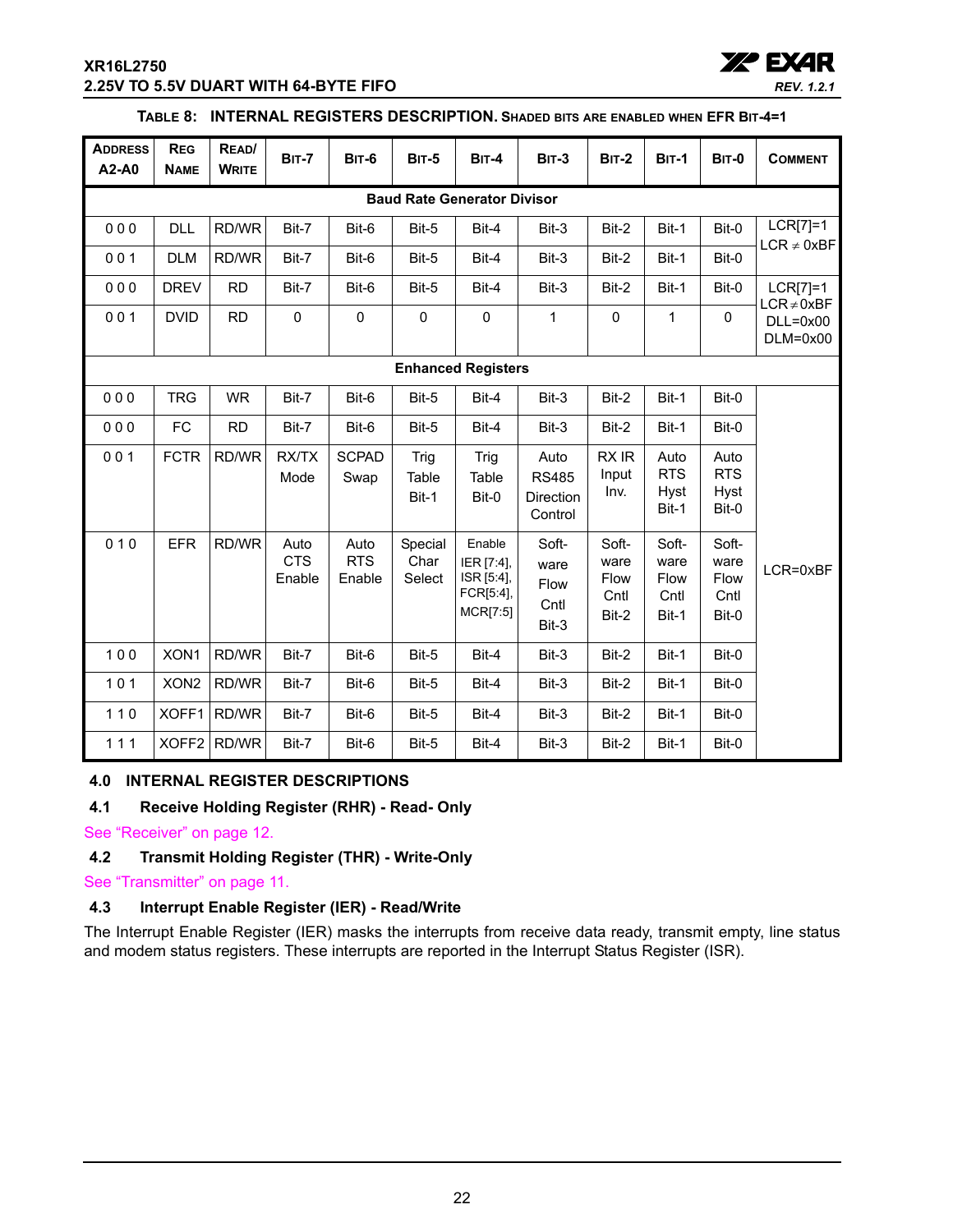

#### <span id="page-22-0"></span>**4.3.1 IER versus Receive FIFO Interrupt Mode Operation**

When the receive FIFO (FCR BIT-0 = 1) and receive interrupts (IER BIT-0 = 1) are enabled, the RHR interrupts (see ISR bits 2 and 3) status will reflect the following:

- **A.** The receive data available interrupts are issued to the host when the FIFO has reached the programmed trigger level. It will be cleared when the FIFO drops below the programmed trigger level.
- **B.** FIFO level will be reflected in the ISR register when the FIFO trigger level is reached. Both the ISR register status bit and the interrupt will be cleared when the FIFO drops below the trigger level.
- **C.** The receive data ready bit (LSR BIT-0) is set as soon as a character is transferred from the shift register to the receive FIFO. It is reset when the FIFO is empty.

#### <span id="page-22-1"></span>**4.3.2 IER versus Receive/Transmit FIFO Polled Mode Operation**

When FCR BIT-0 equals a logic 1 for FIFO enable; resetting IER bits 0-3 enables the XR16L2750 in the FIFO polled mode of operation. Since the receiver and transmitter have separate bits in the LSR either or both can be used in the polled mode by selecting respective transmit or receive control bit(s).

- **A.** LSR BIT-0 indicates there is data in RHR or RX FIFO.
- **B.** LSR BIT-1 indicates an overrun error has occurred and that data in the FIFO may not be valid.
- **C.** LSR BIT 2-4 provides the type of receive data errors encountered for the data byte in RHR, if any.
- **D.** LSR BIT-5 indicates THR is empty.
- **E.** LSR BIT-6 indicates when both the transmit FIFO and TSR are empty.
- **F.** LSR BIT-7 indicates a data error in at least one character in the RX FIFO.

#### **IER[0]: RHR Interrupt Enable**

The receive data ready interrupt will be issued when RHR has a data character in the non-FIFO mode or when the receive FIFO has reached the programmed trigger level in the FIFO mode.

- Logic 0 = Disable the receive data ready interrupt (default).
- Logic 1 = Enable the receiver data ready interrupt.

#### **IER[1]: THR Interrupt Enable**

This bit enables the Transmit Ready interrupt which is issued whenever the THR becomes empty in the non-FIFO mode or when data in the FIFO falls below the programmed trigger level in the FIFO mode. If the THR is empty when this bit is enabled, an interrupt will be generated.

- Logic 0 = Disable Transmit Ready interrupt (default).
- Logic 1 = Enable Transmit Ready interrupt.

#### **IER[2]: Receive Line Status Interrupt Enable**

If any of the LSR register bits 1, 2, 3 or 4 is a logic 1, it will generate an interrupt to inform the host controller about the error status of the current data byte in FIFO. LSR bit-1 generates an interrupt immediately when the character has been received. LSR bits 2-4 generate an interrupt when the character with errors is read out of the FIFO (default). Instead, LSR bits 2-4 can be programmed to generate an interrupt immediately, by setting EMSR bit-6 to a logic 1.

- Logic 0 = Disable the receiver line status interrupt (default).
- Logic 1 = Enable the receiver line status interrupt.

#### **IER[3]: Modem Status Interrupt Enable**

- Logic 0 = Disable the modem status register interrupt (default).
- Logic 1 = Enable the modem status register interrupt.

#### **IER[4]: Sleep Mode Enable (requires EFR bit-4 = 1)**

- Logic 0 = Disable Sleep Mode (default).
- Logic 1 = Enable Sleep Mode. See Sleep Mode section for further details.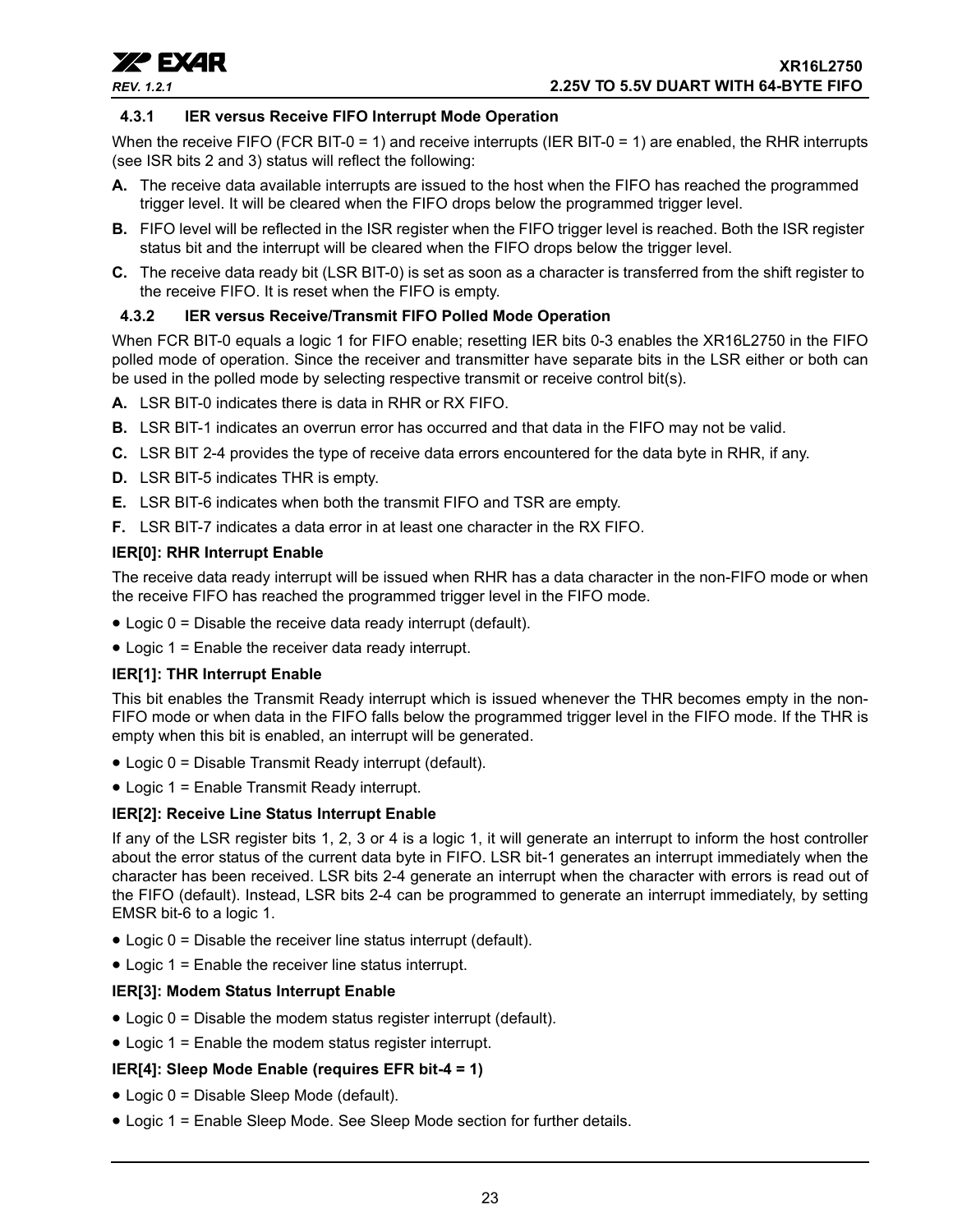

#### **IER[5]: Xoff Interrupt Enable (requires EFR bit-4=1)**

- Logic 0 = Disable the software flow control, receive Xoff interrupt. (default)
- Logic 1 = Enable the software flow control, receive Xoff interrupt. See Software Flow Control section for details.

#### **IER[6]: RTS# Output Interrupt Enable (requires EFR bit-4=1)**

- Logic 0 = Disable the RTS# interrupt (default).
- Logic 1 = Enable the RTS# interrupt. The UART issues an interrupt when the RTS# pin makes a transition from low to high.

#### **IER[7]: CTS# Input Interrupt Enable (requires EFR bit-4=1)**

- Logic 0 = Disable the CTS# interrupt (default).
- Logic 1 = Enable the CTS# interrupt. The UART issues an interrupt when CTS# pin makes a transition from low to high.

#### <span id="page-23-0"></span>**4.4 Interrupt Status Register (ISR) - Read-Only**

The UART provides multiple levels of prioritized interrupts to minimize external software interaction. The Interrupt Status Register (ISR) provides the user with six interrupt status bits. Performing a read cycle on the ISR will give the user the current highest pending interrupt level to be serviced, others are queued up to be serviced next. No other interrupts are acknowledged until the pending interrupt is serviced. The Interrupt Source Table, [Table](#page-24-0) 9, shows the data values (bit 0-5) for the interrupt priority levels and the interrupt sources associated with each of these interrupt levels.

#### <span id="page-23-1"></span>**4.4.1 Interrupt Generation:**

- LSR is by any of the LSR bits 1, 2, 3 and 4.
- RXRDY is by RX trigger level.
- RXRDY Time-out is by a 4-char plus 12 bits delay timer.
- TXRDY is by TX trigger level or TX FIFO empty (or transmitter empty in auto RS-485 control).
- MSR is by any of the MSR bits 0, 1, 2 and 3.
- Receive Xoff/Special character is by detection of a Xoff or Special character.
- CTS# is when its transmitter toggles the input pin (from LOW to HIGH) during auto CTS flow control.
- RTS# is when its receiver toggles the output pin (from LOW to HIGH) during auto RTS flow control.

#### <span id="page-23-2"></span>**4.4.2 Interrupt Clearing:**

- LSR interrupt is cleared by a read to the LSR register.
- RXRDY interrupt is cleared by reading data until FIFO falls below the trigger level.
- RXRDY Time-out interrupt is cleared by reading RHR.
- TXRDY interrupt is cleared by a read to the ISR register or writing to THR.
- MSR interrupt is cleared by a read to the MSR register.
- Xoff interrupt is cleared by a read to ISR or when Xon character(s) is received.
- Special character interrupt is cleared by a read to ISR or after the next character is received.
- RTS# and CTS# flow control interrupts are cleared by a read to the MSR register.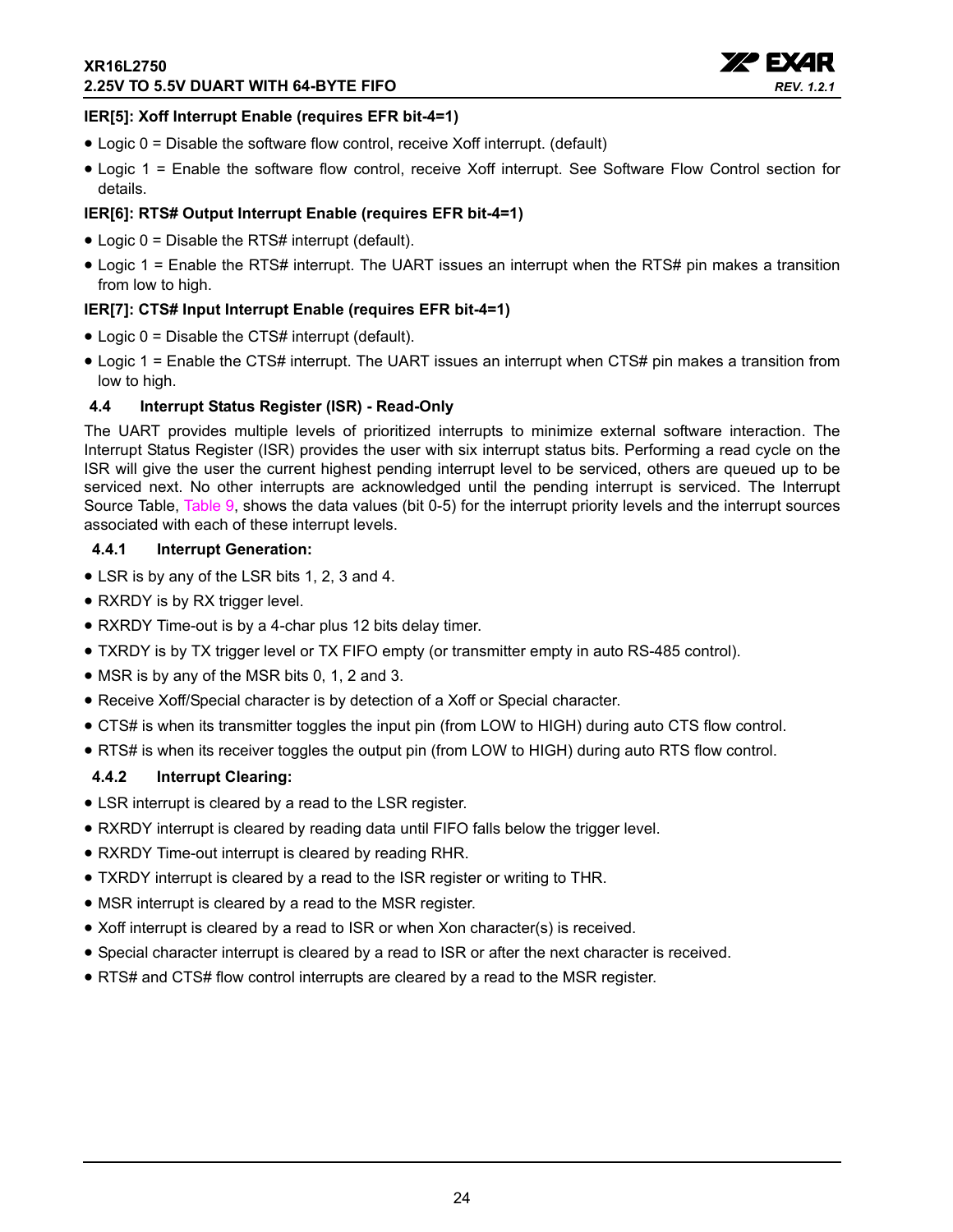<span id="page-24-0"></span>

| <b>PRIORITY</b> |              |              | <b>ISR REGISTER STATUS BITS</b> |              |              | <b>SOURCE OF INTERRUPT</b> |                                            |
|-----------------|--------------|--------------|---------------------------------|--------------|--------------|----------------------------|--------------------------------------------|
| LEVEL           | <b>BIT-5</b> | <b>BIT-4</b> | <b>BIT-3</b>                    | <b>BIT-2</b> | <b>BIT-1</b> | <b>BIT-0</b>               |                                            |
|                 | $\Omega$     | $\Omega$     | $\mathbf{0}$                    | 1            | 1            | 0                          | LSR (Receiver Line Status Register)        |
| 2               | $\Omega$     | $\Omega$     | 1                               |              | $\Omega$     | $\mathbf 0$                | <b>RXRDY (Receive Data Time-out)</b>       |
| 3               | $\Omega$     | $\Omega$     | 0                               |              | $\Omega$     | 0                          | RXRDY (Received Data Ready)                |
| 4               | $\Omega$     | $\Omega$     | 0                               | $\mathbf{0}$ | 1            | $\Omega$                   | <b>TXRDY</b> (Transmit Ready)              |
| 5               | $\mathbf{0}$ | $\Omega$     | $\mathbf{0}$                    | $\mathbf{0}$ | $\Omega$     | 0                          | MSR (Modem Status Register)                |
| 6               | $\Omega$     | 1            | 0                               | $\mathbf{0}$ | $\Omega$     | 0                          | RXRDY (Received Xoff or Special character) |
| 7               | 1            | $\Omega$     | 0                               | $\mathbf{0}$ | $\Omega$     | $\mathbf 0$                | CTS#, RTS# change of state                 |
|                 | $\mathbf{0}$ | $\Omega$     | $\mathbf{0}$                    | $\mathbf{0}$ | $\Omega$     | 1                          | None (default)                             |

#### **TABLE 9: INTERRUPT SOURCE AND PRIORITY LEVEL**

#### **ISR[0]: Interrupt Status**

- Logic 0 = An interrupt is pending and the ISR contents may be used as a pointer to the appropriate interrupt service routine.
- Logic 1 = No interrupt pending (default condition).

#### **ISR[3:1]: Interrupt Status**

These bits indicate the source for a pending interrupt at interrupt priority levels (See Interrupt Source [Table](#page-24-0) 9).

#### **ISR[5:4]: Interrupt Status**

These bits are enabled when EFR bit-4 is set to a logic 1. ISR bit-4 indicates that the receiver detected a data match of the Xoff character(s). Note that once set to a logic 1, the ISR bit-4 will stay a logic 1 until a Xon character is received. ISR bit-5 indicates that CTS# or RTS# has changed state.

#### **ISR[7:6]: FIFO Enable Status**

These bits are set to a logic 0 when the FIFOs are disabled. They are set to a logic 1 when the FIFOs are enabled.

#### <span id="page-24-1"></span>**4.5 FIFO Control Register (FCR) - Write-Only**

This register is used to enable the FIFOs, clear the FIFOs, set the transmit/receive FIFO trigger levels, and select the DMA mode. The DMA, and FIFO modes are defined as follows:

#### **FCR[0]: TX and RX FIFO Enable**

- Logic 0 = Disable the transmit and receive FIFO (default).
- Logic 1 = Enable the transmit and receive FIFOs. This bit must be set to logic 1 when other FCR bits are written or they will not be programmed.

#### **FCR[1]: RX FIFO Reset**

This bit is only active when FCR bit-0 is a '1'.

- Logic 0 = No receive FIFO reset (default)
- Logic 1 = Reset the receive FIFO pointers and FIFO level counter logic (the receive shift register is not cleared or altered). This bit will return to a logic 0 after resetting the FIFO.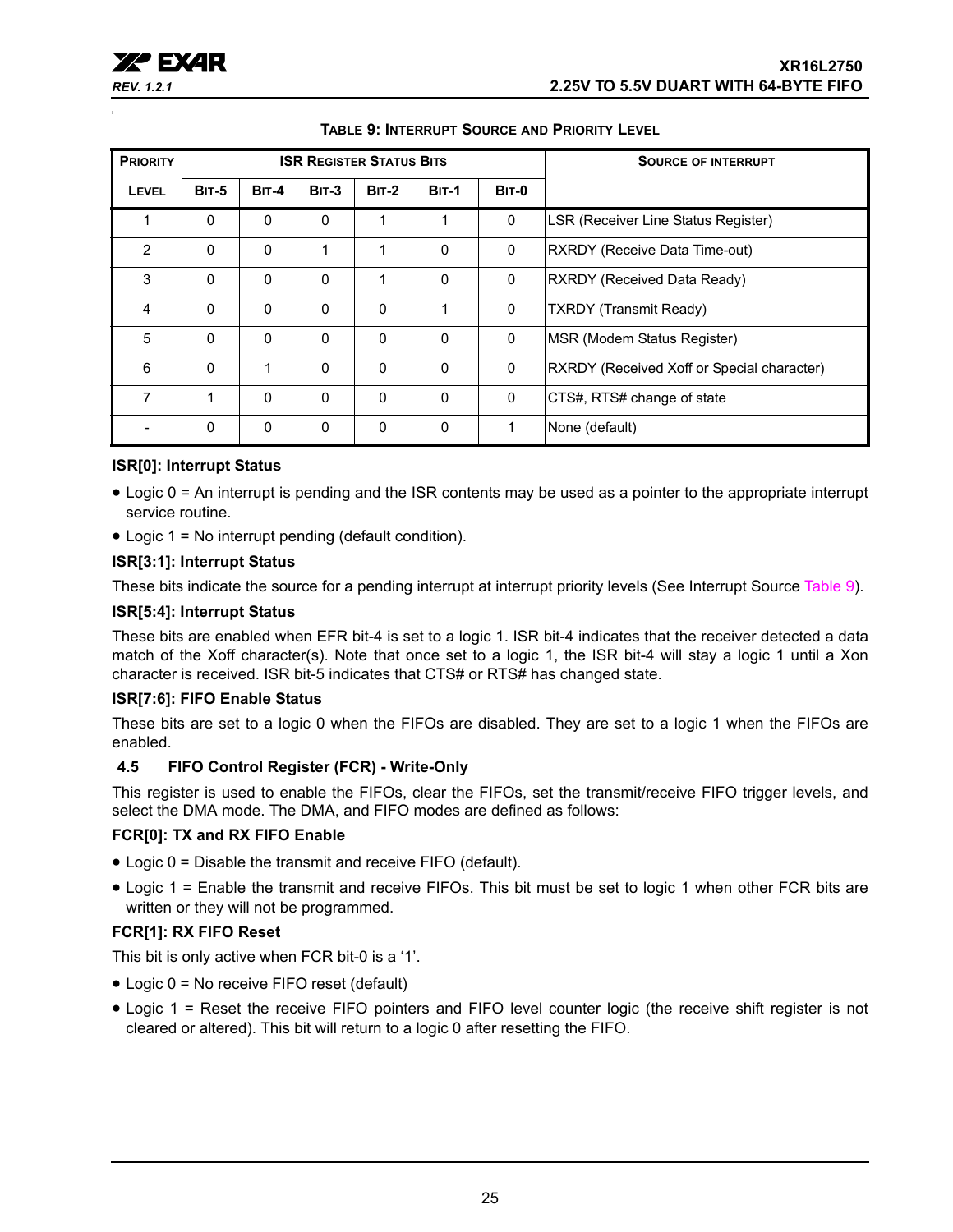

#### **FCR[2]: TX FIFO Reset**

This bit is only active when FCR bit-0 is a '1'.

- Logic 0 = No transmit FIFO reset (default).
- Logic 1 = Reset the transmit FIFO pointers and FIFO level counter logic (the transmit shift register is not cleared or altered). This bit will return to a logic 0 after resetting the FIFO.

#### **FCR[3]: DMA Mode Select**

Controls the behavior of the TXRDY# and RXRDY# pins. See DMA operation section for details.

- Logic 0 = Normal Operation (default).
- Logic 1 = DMA Mode.

#### **FCR[5:4]: Transmit FIFO Trigger Select**

(logic  $0 =$  default, TX trigger level = 1)

These 2 bits set the trigger level for the transmit FIFO. The UART will issue a transmit interrupt when the number of characters in the FIFO falls below the selected trigger level, or when it gets empty in case that the FIFO did not get filled over the trigger level on last re-load. [Table](#page-25-0) 10 below shows the selections. EFR bit-4 must be set to '1' before these bits can be accessed. Note that the receiver and the transmitter cannot use different trigger tables. Whichever selection is made last applies to both the RX and TX side.

#### **FCR[7:6]: Receive FIFO Trigger Select**

(logic 0 = default, RX trigger level =1)

The FCTR Bits 5-4 are associated with these 2 bits. These 2 bits are used to set the trigger level for the receive FIFO. The UART will issue a receive interrupt when the number of the characters in the FIFO crosses the trigger level. [Table](#page-25-0) 10 shows the complete selections. Note that the receiver and the transmitter cannot use different trigger tables. Whichever selection is made last applies to both the RX and TX side.

<span id="page-25-0"></span>

| <b>TRIGGER</b><br><b>TABLE</b> | <b>FCTR</b><br><b>BIT-5</b> | <b>FCTR</b><br><b>BIT-4</b> | <b>FCR</b><br><b>BIT-7</b> | <b>FCR</b><br><b>BIT-6</b>           | <b>FCR</b><br><b>BIT-5</b> | <b>FCR</b><br>BIT-4                | <b>RECEIVE</b><br><b>TRIGGER LEVEL</b> | <b>TRANSMIT</b><br><b>TRIGGER</b><br><b>LEVEL</b> | <b>COMPATIBILITY</b>                           |
|--------------------------------|-----------------------------|-----------------------------|----------------------------|--------------------------------------|----------------------------|------------------------------------|----------------------------------------|---------------------------------------------------|------------------------------------------------|
| Table-A                        | $\mathbf 0$                 | $\mathbf 0$                 | 0<br>0                     | $\mathbf 0$<br>1<br>$\mathbf 0$<br>1 | 0                          | $\mathbf 0$                        | 1 (default)<br>4<br>8<br>14            | 1 (default)                                       | 16C550, 16C2550,<br>16C2552, 16C554,<br>16C580 |
| Table-B                        | $\mathbf{0}$                | 1                           | $\mathbf{0}$<br>0          | $\mathbf 0$<br>1<br>$\mathbf 0$<br>1 | 0<br>0<br>1<br>1           | $\Omega$<br>1<br>$\mathbf{0}$<br>1 | 8<br>16<br>24<br>28                    | 16<br>8<br>24<br>30                               | 16C650A                                        |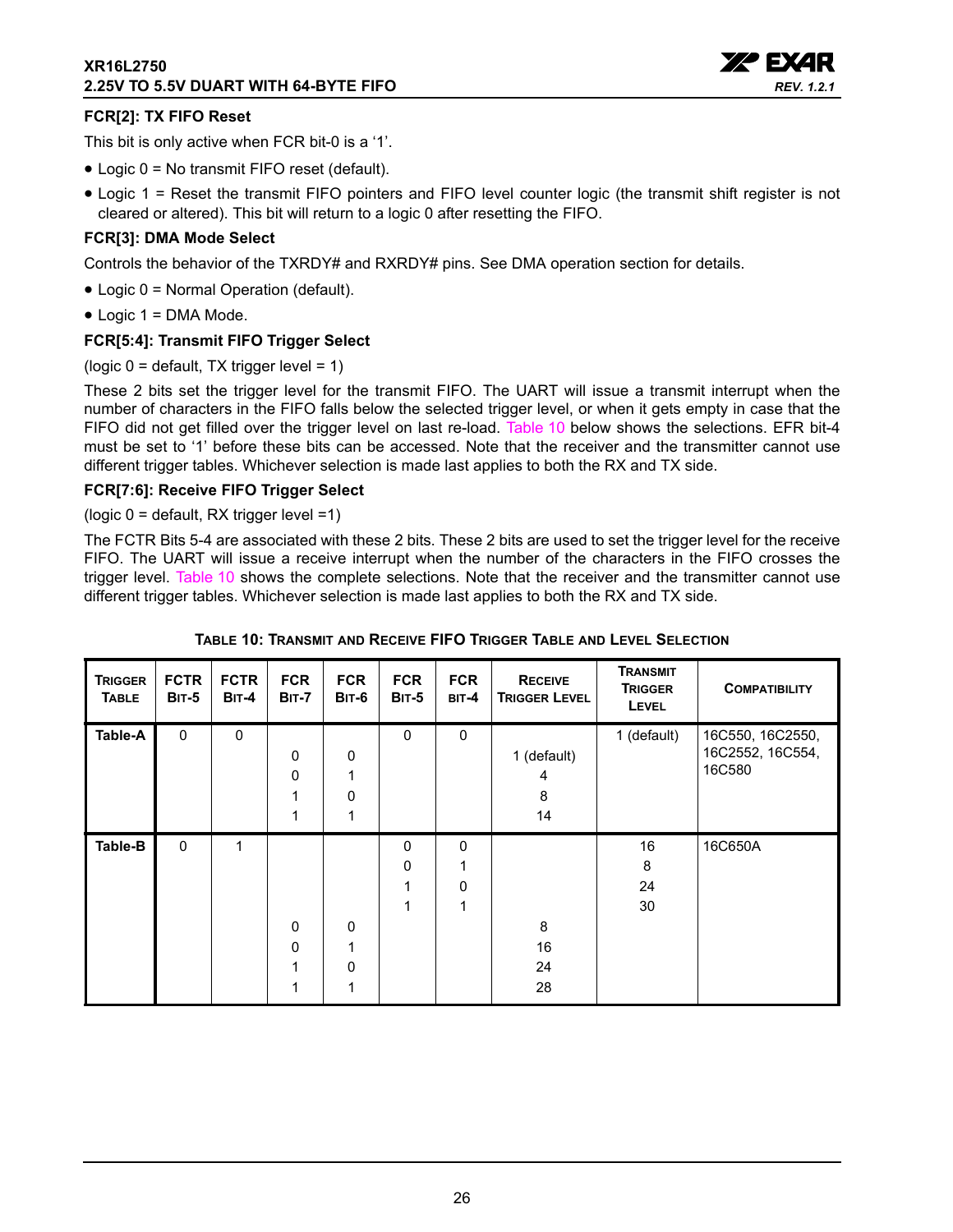## xr **XR16L2750** *REV. 1.2.1* **2.25V TO 5.5V DUART WITH 64-BYTE FIFO**

**TABLE 10: TRANSMIT AND RECEIVE FIFO TRIGGER TABLE AND LEVEL SELECTION**

| <b>TRIGGER</b><br><b>TABLE</b> | <b>FCTR</b><br><b>BIT-5</b> | <b>FCTR</b><br>$BIT-4$ | <b>FCR</b><br><b>BIT-7</b>   | <b>FCR</b><br><b>BIT-6</b> | <b>FCR</b><br><b>BIT-5</b>   | <b>FCR</b><br>$BIT-4$    | <b>RECEIVE</b><br><b>TRIGGER LEVEL</b>                 | Transmit<br><b>TRIGGER</b><br>LEVEL                    | <b>COMPATIBILITY</b>                                    |
|--------------------------------|-----------------------------|------------------------|------------------------------|----------------------------|------------------------------|--------------------------|--------------------------------------------------------|--------------------------------------------------------|---------------------------------------------------------|
| Table-C                        | 1                           | $\Omega$               | $\mathbf{0}$<br>$\mathbf{0}$ | $\mathbf 0$<br>0<br>1      | $\mathbf{0}$<br>$\mathbf{0}$ | $\mathbf{0}$<br>$\Omega$ | 8<br>16<br>56<br>60                                    | 8<br>16<br>32<br>56                                    | 16C654                                                  |
| <b>Table-D</b>                 | 1                           | 1                      | X                            | X                          | $\mathsf{x}$                 | X                        | Programmable<br>via TRG<br>register.<br>$FCTR[7] = 0.$ | Programmable<br>via TRG<br>register.<br>$FCTR[7] = 1.$ | 16L2752, 16C2850,<br>16C2852, 16C850,<br>16C854, 16C864 |

#### <span id="page-26-0"></span>**4.6 Line Control Register (LCR) - Read/Write**

The Line Control Register is used to specify the asynchronous data communication format. The word or character length, the number of stop bits, and the parity are selected by writing the appropriate bits in this register.

#### **LCR[1:0]: TX and RX Word Length Select**

These two bits specify the word length to be transmitted or received.

| <b>BIT-1</b> | <b>BIT-0</b> | <b>WORD LENGTH</b> |
|--------------|--------------|--------------------|
|              |              | 5 (default)        |
|              |              |                    |
|              |              |                    |
|              |              |                    |

#### **LCR[2]: TX and RX Stop-bit Length Select**

The length of stop bit is specified by this bit in conjunction with the programmed word length.

| <b>BIT-2</b> | <b>WORD LENGTH</b> | <b>STOP BIT LENGTH</b><br>(BIT TIME(S)) |
|--------------|--------------------|-----------------------------------------|
|              | 5,6,7,8            | 1 (default)                             |
|              | 5                  | $1 - 1/2$                               |
|              | 6,7,8              |                                         |

#### **LCR[3]: TX and RX Parity Select**

Parity or no parity can be selected via this bit. The parity bit is a simple way used in communications for data integrity check. See [Table](#page-27-0) 11 for parity selection summary below.

- $\bullet$  Logic 0 = No parity.
- Logic 1 = A parity bit is generated during the transmission while the receiver checks for parity error of the data character received.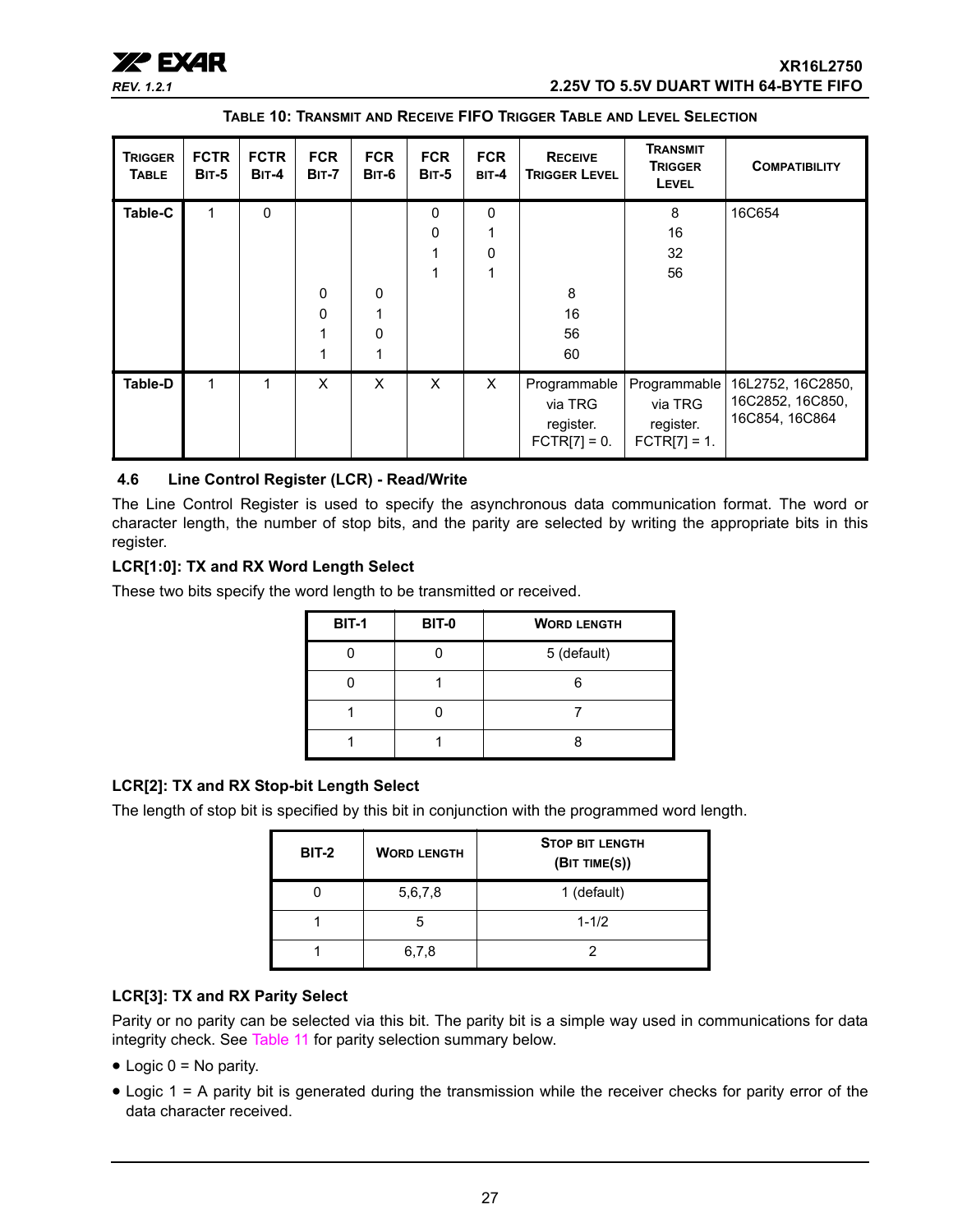#### **XR16L2750 2.25V TO 5.5V DUART WITH 64-BYTE FIFO**



#### **LCR[4]: TX and RX Parity Select**

If the parity bit is enabled with LCR bit-3 set to a logic 1, LCR BIT-4 selects the even or odd parity format.

- Logic 0 = ODD Parity is generated by forcing an odd number of logic 1's in the transmitted character. The receiver must be programmed to check the same format (default).
- Logic 1 = EVEN Parity is generated by forcing an even number of logic 1's in the transmitted character. The receiver must be programmed to check the same format.

#### **LCR[5]: TX and RX Parity Select**

If the parity bit is enabled, LCR BIT-5 selects the forced parity format.

- LCR BIT-5 = logic 0, parity is not forced (default).
- LCR BIT-5 = logic 1 and LCR BIT-4 = logic 0, parity bit is forced to a logical 1 for the transmit and receive data.
- <span id="page-27-0"></span>• LCR BIT-5 = logic 1 and LCR BIT-4 = logic 1, parity bit is forced to a logical 0 for the transmit and receive data.

|  | LCR BIT-5 LCR BIT-4 LCR BIT-3 | <b>PARITY SELECTION</b>     |
|--|-------------------------------|-----------------------------|
|  |                               | No parity                   |
|  |                               | Odd parity                  |
|  |                               | Even parity                 |
|  |                               | Force parity to mark, "1"   |
|  |                               | Forced parity to space, "0" |

#### **TABLE 11: PARITY SELECTION**

#### **LCR[6]: Transmit Break Enable**

When enabled, the Break control bit causes a break condition to be transmitted (the TX output is forced to a "space", LOW state). This condition remains, until disabled by setting LCR bit-6 to a logic 0.

- Logic 0 = No TX break condition. (default)
- Logic 1 = Forces the transmitter output (TX) to a "space", LOW, for alerting the remote receiver of a line break condition.

#### **LCR[7]: Baud Rate Divisors Enable**

Baud rate generator divisor (DLL/DLM) enable.

- Logic 0 = Data registers are selected. (default)
- Logic 1 = Divisor latch registers are selected.

#### <span id="page-27-1"></span>**4.7 Modem Control Register (MCR) or General Purpose Outputs Control - Read/Write**

The MCR register is used for controlling the serial/modem interface signals or general purpose inputs/outputs.

#### **MCR[0]: DTR# Output**

The DTR# pin is a modem control output. If the modem interface is not used, this output may be used as a general purpose output.

- Logic 0 = Force DTR# output HIGH (default).
- Logic 1 = Force DTR# output LOW.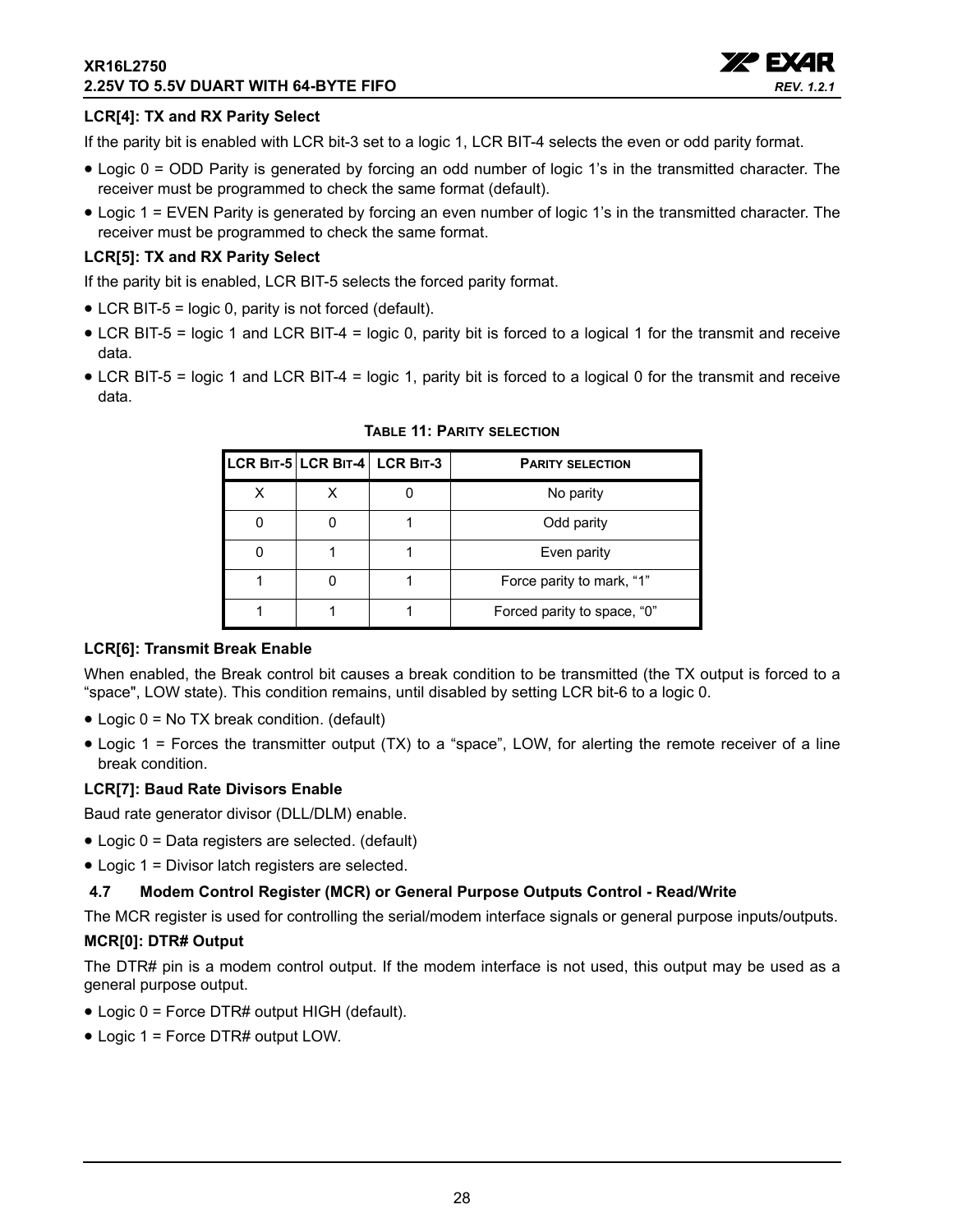

#### **MCR[1]: RTS# Output**

The RTS# pin is a modem control output and may be used for automatic hardware flow control by enabled by EFR bit-6. If the modem interface is not used, this output may be used as a general purpose output.

- Logic 0 = Force RTS# HIGH (default).
- Logic 1 = Force RTS# LOW.

#### **MCR[2]: Reserved**

OP1# is not available as an output pin on the 2750. But it is available for use during Internal Loopback Mode. In the Loopback Mode, this bit is used to write the state of the modem RI# interface signal.

#### **MCR[3]: OP2# Output / INT Output Enable**

This bit enables or disables the operation of INT, interrupt output. If INT output is not used, OP2# can be used as a general purpose output.

- Logic 0 = INT (A-B) outputs disabled (three state mode) and OP2# output set HIGH(default).
- Logic 1 = INT (A-B) outputs enabled (active mode) and OP2# output set LOW.

#### **MCR[4]: Internal Loopback Enable**

- Logic 0 = Disable loopback mode (default).
- Logic 1 = Enable local loopback mode, see loopback section and [Figure](#page-18-0) 13.

#### **MCR[5]: Xon-Any Enable**

- Logic 0 = Disable Xon-Any function (for 16C550 compatibility, default).
- Logic 1 = Enable Xon-Any function. In this mode, any RX character received will resume transmit operation. The RX character will be loaded into the RX FIFO, unless the RX character is an Xon or Xoff character and the 2750 is programmed to use the Xon/Xoff flow control.

#### **MCR[6]: Infrared Encoder/Decoder Enable**

- Logic 0 = Enable the standard modem receive and transmit input/output interface. (Default)
- Logic 1 = Enable infrared IrDA receive and transmit inputs/outputs. The TX/RX output/input are routed to the infrared encoder/decoder. The data input and output levels conform to the IrDA infrared interface requirement. While in this mode, the infrared TX output will be a logic 0 during idle data conditions.

#### **MCR[7]: Clock Prescaler Select**

- Logic 0 = Divide by one. The input clock from the crystal or external clock is fed directly to the Programmable Baud Rate Generator without further modification, i.e., divide by one (default).
- Logic 1 = Divide by four. The prescaler divides the input clock from the crystal or external clock by four and feeds it to the Programmable Baud Rate Generator, hence, data rates become one forth.

#### <span id="page-28-0"></span>**4.8 Line Status Register (LSR) - Read Only**

This register provides the status of data transfers between the UART and the host.

#### **LSR[0]: Receive Data Ready Indicator**

- Logic 0 = No data in receive holding register or FIFO (default).
- Logic 1 = Data has been received and is saved in the receive holding register or FIFO.

#### **LSR[1]: Receiver Overrun Error Flag**

- Logic 0 = No overrun error (default).
- Logic 1 = Overrun error. A data overrun error condition occurred in the receive shift register. This happens when additional data arrives while the FIFO is full. In this case the previous data in the receive shift register is overwritten. Note that under this condition the data byte in the receive shift register is not transferred into the FIFO, therefore the data in the FIFO is not corrupted by the error.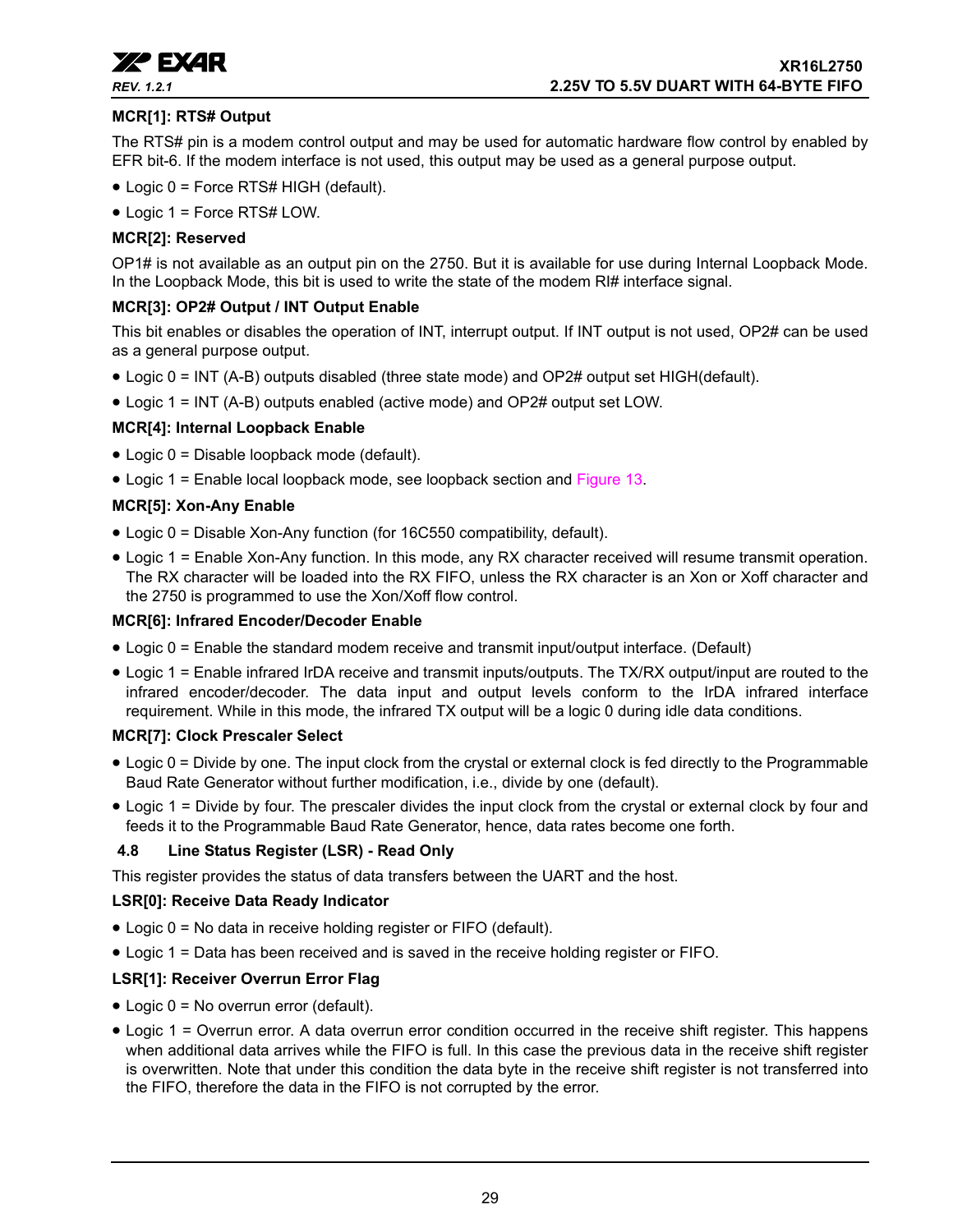

#### **LSR[2]: Receive Data Parity Error Tag**

- Logic 0 = No parity error (default).
- Logic 1 = Parity error. The receive character in RHR does not have correct parity information and is suspect. This error is associated with the character available for reading in RHR.

#### **LSR[3]: Receive Data Framing Error Tag**

- Logic 0 = No framing error (default).
- Logic 1 = Framing error. The receive character did not have a valid stop bit(s). This error is associated with the character available for reading in RHR.

#### **LSR[4]: Receive Break Error Tag**

- Logic 0 = No break condition (default).
- Logic 1 = The receiver received a break signal (RX was a logic 0 for at least one character frame time). In the FIFO mode, only one break character is loaded into the FIFO.

#### **LSR[5]: Transmit Holding Register Empty Flag**

This bit is the Transmit Holding Register Empty indicator. The THR bit is set to a logic 1 when the last data byte is transferred from the transmit holding register to the transmit shift register. The bit is reset to logic 0 concurrently with the data loading to the transmit holding register by the host. In the FIFO mode this bit is set when the transmit FIFO is empty, it is cleared when the transmit FIFO contains at least 1 byte.

#### **LSR[6]: THR and TSR Empty Flag**

This bit is set to a logic 1 whenever the transmitter goes idle. It is set to logic 0 whenever either the THR or TSR contains a data character. In the FIFO mode this bit is set to a logic 1 whenever the transmit FIFO and transmit shift register are both empty.

#### **LSR[7]: Receive FIFO Data Error Flag**

- Logic 0 = No FIFO error (default).
- Logic 1 = A global indicator for the sum of all error bits in the RX FIFO. At least one parity error, framing error or break indication is in the FIFO data. This bit clears when there is no more error(s) in any of the bytes in the RX FIFO.

#### <span id="page-29-0"></span>**4.9 Modem Status Register (MSR) - Read Only**

This register provides the current state of the modem interface input signals. Lower four bits of this register are used to indicate the changed information. These bits are set to a logic 1 whenever a signal from the modem changes state. These bits may be used for general purpose inputs when they are not used with modem signals.

#### **MSR[0]: Delta CTS# Input Flag**

- Logic 0 = No change on CTS# input (default).
- Logic 1 = The CTS# input has changed state since the last time it was monitored. A modem status interrupt will be generated if MSR interrupt is enabled (IER bit-3).

#### **MSR[1]: Delta DSR# Input Flag**

- Logic 0 = No change on DSR# input (default).
- Logic 1 = The DSR# input has changed state since the last time it was monitored. A modem status interrupt will be generated if MSR interrupt is enabled (IER bit-3).

#### **MSR[2]: Delta RI# Input Flag**

- Logic  $0 = No$  change on RI# input (default).
- Logic 1 = The RI# input has changed from a LOW to HIGH, ending of the ringing signal. A modem status interrupt will be generated if MSR interrupt is enabled (IER bit-3).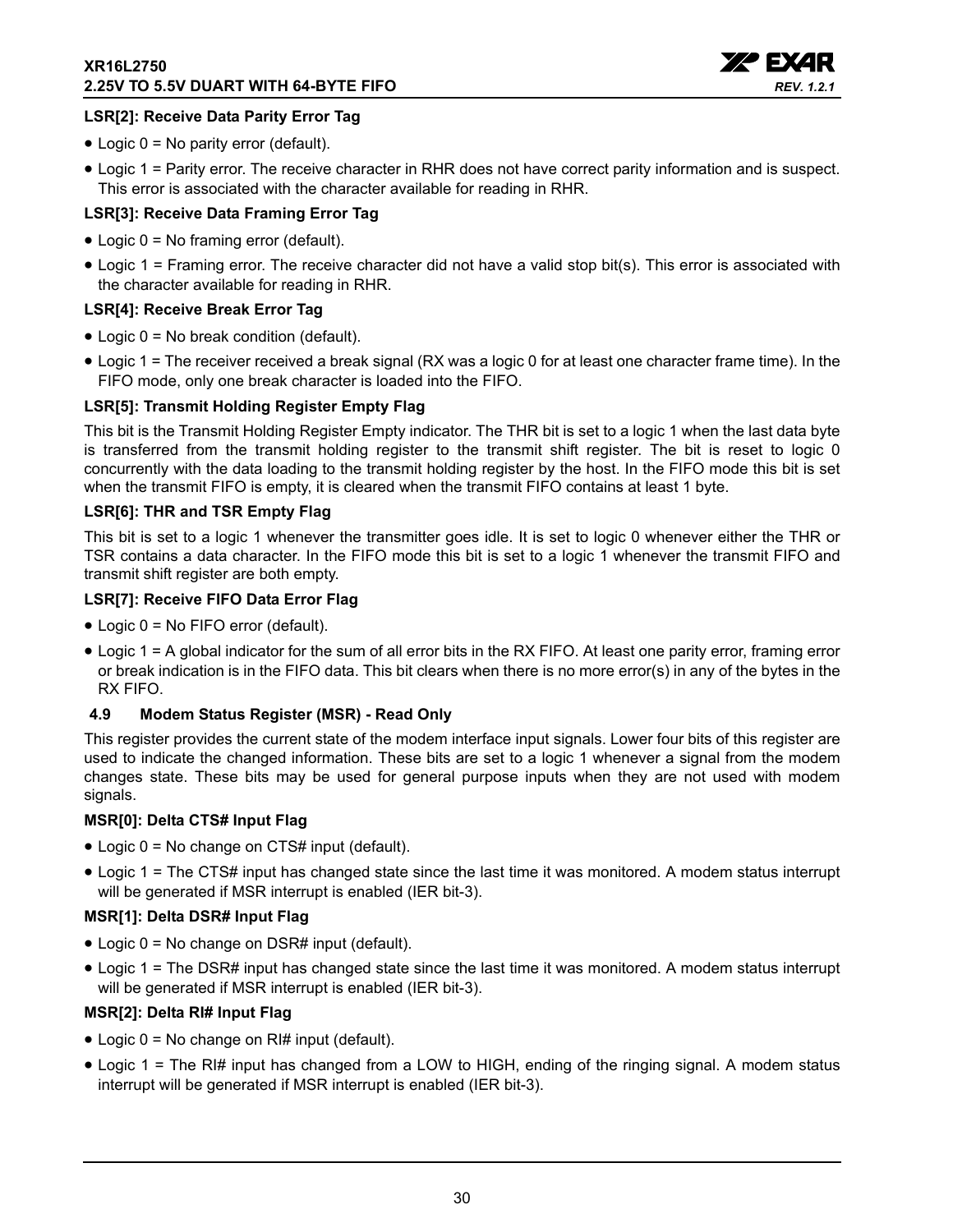

#### **MSR[3]: Delta CD# Input Flag**

- Logic 0 = No change on CD# input (default).
- Logic 1 = Indicates that the CD# input has changed state since the last time it was monitored. A modem status interrupt will be generated if MSR interrupt is enabled (IER bit-3).

#### **MSR[4]: CTS Input Status**

CTS# pin may function as automatic hardware flow control signal input if it is enabled and selected by Auto CTS (EFR bit-7). Auto CTS flow control allows starting and stopping of local data transmissions based on the modem CTS# signal. A HIGH on the CTS# pin will stop UART transmitter as soon as the current character has finished transmission, and a LOW will resume data transmission. Normally MSR bit-4 bit is the compliment of the CTS# input. However in the loopback mode, this bit is equivalent to the RTS# bit in the MCR register. The CTS# input may be used as a general purpose input when the modem interface is not used.

#### **MSR[5]: DSR Input Status**

Normally this bit is the complement of the DSR# input. In the loopback mode, this bit is equivalent to the DTR# bit in the MCR register. The DSR# input may be used as a general purpose input when the modem interface is not used.

#### **MSR[6]: RI Input Status**

Normally this bit is the complement of the RI# input. In the loopback mode this bit is equivalent to bit-2 in the MCR register. The RI# input may be used as a general purpose input when the modem interface is not used.

#### **MSR[7]: CD Input Status**

Normally this bit is the complement of the CD# input. In the loopback mode this bit is equivalent to bit-3 in the MCR register. The CD# input may be used as a general purpose input when the modem interface is not used.

#### <span id="page-30-1"></span>**4.10 Scratch Pad Register (SPR) - Read/Write**

This is a 8-bit general purpose register for the user to store temporary data. The content of this register is preserved during sleep mode but becomes 0xFF (default) after a reset or a power off-on cycle.

#### <span id="page-30-2"></span>**4.11 Enhanced Mode Select Register (EMSR)**

This register replaces SPR (during a Write) and is accessible only when FCTR[6] = 1.

#### **EMSR[1:0]: Receive/Transmit FIFO Level Count (Write-Only)**

<span id="page-30-0"></span>When Scratchpad Swap (FCTR[6]) is asserted, EMSR bits 1-0 controls what mode the FIFO Level Counter is operating in.

| FCTR <sub>[6]</sub> | <b>EMSR[1]</b> | EMSR[0] | <b>SCRATCHPAD IS</b>              |
|---------------------|----------------|---------|-----------------------------------|
|                     |                |         | Scratchpad                        |
|                     | x              |         | <b>RX FIFO Level Counter Mode</b> |
|                     |                |         | <b>TX FIFO Level Counter Mode</b> |
|                     |                |         | Alternate RX/TX FIFO Counter Mode |

#### **TABLE 12: SCRATCHPAD SWAP SELECTION**

During Alternate RX/TX FIFO Level Counter Mode, the first value read after EMSR bits 1-0 have been asserted will always be the RX FIFO Level Counter. The second value read will correspond with the TX FIFO Level Counter. The next value will be the RX FIFO Level Counter again, then the TX FIFO Level Counter and so on and so forth.

#### **EMSR[2]: Reserved**

### **EMSR[3]: Automatic RS485 Half-Duplex Control Output Inversion**

- Logic 0 = RTS# output is LOW during TX and HIGH during RX (default, compatible with 16C2850).
- Logic 1 = RTS# output is HIGH during TX and LOW during RX.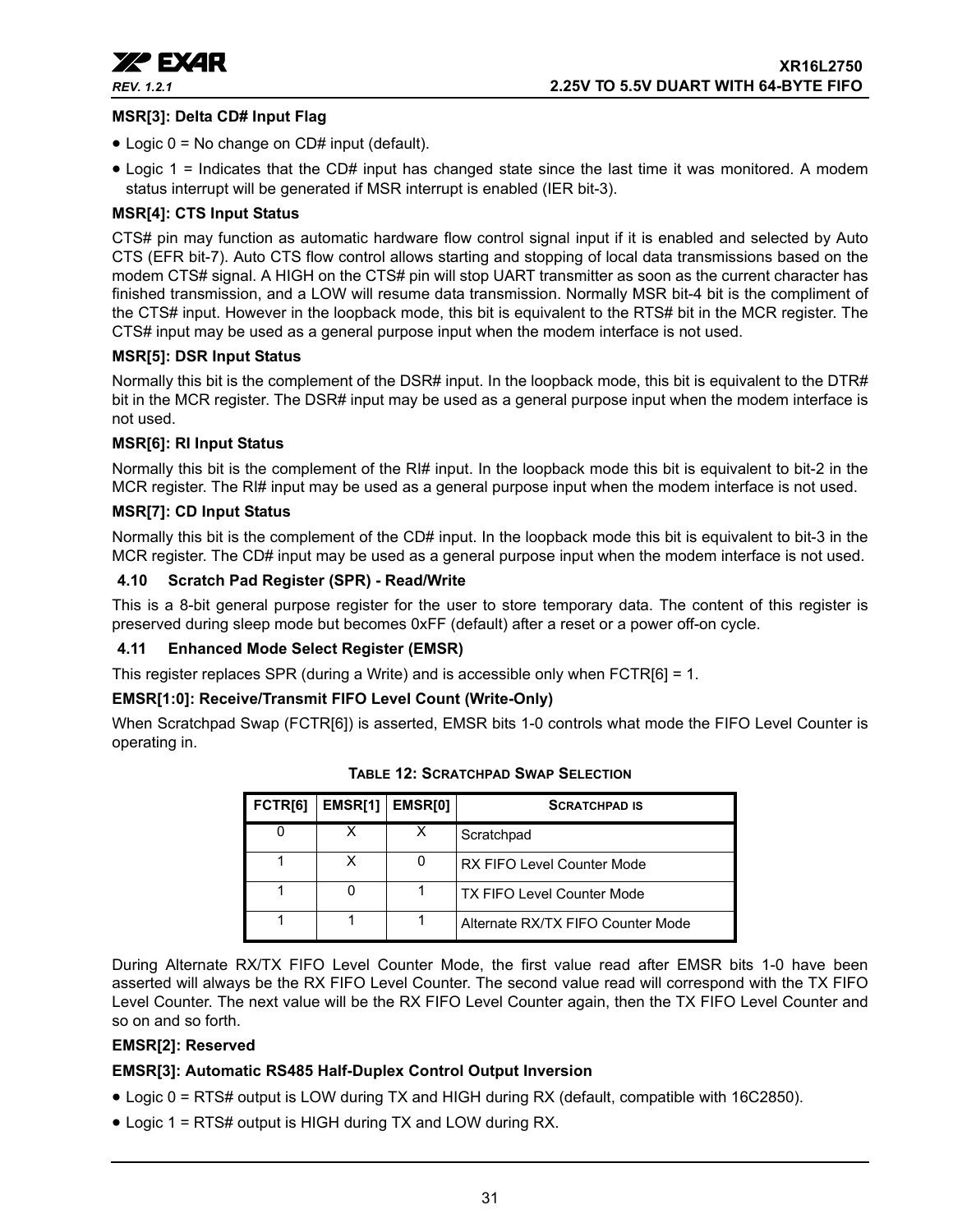#### <span id="page-31-0"></span>**EMSR[5:4]: Extended RTS Hysteresis**

| <b>EMSR</b><br><b>BIT-5</b> | <b>EMSR</b><br>$BIT-4$ | <b>FCTR</b><br><b>BIT-1</b> | <b>FCTR</b><br><b>BIT-0</b> | RTS#<br><b>HYSTERESIS</b><br>(CHARACTERS) |
|-----------------------------|------------------------|-----------------------------|-----------------------------|-------------------------------------------|
| 0                           | 0                      | 0                           | 0                           | 0                                         |
| 0                           | 0                      | 0                           | 1                           | ±4                                        |
| 0                           | 0                      | 1                           | 0                           | ±6                                        |
| 0                           | 0                      | 1                           | 1                           | ±8                                        |
| 0                           | 1                      | 0                           | 0                           | ±8                                        |
| 0                           | 1                      | 0                           | 1                           | ±16                                       |
| 0                           | 1                      | 1                           | 0                           | ±24                                       |
| 0                           | 1                      | 1                           | 1                           | ±32                                       |
| 1                           | 0                      | 0                           | 0                           | ±40                                       |
| 1                           | 0                      | 0                           | 1                           | ±44                                       |
| 1                           | 0                      | 1                           | 0                           | ±48                                       |
| 1                           | 0                      | 1                           | 1                           | ±52                                       |
| 1                           | 1                      | 0                           | 0                           | ±12                                       |
| 1                           | 1                      | 0                           | 1                           | ±20                                       |
| 1                           |                        | 1                           | 0                           | ±28                                       |
|                             |                        | 1                           | 1                           | ±36                                       |

#### **TABLE 13: AUTO RTS HYSTERESIS**

#### **EMSR[6]: LSR Interrupt Mode**

- Logic 0 = LSR Interrupt Delayed (for 16C2550 compatibility, default). LSR bits 2, 3, and 4 will generate an interrupt when the character with the error is in the RHR.
- Logic 1 = LSR Interrupt Immediate. LSR bits 2, 3, and 4 will generate an interrupt as soon as the character is received into the FIFO.

#### **EMSR[7]: 16X Sampling Rate Mode**

Logic 0 = 8X Sampling Rate.

Logic 1 = 16X Sampling Rate (for 16C550 compatibility, default).

#### <span id="page-31-1"></span>**4.12 FIFO Level Register (FLVL) - Read-Only**

The FIFO Level Register replaces the Scratchpad Register (during a Read) when FCTR[6] = 1. Note that this is not identical to the FIFO Data Count Register which can be accessed when LCR = 0xBF.

#### **FLVL[7:0]: FIFO Level Register**

This register provides the FIFO counter level for the RX FIFO or the TX FIFO or both depending on EMSR[1:0]. [See Table](#page-30-0) 12 for details.

#### <span id="page-31-2"></span>**4.13 Baud Rate Generator Registers (DLL and DLM) - Read/Write**

The concatenation of the contents of DLM and DLL gives the 16-bit divisor value which is used to calculate the baud rate:

• Baud Rate = (Clock Frequency / 16) / Divisor

See MCR bit-7 and the baud rate table also.

#### <span id="page-31-3"></span>**4.14 Device Identification Register (DVID) - Read Only**

This register contains the device ID (0x0A for XR16L2750). Prior to reading this register, DLL and DLM should be set to 0x00.

**XA BYAR** 

*REV. 1.2.1*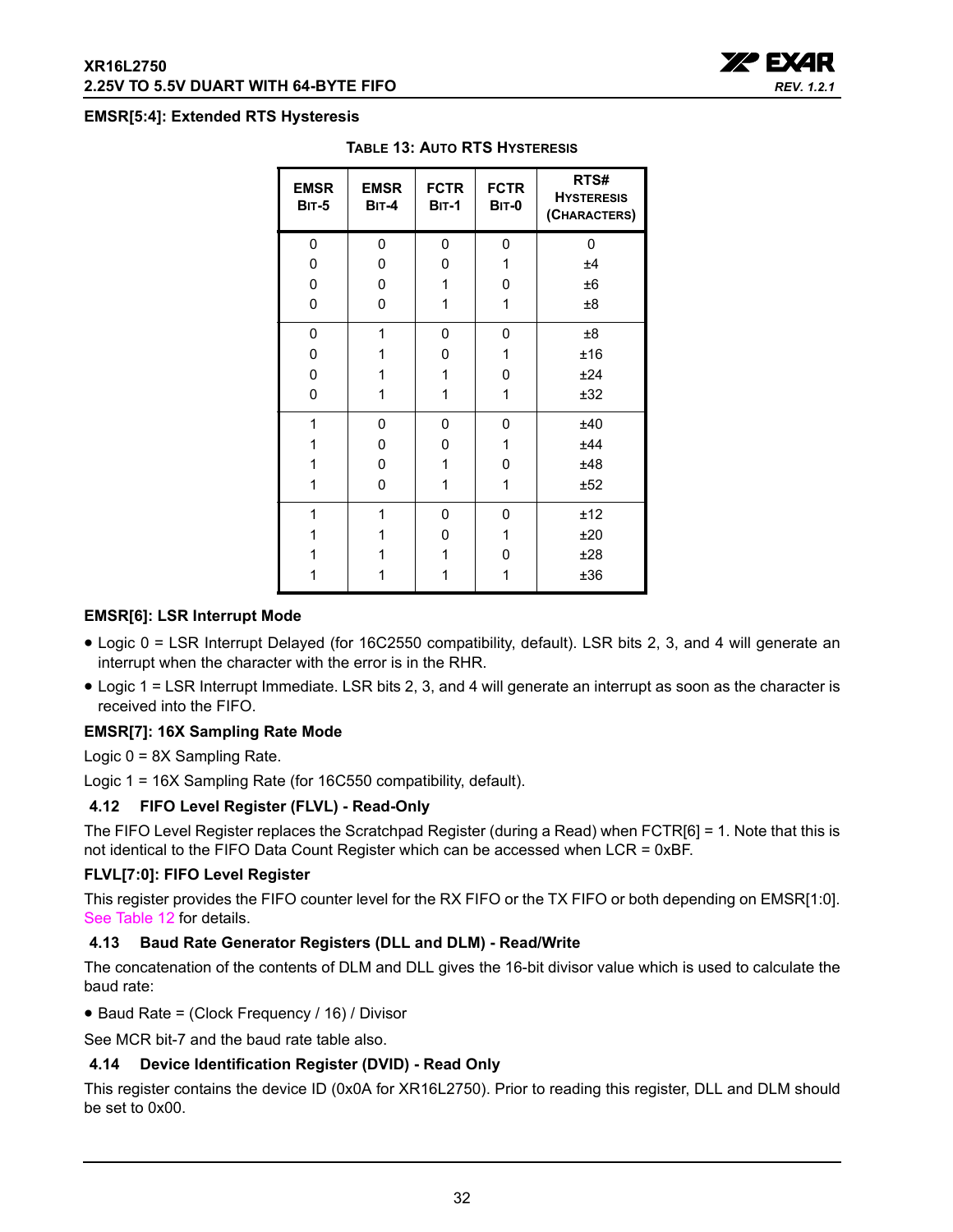

#### <span id="page-32-1"></span>**4.15 Device Revision Register (DREV) - Read Only**

This register contains the device revision information. For example, 0x01 means revision A. Prior to reading this register, DLL and DLM should be set to 0x00.

#### <span id="page-32-2"></span>**4.16 Trigger Level Register (TRG) - Write-Only**

User Programmable Transmit/Receive Trigger Level Register.

#### **TRG[7:0]: Trigger Level Register**

These bits are used to program desired trigger levels when trigger Table-D is selected. FCTR bit-7 selects between programming the RX Trigger Level (a logic 0) and the TX Trigger Level (a logic 1).

#### <span id="page-32-3"></span>**4.17 RX/TX FIFO Level Count Register (FC) - Read-Only**

This register is accessible when LCR = 0xBF. Note that this register is not identical to the FIFO Level Count Register which is located in the general register set when FCTR bit-6 = 1 (Scratchpad Register Swap). It is suggested to read the FIFO Level Count Register at the Scratchpad Register location when FCTR bit-6 = 1. See [Table](#page-30-0) 12.

#### **FC[7:0]: RX/TX FIFO Level Count**

Receive/Transmit FIFO Level Count. Number of characters in Receiver FIFO (FCTR[7] = 0) or Transmitter FIFO (FCTR[7] = 1) can be read via this register.

#### <span id="page-32-4"></span>**4.18 Feature Control Register (FCTR) - Read/Write**

This register controls the XR16L2750 new functions that are not available in ST16C2450 or ST16C2550.

#### **FCTR[1:0]: RTS Hysteresis**

User selectable RTS# hysteresis levels for hardware flow control application. After reset, these bits are set to "0" to select the next trigger level for hardware flow control. See [Table](#page-31-0) 13 for more details.

#### **FCTR[2]: IrDa RX Inversion**

- Logic 0 = Select RX input as encoded IrDa data (Idle state will be LOW).
- Logic 1 = Select RX input as inverted encoded IrDa data (Idle state will be HIGH).

#### **FCTR[3]: Auto RS-485 Direction Control**

- Logic 0 = Standard ST16C550 mode. Transmitter generates an interrupt when transmit holding register becomes empty and transmit shift register is shifting data out.
- Logic 1 = Enable Auto RS485 Direction Control function. The direction control signal, RTS# pin, changes its output logic state from LOW to HIGH one bit time after the last stop bit of the last character is shifted out. Also, the Transmit interrupt generation is delayed until the transmitter shift register becomes empty. The RTS# output pin will automatically return to a LOW when a data byte is loaded into the TX FIFO. However, RTS# behavior can be inverted by setting EMSR[3] = 1.

#### **FCTR[5:4]: Transmit/Receive Trigger Table Select**

<span id="page-32-0"></span>See [Table](#page-25-0) 10 for more details.

| <b>FCTR</b><br><b>BIT-5</b> | <b>FCTR</b><br><b>BIT-4</b> | <b>TABLE</b>    |
|-----------------------------|-----------------------------|-----------------|
|                             |                             | Table-A (TX/RX) |
|                             |                             | Table-B (TX/RX) |
|                             |                             | Table-C (TX/RX) |
|                             |                             | Table-D (TX/RX) |

**TABLE 14: TRIGGER TABLE SELECT**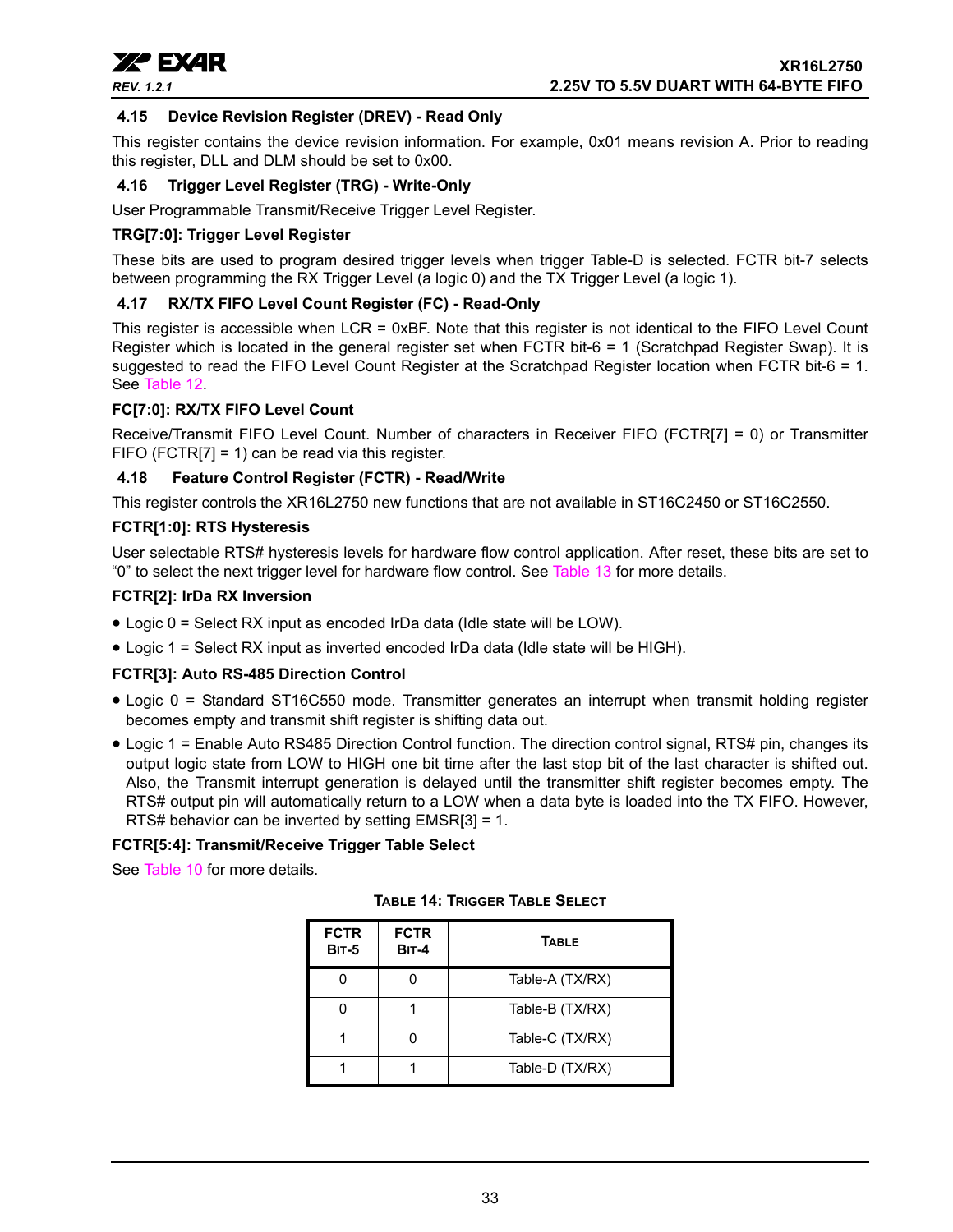#### **XR16L2750 2.25V TO 5.5V DUART WITH 64-BYTE FIFO**



#### **FCTR[6]: Scratchpad Swap**

- Logic 0 = Scratch Pad register is selected as general read and write register. ST16C550 compatible mode.
- Logic 1 = FIFO Count register (Read-Only), Enhanced Mode Select Register (Write-Only). Number of characters in transmit or receive FIFO can be read via scratch pad register when this bit is set. Enhanced Mode Select Register is selected when it is written into.

#### **FCTR[7]: Programmable Trigger Register Select**

- Logic 0 = Registers TRG and FC selected for RX.
- Logic 1 = Registers TRG and FC selected for TX.

#### <span id="page-33-1"></span>**4.19 Enhanced Feature Register (EFR)**

Enhanced features are enabled or disabled using this register. Bit 0-3 provide single or dual consecutive character software flow control selection (see [Table](#page-33-0) 15). When the Xon1 and Xon2 and Xoff1 and Xoff2 modes are selected, the double 8-bit words are concatenated into two sequential characters. Caution: note that whenever changing the TX or RX flow control bits, always reset all bits back to logic 0 (disable) before programming a new setting.

#### **EFR[3:0]: Software Flow Control Select**

Single character and dual sequential characters software flow control is supported. Combinations of software flow control can be selected by programming these bits.

<span id="page-33-0"></span>

| EFR BIT-3<br>CONT-3 | EFR BIT-2<br>CONT-2 | <b>EFR BIT-1</b><br>CONT-1 | EFR BIT-0<br>CONT-0 | <b>TRANSMIT AND RECEIVE SOFTWARE FLOW CONTROL</b>                                            |
|---------------------|---------------------|----------------------------|---------------------|----------------------------------------------------------------------------------------------|
| 0                   | 0                   | 0                          | $\mathbf{0}$        | No TX and RX flow control (default and reset)                                                |
| 0                   | $\mathbf{0}$        | X                          | X                   | No transmit flow control                                                                     |
| 1                   | 0                   | X                          | X                   | Transmit Xon1, Xoff1                                                                         |
| 0                   | 1                   | X                          | X.                  | Transmit Xon2, Xoff2                                                                         |
| 1                   | 1                   | X                          | X                   | Transmit Xon1 and Xon2, Xoff1 and Xoff2                                                      |
| X                   | X                   | 0                          | $\Omega$            | No receive flow control                                                                      |
| X                   | X                   | 1                          | $\mathbf{0}$        | Receiver compares Xon1, Xoff1                                                                |
| X                   | X                   | 0                          |                     | Receiver compares Xon2, Xoff2                                                                |
| 1                   | $\mathbf 0$         | 1                          | 1                   | Transmit Xon1, Xoff1<br>Receiver compares Xon1 or Xon2, Xoff1 or Xoff2                       |
| $\Omega$            | 1                   | 1                          | 1                   | Transmit Xon2, Xoff2<br>Receiver compares Xon1 or Xon2, Xoff1 or Xoff2                       |
| 1                   | 1                   | 1                          | 1                   | Transmit Xon1 and Xon2, Xoff1 and Xoff2,<br>Receiver compares Xon1 and Xon2, Xoff1 and Xoff2 |
| $\mathbf 0$         | $\mathbf 0$         | 1                          | 1                   | No transmit flow control,<br>Receiver compares Xon1 and Xon2, Xoff1 and Xoff2                |

#### **TABLE 15: SOFTWARE FLOW CONTROL FUNCTIONS**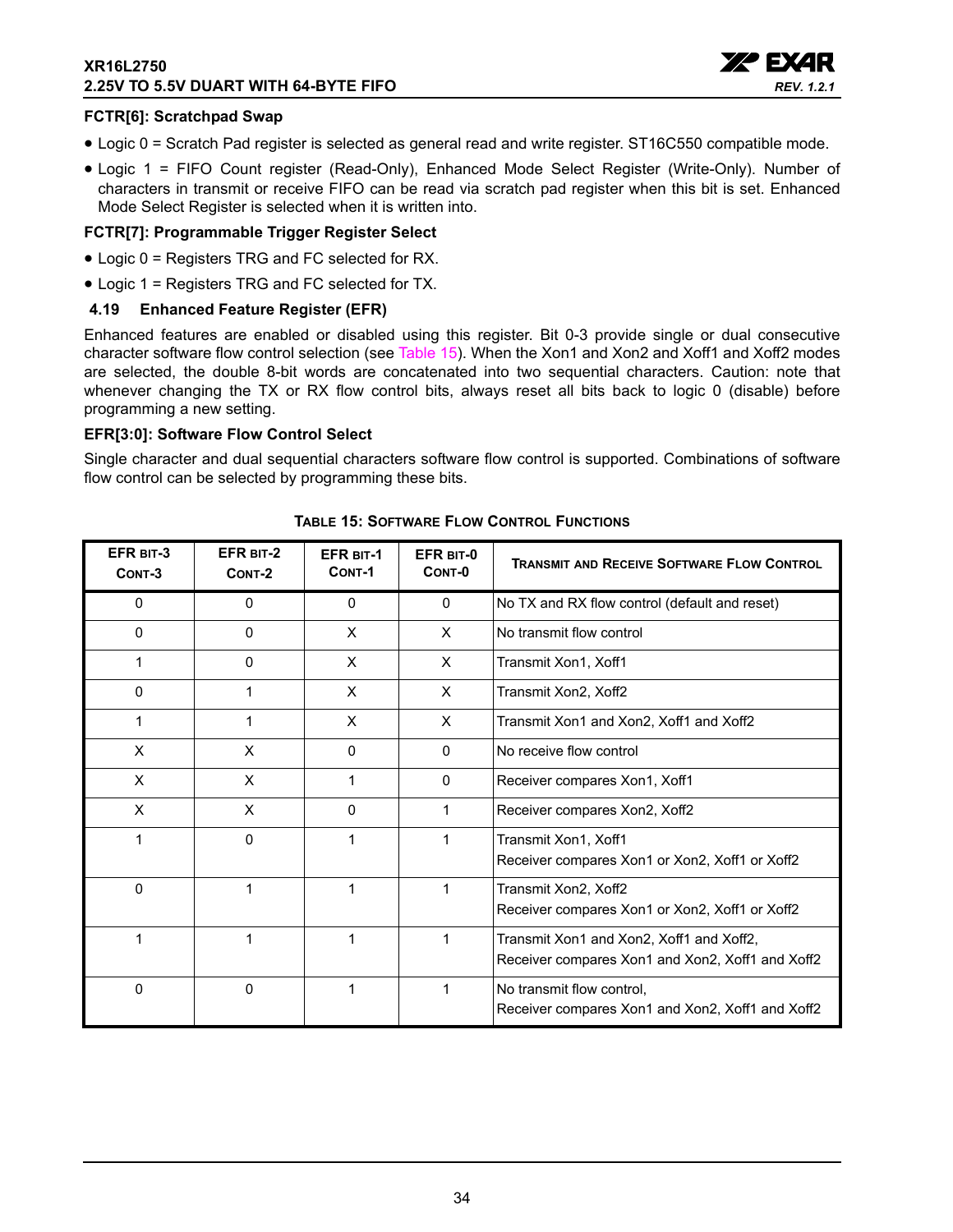

#### **EFR[4]: Enhanced Function Bits Enable**

Enhanced function control bit. This bit enables IER bits 4-7, ISR bits 4-5, FCR bits 4-5, and MCR bits 5-7 to be modified. After modifying any enhanced bits, EFR bit-4 can be set to a logic 0 to latch the new values. This feature prevents legacy software from altering or overwriting the enhanced functions once set. Normally, it is recommended to leave it enabled, logic 1.

- Logic 0 = modification disable/latch enhanced features. IER bits 4-7, ISR bits 4-5, FCR bits 4-5, and MCR bits 5-7 are saved to retain the user settings. After a reset, the IER bits 4-7, ISR bits 4-5, FCR bits 4-5, and MCR bits 5-7 are set to a logic 0 to be compatible with ST16C550 mode (default).
- Logic 1 = Enables the above-mentioned register bits to be modified by the user.

#### **EFR[5]: Special Character Detect Enable**

- Logic 0 = Special Character Detect Disabled (default).
- Logic 1 = Special Character Detect Enabled. The UART compares each incoming receive character with data in Xoff-2 register. If a match exists, the receive data will be transferred to FIFO and ISR bit-4 will be set to indicate detection of the special character. Bit-0 corresponds with the LSB bit of the receive character. If flow control is set for comparing Xon1, Xoff1 (EFR [1:0]= '10') then flow control and special character work normally. However, if flow control is set for comparing Xon2, Xoff2 (EFR[1:0]= '01') then flow control works normally, but Xoff2 will not go to the FIFO, and will generate an Xoff interrupt and a special character interrupt, if enabled via IER bit-5.

#### **EFR[6]: Auto RTS Flow Control Enable**

RTS# output may be used for hardware flow control by setting EFR bit-6 to logic 1. When Auto RTS is selected, an interrupt will be generated when the receive FIFO is filled to the programmed trigger level and RTS de-asserts HIGH at the next upper trigger level or hysteresis level. RTS# will return LOW when FIFO data falls below the next lower trigger level. The RTS# output must be asserted (LOW) before the auto RTS can take effect. RTS# pin will function as a general purpose output when hardware flow control is disabled.

- Logic 0 = Automatic RTS flow control is disabled (default).
- Logic 1 = Enable Automatic RTS flow control.

#### **EFR[7]: Auto CTS Flow Control Enable**

Automatic CTS Flow Control.

- Logic 0 = Automatic CTS flow control is disabled (default).
- Logic 1 = Enable Automatic CTS flow control. Data transmission stops when CTS# input de-asserts HIGH. Data transmission resumes when CTS# returns LOW.

#### <span id="page-34-0"></span>**4.19.1 Software Flow Control Registers (XOFF1, XOFF2, XON1, XON2) - Read/Write**

These registers are used as the programmable software flow control characters xoff1, xoff2, xon1, and xon2. For more details, see [Table](#page-15-0) 6.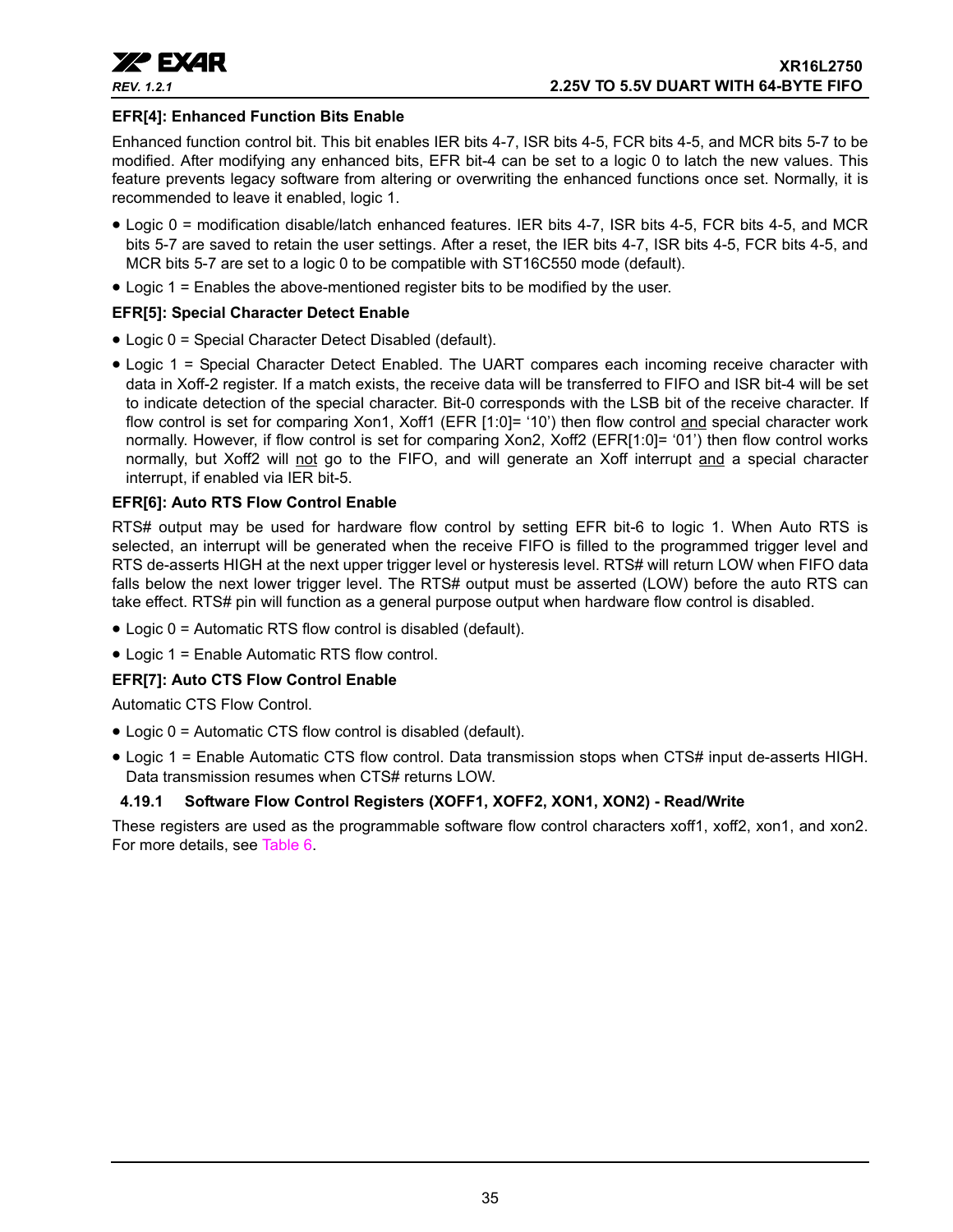

| TABLE 16: UART RESET CONDITIONS FOR CHANNEL A AND B |  |  |
|-----------------------------------------------------|--|--|
|-----------------------------------------------------|--|--|

<span id="page-35-0"></span>

| <b>REGISTERS</b>   | <b>RESET STATE</b>                                                                                                                  |
|--------------------|-------------------------------------------------------------------------------------------------------------------------------------|
| DLM and DLL        | $DLM = 0x00$ and $DLL = 0x01$ . Only resets to these values during a power up.<br>They do not reset when the Reset Pin is asserted. |
| <b>RHR</b>         | Bits $7-0 = 0 \times X$                                                                                                             |
| <b>THR</b>         | Bits $7-0 = 0 \times XX$                                                                                                            |
| <b>IER</b>         | Bits $7-0 = 0 \times 00$                                                                                                            |
| <b>FCR</b>         | Bits $7-0 = 0 \times 00$                                                                                                            |
| <b>ISR</b>         | Bits $7-0 = 0 \times 01$                                                                                                            |
| <b>LCR</b>         | Bits $7-0 = 0 \times 00$                                                                                                            |
| <b>MCR</b>         | Bits $7-0 = 0 \times 00$                                                                                                            |
| <b>LSR</b>         | Bits $7-0 = 0 \times 60$                                                                                                            |
| <b>MSR</b>         | Bits $3-0$ = Logic 0<br>Bits 7-4 = Logic levels of the inputs inverted                                                              |
| <b>SPR</b>         | Bits $7-0 = 0 \times FF$                                                                                                            |
| <b>EMSR</b>        | Bits $7-0 = 0 \times 80$                                                                                                            |
| <b>FLVL</b>        | Bits $7-0 = 0 \times 00$                                                                                                            |
| <b>EFR</b>         | Bits $7-0 = 0 \times 00$                                                                                                            |
| XON <sub>1</sub>   | Bits $7-0 = 0 \times 00$                                                                                                            |
| XON <sub>2</sub>   | Bits $7-0 = 0 \times 00$                                                                                                            |
| XOFF1              | Bits $7-0 = 0 \times 00$                                                                                                            |
| XOFF <sub>2</sub>  | Bits $7-0 = 0 \times 00$                                                                                                            |
| <b>FC</b>          | Bits $7-0 = 0 \times 00$                                                                                                            |
| <b>I/O SIGNALS</b> | <b>RESET STATE</b>                                                                                                                  |
| ТX                 | <b>HIGH</b>                                                                                                                         |
| OP2#               | <b>HIGH</b>                                                                                                                         |
| RTS#               | <b>HIGH</b>                                                                                                                         |
| DTR#               | <b>HIGH</b>                                                                                                                         |
| RXRDY#             | <b>HIGH</b>                                                                                                                         |
| TXRDY#             | LOW                                                                                                                                 |
| <b>INT</b>         | Three-State Condition                                                                                                               |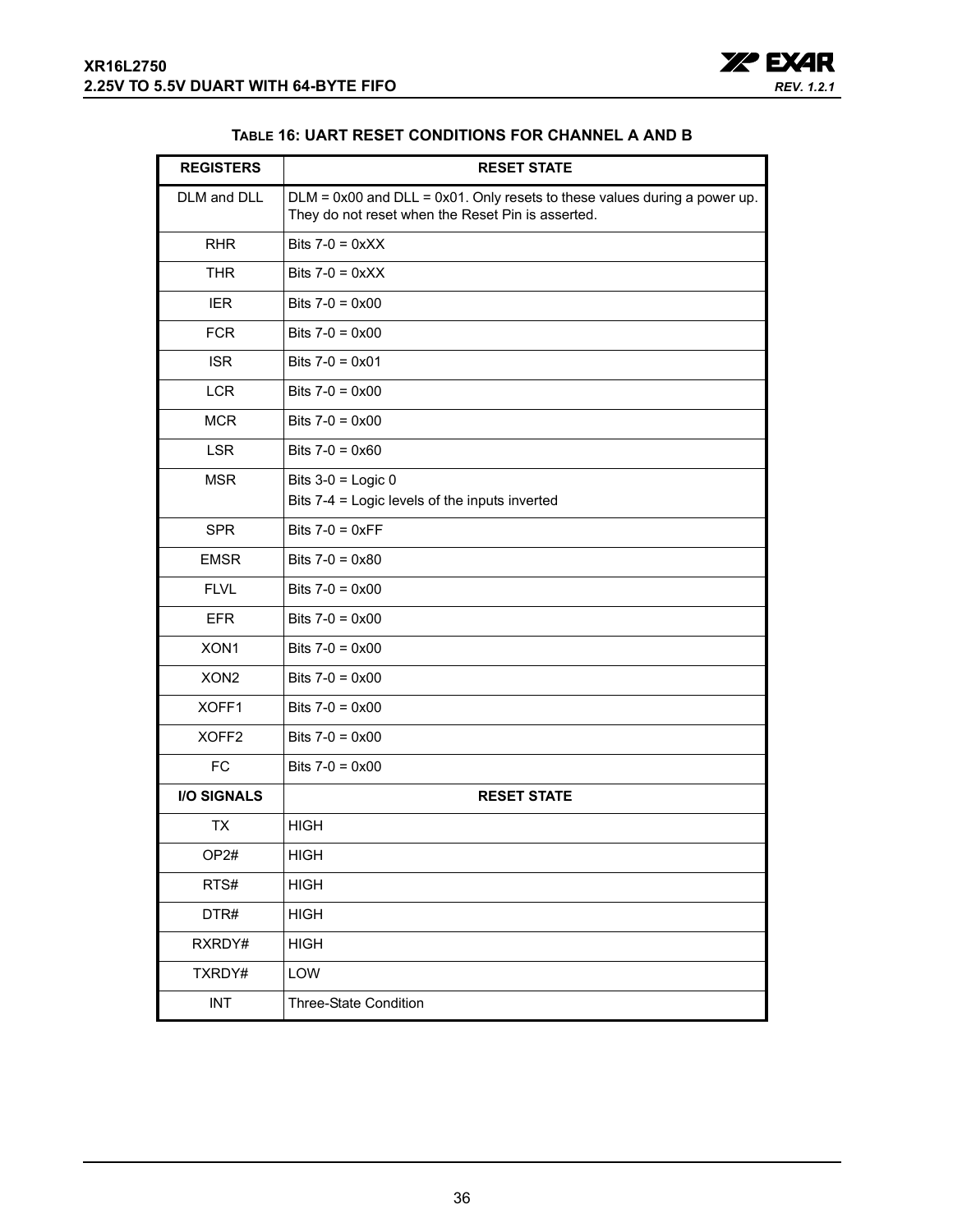

## <span id="page-36-1"></span>**ABSOLUTE MAXIMUM RATINGS**

| Power Supply Range           | 7 Volts                           |
|------------------------------|-----------------------------------|
| Voltage at Any Pin           | GND-0.3V to 7V                    |
| <b>Operating Temperature</b> | $-40^{\circ}$ to $+85^{\circ}$ C  |
| Storage Temperature          | $-65^{\circ}$ to $+150^{\circ}$ C |
| Package Dissipation          | 500 mW                            |

## <span id="page-36-2"></span>**TYPICAL PACKAGE THERMAL RESISTANCE DATA** (MARGIN OF ERROR: ± 15%)

Thermal Resistance (48-TQFP)  $\qquad \qquad$  theta-ja =59<sup>o</sup>C/W, theta-jc = 16<sup>o</sup>C/W

Thermal Resistance (44-PLCC)  $\qquad \qquad$  theta-ja = 50<sup>o</sup>C/W, theta-jc = 21<sup>o</sup>C/W

## <span id="page-36-3"></span>**ELECTRICAL CHARACTERISTICS**

#### <span id="page-36-0"></span>*DC ELECTRICAL CHARACTERISTICS*

<span id="page-36-4"></span>**TA=0O TO 70OC (-40O TO +85OC FOR INDUSTRIAL GRADE PACKAGE), VCC IS 2.25V TO 5.5V**

| <b>SYMBOL</b>   | <b>PARAMETER</b>           |            | <b>LIMITS</b><br>2.5V |            | <b>LIMITS</b><br>3.3V |            | <b>LIMITS</b><br>5.0V | <b>UNITS</b>      | <b>CONDITIONS</b>                                          |
|-----------------|----------------------------|------------|-----------------------|------------|-----------------------|------------|-----------------------|-------------------|------------------------------------------------------------|
|                 |                            | <b>MIN</b> | <b>MAX</b>            | <b>MIN</b> | <b>MAX</b>            | <b>MIN</b> | <b>MAX</b>            |                   |                                                            |
| $V_{ILCK}$      | Clock Input Low Level      | $-0.3$     | 0.2                   | $-0.3$     | 0.6                   | $-0.5$     | 0.6                   | V                 |                                                            |
| $V_{IHCK}$      | Clock Input High Level     | 2.0        | <b>VCC</b>            | 2.4        | <b>VCC</b>            | 3.0        | <b>VCC</b>            | $\vee$            |                                                            |
| $V_{IL}$        | Input Low Voltage          | $-0.3$     | 0.6                   | $-0.3$     | 0.8                   | $-0.5$     | 0.8                   | $\vee$            |                                                            |
| $V_{\text{IH}}$ | Input High Voltage         | 2.0        | 5.5                   | 2.0        | 5.5                   | 2.2        | 5.5                   | $\vee$            |                                                            |
| $V_{OL}$        | <b>Output Low Voltage</b>  |            | 0.4                   |            | 0.4                   |            | 0.4                   | V<br>V<br>$\sf V$ | $I_{OL}$ = 6 mA<br>$I_{OL}$ = 4 mA<br>$I_{OL}$ = 2 mA      |
| $V_{OH}$        | Output High Voltage        | 1.8        |                       | 2.0        |                       | 2.4        |                       | V<br>V<br>V       | $I_{OH}$ = -6 mA<br>$I_{OH}$ = -1 mA<br>$I_{OH}$ = -400 uA |
| I <sub>IL</sub> | Input Low Leakage Current  |            | ±10                   |            | ±10                   |            | ±10                   | uA                |                                                            |
| ŀщ              | Input High Leakage Current |            | ±10                   |            | ±10                   |            | ±10                   | <b>uA</b>         |                                                            |
| $C_{\text{IN}}$ | Input Pin Capacitance      |            | 5                     |            | 5                     |            | 5                     | рF                |                                                            |
| $I_{\rm CC}$    | Power Supply Current       |            | 1.2                   |            | $\overline{2}$        |            | 5                     | mA                |                                                            |
| <b>I</b> SLEEP  | Sleep Current              |            | 6                     |            | 15                    |            | 30                    | <b>uA</b>         | See Test 1                                                 |

Test 1: The following inputs must remain steady at VCC or GND state to minimize Sleep current: A0-A2, D0- D7, IOR#, IOW#, CSA#, CSB# and all modem inputs. Also, RXA and RXB inputs must idle at logic 1 state while asleep. Floating inputs will result in sleep currents in the mA range. For PowerSave feature that isolates address, data and control signals, please see the XR16L2751 datasheet.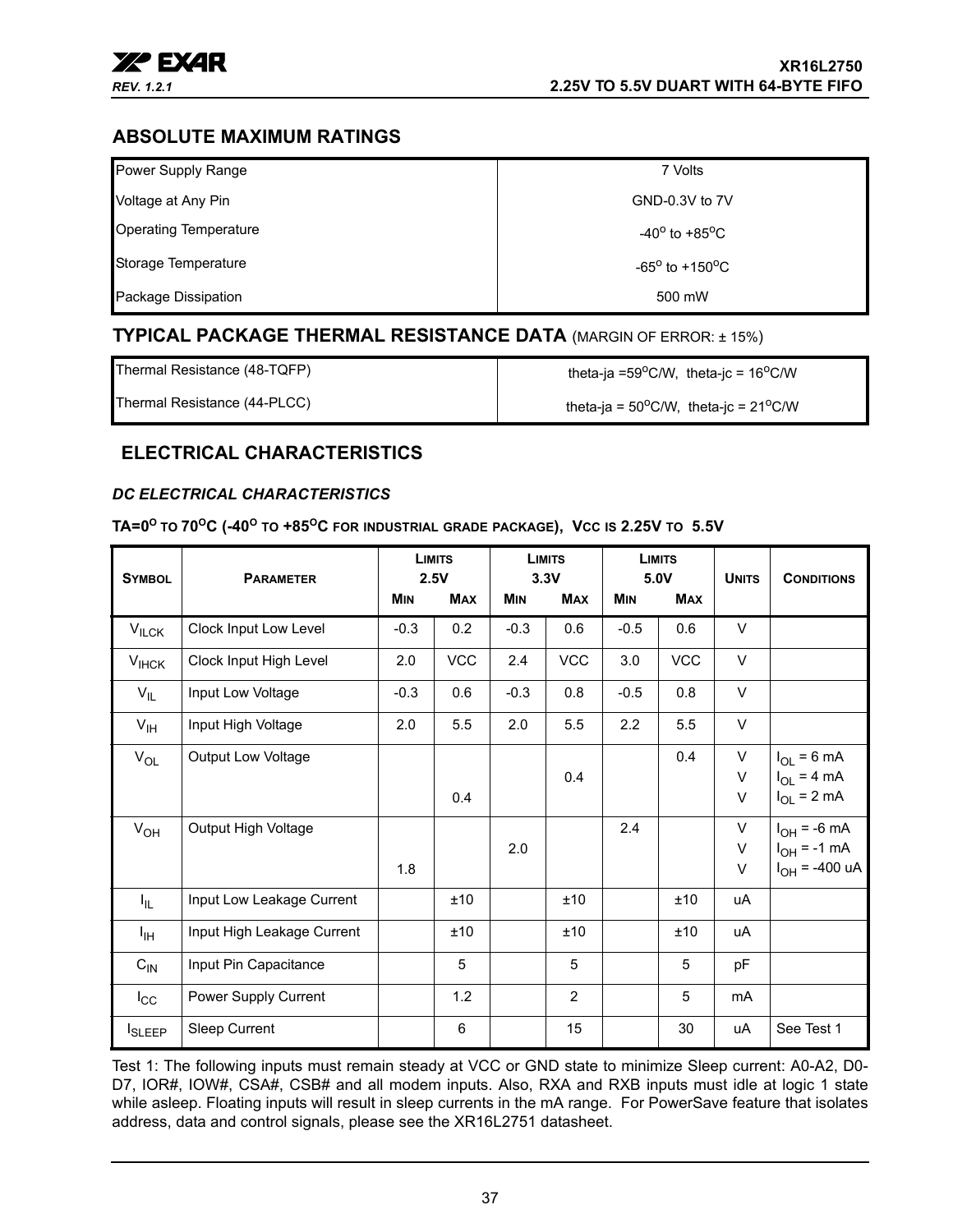

### <span id="page-37-0"></span>*AC ELECTRICAL CHARACTERISTICS*

<span id="page-37-1"></span>**UNLESS OTHERWISE NOTED: TA=0<sup>O</sup> TO 70OC (-40O TO +85OC FOR INDUSTRIAL GRADE PACKAGE), VCC=2.25 - 5.5V, 70 PF LOAD WHERE APPLICABLE**

|                             | <b>PARAMETER</b>                                  |             | <b>LIMITS</b><br>2.5 |             | <b>LIMITS</b>     |                   | <b>LIMITS</b> |             |
|-----------------------------|---------------------------------------------------|-------------|----------------------|-------------|-------------------|-------------------|---------------|-------------|
| <b>SYMBOL</b>               |                                                   |             | <b>MAX</b>           | <b>MIN</b>  | 3.3<br><b>MAX</b> | 5.0<br><b>MIN</b> | <b>MAX</b>    | <b>UNIT</b> |
| $\blacksquare$              | <b>Crystal Frequency</b>                          |             | 16                   |             | 20                |                   | 24            | <b>MHz</b>  |
| <b>CLK</b>                  | External Clock Low/High Time                      | 20          |                      | 15          |                   | 10                |               | ns          |
| <b>OSC</b>                  | <b>External Clock Frequency</b>                   |             | 24                   |             | 33                |                   | 50            | <b>MHz</b>  |
| $T_{AS}$                    | Address Setup Time                                | 10          |                      | 10          |                   | 10                |               | ns          |
| $T_{AH}$                    | Address Hold Time                                 | 10          |                      | 10          |                   | 10                |               | ns          |
| $T_{CS}$                    | Chip Select Width                                 | 150         |                      | 75          |                   | 50                |               | ns          |
| $T_{RD}$                    | IOR# Strobe Width                                 | 150         |                      | 75          |                   | 50                |               | ns          |
| $T_{DY}$                    | Read Cycle Delay                                  | 150         |                      | 75          |                   | 50                |               | ns          |
| <b>T<sub>RDV</sub></b>      | Data Access Time                                  |             | 135                  |             | 70                |                   | 45            | ns          |
| $T_{DD}$                    | Data Disable Time                                 | $\mathbf 0$ | 45                   | $\mathbf 0$ | 30                | $\mathbf 0$       | 30            | ns          |
| $T_{WR}$                    | IOW# Strobe Width                                 | 150         |                      | 75          |                   | 50                |               | ns          |
| $T_{DY}$                    | Write Cycle Delay                                 | 150         |                      | 75          |                   | 50                |               | ns          |
| $T_{DS}$                    | Data Setup Time                                   | 25          |                      | 20          |                   | 15                |               | ns          |
| T <sub>DH</sub>             | Data Hold Time                                    | 15          |                      | 10          |                   | 10                |               | ns          |
| <b>T</b> <sub>WDO</sub>     | Delay From IOW# To Output                         |             | 150                  |             | 75                |                   | 50            | ns          |
| $T_{MOD}$                   | Delay To Set Interrupt From MODEM Input           |             | 150                  |             | 75                |                   | 50            | ns          |
| $T_{RSI}$                   | Delay To Reset Interrupt From IOR#                |             | 150                  |             | 75                |                   | 50            | ns          |
| $T_{\rm SSI}$               | Delay From Stop To Set Interrupt                  |             | 1                    |             | $\mathbf{1}$      |                   | $\mathbf{1}$  | <b>Bclk</b> |
| $T_{\rm RRI}$               | Delay From IOR# To Reset Interrupt                |             | 150                  |             | 75                |                   | 50            | ns          |
| $T_{SI}$                    | Delay From Stop To Interrupt                      |             | 150                  |             | 75                |                   | 50            | ns          |
| T <sub>INT</sub>            | Delay From Initial INT Reset To Transmit<br>Start | 8           | 24                   | 8           | 24                | 8                 | 24            | <b>Bclk</b> |
| T <sub>WRI</sub>            | Delay From IOW# To Reset Interrupt                |             | 150                  |             | 75                |                   | 50            | ns          |
| $T_{SSR}$                   | Delay From Stop To Set RXRDY#                     |             | $\mathbf{1}$         |             | $\mathbf{1}$      |                   | $\mathbf{1}$  | <b>Bclk</b> |
| $T_{\sf RR}$                | Delay From IOR# To Reset RXRDY#                   |             | 150                  |             | 75                |                   | 50            | ns          |
| <b>T<sub>WT</sub></b>       | Delay From IOW# To Set TXRDY#                     |             | 150                  |             | 75                |                   | 50            | ns          |
| $\mathsf{T}_{\mathsf{SRT}}$ | Delay From Center of Start To Reset TXRDY#        |             | 8                    |             | 8                 |                   | 8             | <b>Bclk</b> |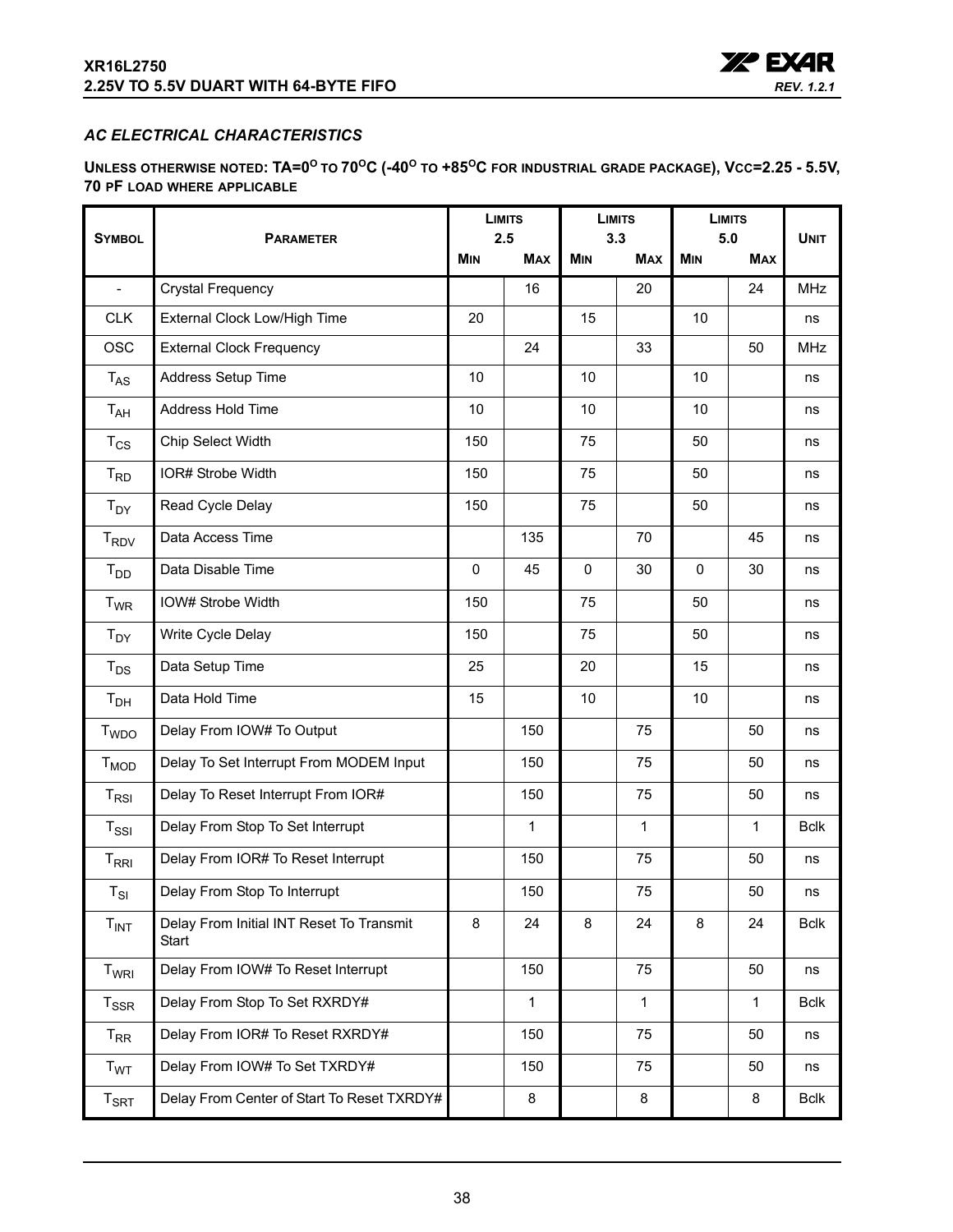

#### *AC ELECTRICAL CHARACTERISTICS*

**UNLESS OTHERWISE NOTED: TA=0<sup>O</sup> TO 70OC (-40O TO +85OC FOR INDUSTRIAL GRADE PACKAGE), VCC=2.25 - 5.5V, 70 PF LOAD WHERE APPLICABLE**

| <b>SYMBOL</b> | <b>PARAMETER</b>         |                        | LIMITS<br>2.5 | 3.3        | LIMITS       |            | LIMITS<br>5.0 | <b>UNIT</b> |
|---------------|--------------------------|------------------------|---------------|------------|--------------|------------|---------------|-------------|
|               |                          | <b>MIN</b>             | <b>MAX</b>    | <b>MIN</b> | <b>MAX</b>   | <b>MIN</b> | <b>MAX</b>    |             |
| l RST         | <b>Reset Pulse Width</b> | 40                     |               | 40         |              | 40         |               | ns          |
| N             | <b>Baud Rate Divisor</b> |                        | $2^{16} - 1$  |            | $2^{16} - 1$ |            | $2^{16} - 1$  |             |
| <b>Bclk</b>   | <b>Baud Clock</b>        | 16X or 8X of data rate |               |            |              | Hz         |               |             |

#### <span id="page-38-0"></span>**FIGURE 14. CLOCK TIMING**



#### <span id="page-38-1"></span>**FIGURE 15. MODEM INPUT/OUTPUT TIMING FOR CHANNELS A & B**

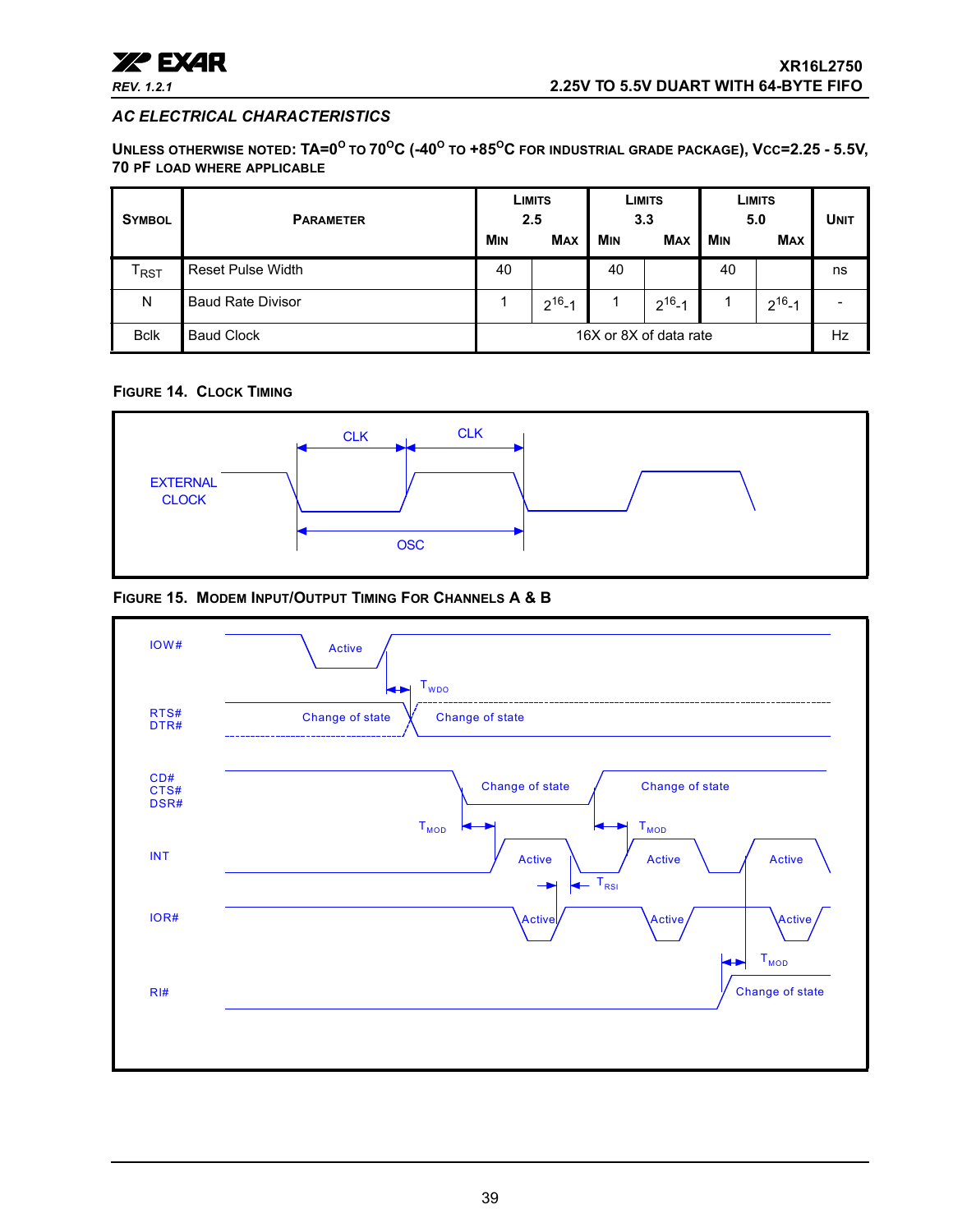#### **XR16L2750 2.25V TO 5.5V DUART WITH 64-BYTE FIFO**



#### <span id="page-39-1"></span>**FIGURE 16. DATA BUS READ TIMING**



<span id="page-39-0"></span>**FIGURE 17. DATA BUS WRITE TIMING**

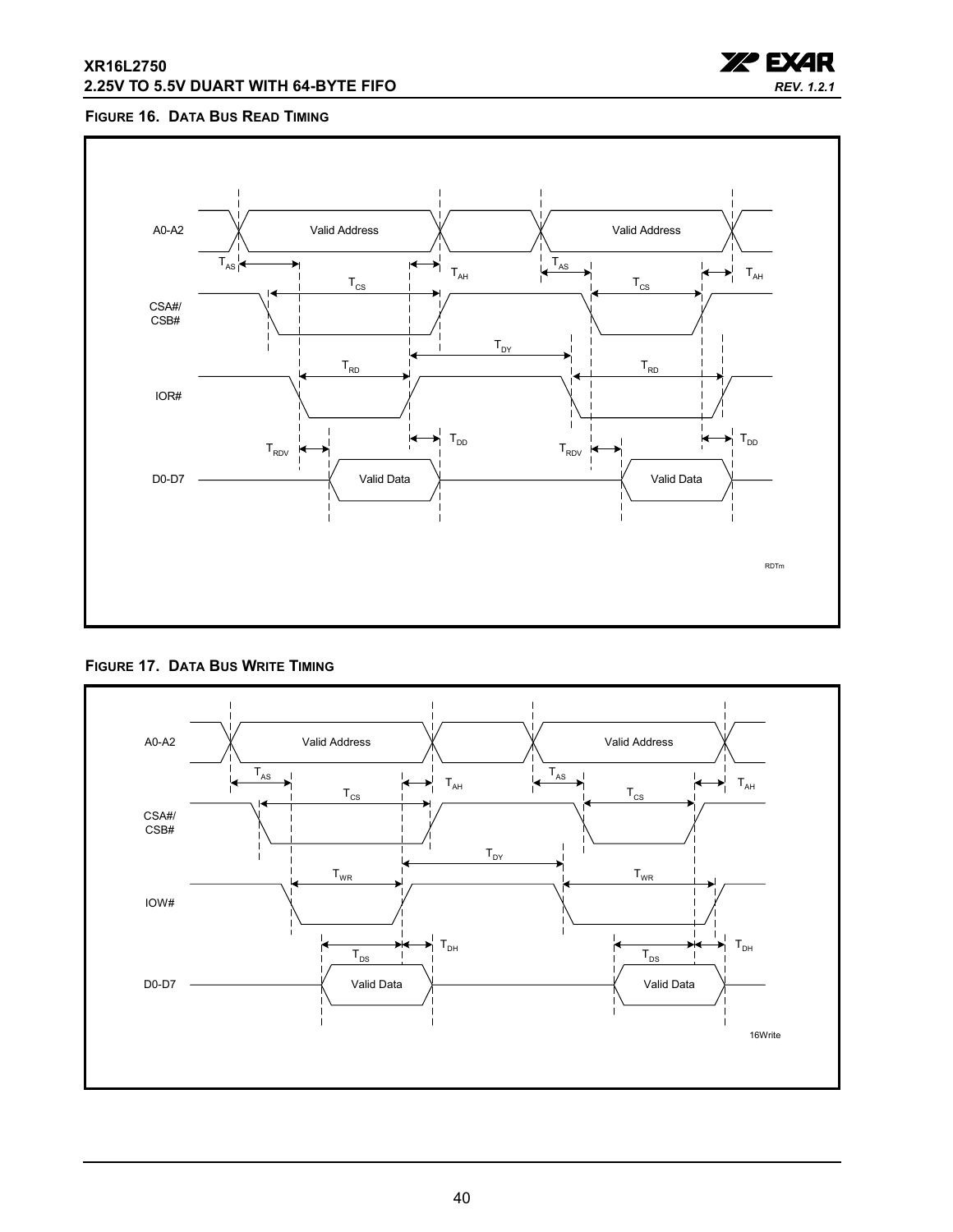



#### <span id="page-40-0"></span>**FIGURE 18. RECEIVE READY & INTERRUPT TIMING [NON-FIFO MODE] FOR CHANNELS A & B**

<span id="page-40-1"></span>**FIGURE 19. TRANSMIT READY & INTERRUPT TIMING [NON-FIFO MODE] FOR CHANNELS A & B**

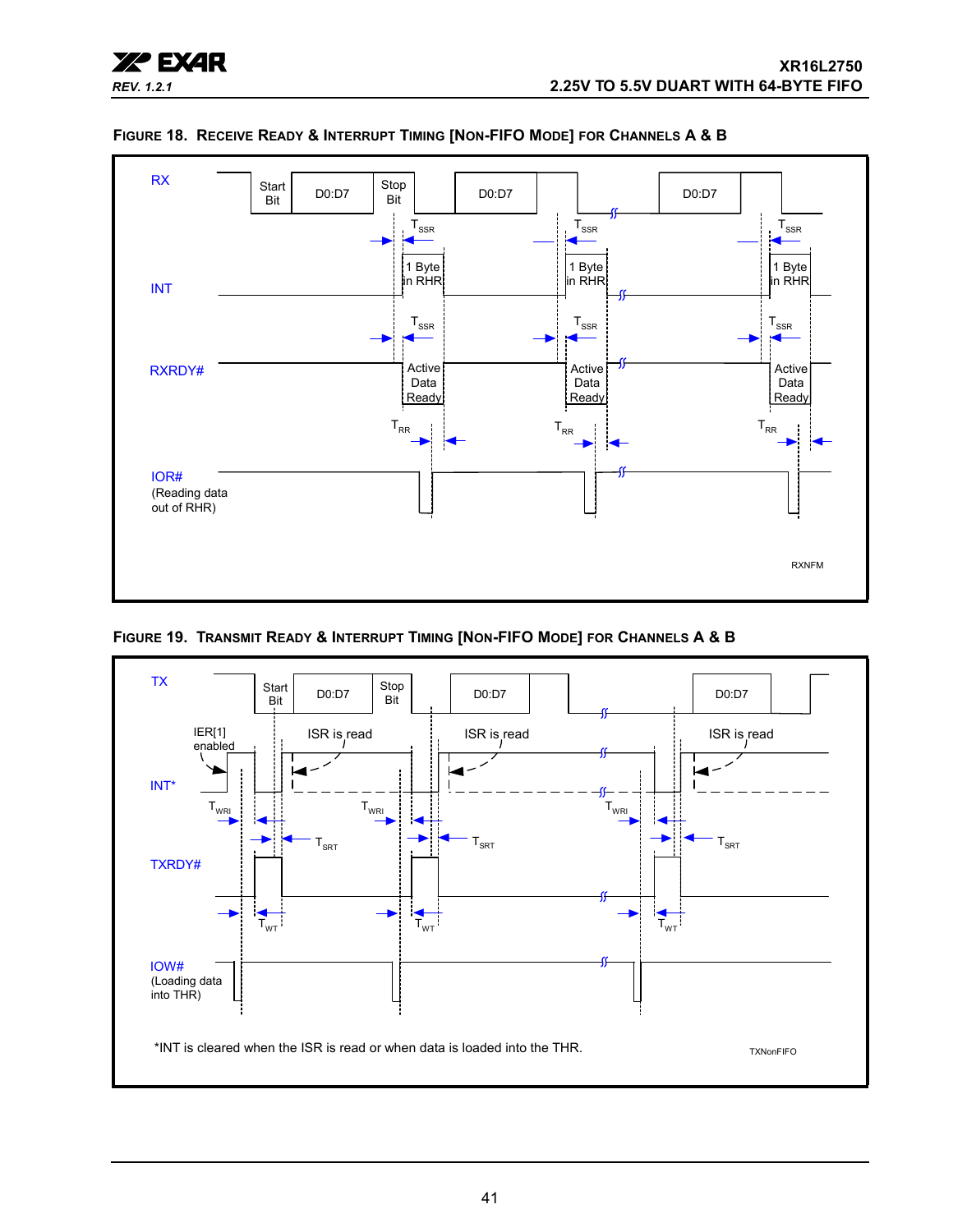



#### <span id="page-41-0"></span>**FIGURE 20. RECEIVE READY & INTERRUPT TIMING [FIFO MODE, DMA DISABLED] FOR CHANNELS A & B**

<span id="page-41-1"></span>

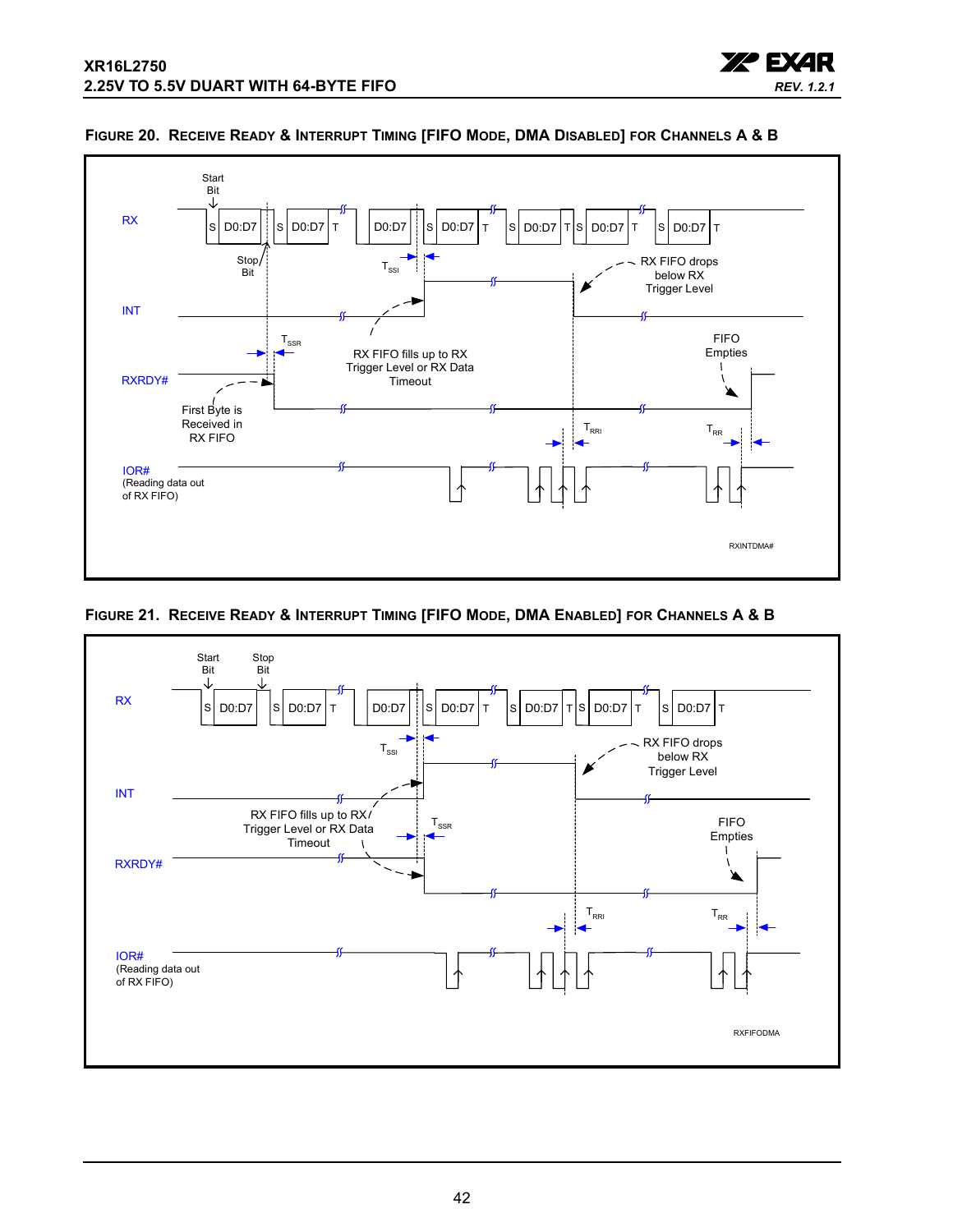



#### <span id="page-42-1"></span>**FIGURE 22. TRANSMIT READY & INTERRUPT TIMING [FIFO MODE, DMA MODE DISABLED] FOR CHANNELS A & B**

#### <span id="page-42-0"></span>**FIGURE 23. TRANSMIT READY & INTERRUPT TIMING [FIFO MODE, DMA MODE ENABLED] FOR CHANNELS A & B**

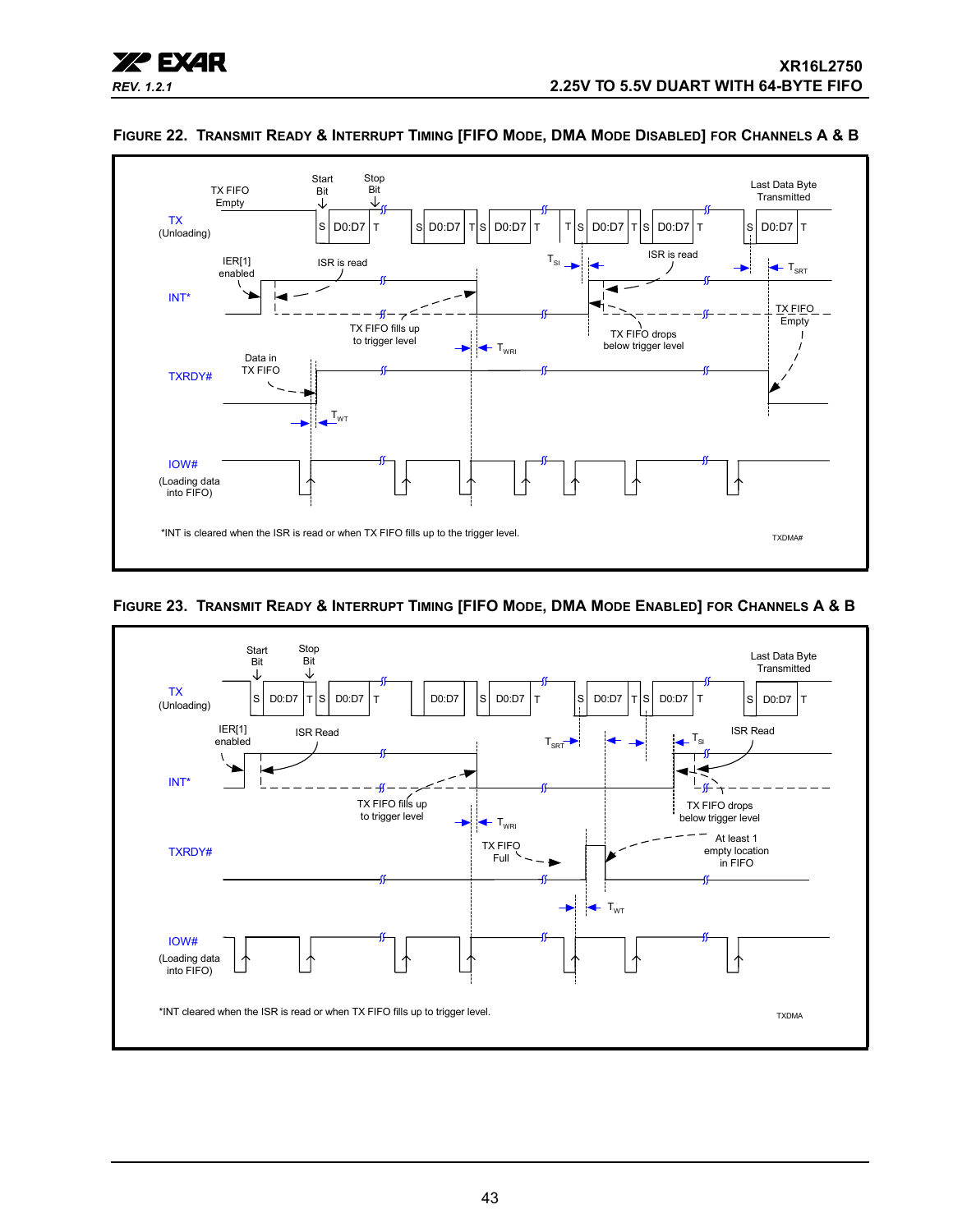

## <span id="page-43-0"></span>*PACKAGE DIMENSIONS (48 PIN TQFP - 7 X 7 X 1* mm*)*



*Note: The control dimension is the millimeter column*

|                |            | <b>INCHES</b> |            | <b>MILLIMETERS</b> |
|----------------|------------|---------------|------------|--------------------|
| <b>SYMBOL</b>  | <b>MIN</b> | <b>MAX</b>    | <b>MIN</b> | <b>MAX</b>         |
| A              | 0.039      | 0.047         | 1.00       | 1.20               |
| $A_1$          | 0.002      | 0.006         | 0.05       | 0.15               |
| A <sub>2</sub> | 0.037      | 0.041         | 0.95       | 1.05               |
| B              | 0.007      | 0.011         | 0.17       | 0.27               |
| C              | 0.004      | 0.008         | 0.09       | 0.20               |
| D              | 0.346      | 0.362         | 8.80       | 9.20               |
| $D_1$          | 0.272      | 0.280         | 6.90       | 7.10               |
| e              | 0.020 BSC  |               |            | 0.50 BSC           |
| L              | 0.018      | 0.030         | 0.45       | 0.75               |
| $\alpha$       | 0°         | $7^\circ$     | 0°         | $7^\circ$          |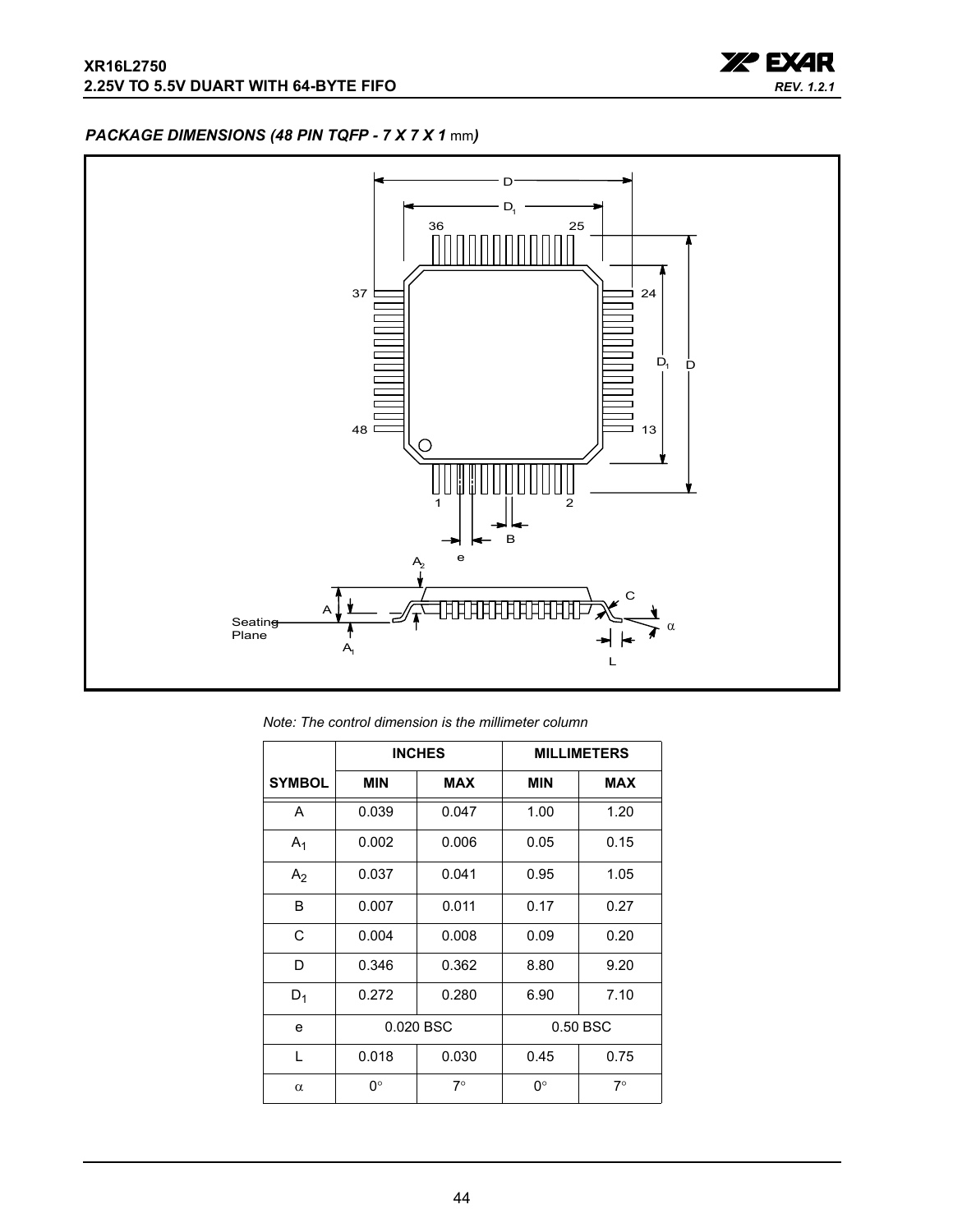

#### <span id="page-44-0"></span>*PACKAGE DIMENSIONS (44 PIN PLCC)*



#### *Note: The control dimension is the millimeter column*

|                |            | <b>INCHES</b> |            | <b>MILLIMETERS</b> |
|----------------|------------|---------------|------------|--------------------|
| <b>SYMBOL</b>  | <b>MIN</b> | <b>MAX</b>    | <b>MIN</b> | <b>MAX</b>         |
| A              | 0.165      | 0.180         | 4.19       | 4.57               |
| $A_1$          | 0.090      | 0.120         | 2.29       | 3.05               |
| A <sub>2</sub> | 0.020      |               | 0.51       |                    |
| B              | 0.013      | 0.021         | 0.33       | 0.53               |
| $B_1$          | 0.026      | 0.032         | 0.66       | 0.81               |
| C              | 0.008      | 0.013         | 0.19       | 0.32               |
| D              | 0.685      | 0.695         | 17.40      | 17.65              |
| $D_1$          | 0.650      | 0.656         | 16.51      | 16.66              |
| $D_2$          | 0.590      | 0.630         | 14.99      | 16.00              |
| $D_3$          |            | 0.500 typ.    |            | 12.70 typ.         |
| e              |            | 0.050 BSC     |            | 1.27 BSC           |
| $H_1$          | 0.042      | 0.056         | 1.07       | 1.42               |
| H <sub>2</sub> | 0.042      | 0.048         | 1.07       | 1.22               |
| R              | 0.025      | 0.045         | 0.64       | 1.14               |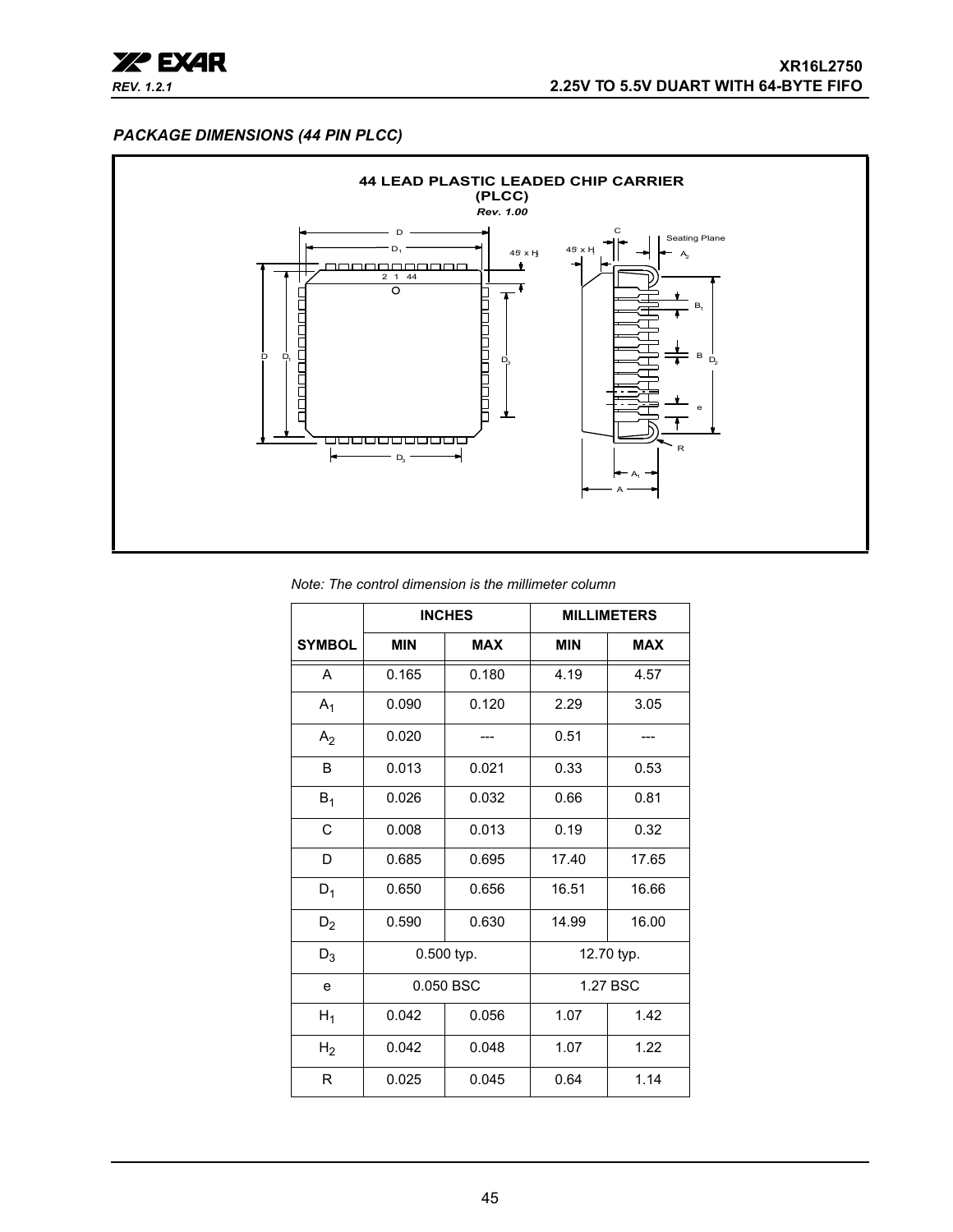

#### <span id="page-45-0"></span>*REVISION HISTORY*

| <b>DATE</b>       | <b>REVISION</b> | <b>DESCRIPTION</b>                                                                                                                                                                                                                                                     |
|-------------------|-----------------|------------------------------------------------------------------------------------------------------------------------------------------------------------------------------------------------------------------------------------------------------------------------|
| November 2001     | Rev P1.0.0      | Preliminary data sheet.                                                                                                                                                                                                                                                |
| March 2002        | Rev P1.1.0      | Corrected INTA/B pin descriptions and reset state. Clarified MCR bit-3 pin descrip-<br>tion. Renamed Sclk to Bclk.                                                                                                                                                     |
| September 2002    | Rev 1.0.0       | Release into production. Clarified RTS# pin descriptions, XTAL1 pin description,<br>external clock description, auto RS485 half-duplex control description, EMSR bit-3<br>description and updated 2.5 V, $I_{CC}$ and $I_{SI}$ $_{EFP}$ DC Electrical Characteristics. |
| <b>March 2003</b> | Rev 1.1.0       | Updated AC Electrical Characteristics.                                                                                                                                                                                                                                 |
| August 2004       | Rev 1.2.0       | Added Device Status to Ordering Information. Clarified pin descriptions- changed<br>from using logic 1 and logic 0 to HIGH (VCC) and LOW (GND) for input and output<br>pin descriptions.                                                                               |
| April 2005        | Rev 1.2.1       | Updated the Data Access Times (T <sub>RDV</sub> ) in AC Electrical Characteristics.                                                                                                                                                                                    |

#### *NOTICE*

EXAR Corporation reserves the right to make changes to the products contained in this publication in order to improve design, performance or reliability. EXAR Corporation assumes no responsibility for the use of any circuits described herein, conveys no license under any patent or other right, and makes no representation that the circuits are free of patent infringement. Charts and schedules contained here in are only for illustration purposes and may vary depending upon a user's specific application. While the information in this publication has been carefully checked; no responsibility, however, is assumed for inaccuracies.

EXAR Corporation does not recommend the use of any of its products in life support applications where the failure or malfunction of the product can reasonably be expected to cause failure of the life support system or to significantly affect its safety or effectiveness. Products are not authorized for use in such applications unless EXAR Corporation receives, in writing, assurances to its satisfaction that: (a) the risk of injury or damage has been minimized; (b) the user assumes all such risks; (c) potential liability of EXAR Corporation is adequately protected under the circumstances.

Copyright 2005 EXAR Corporation

Datasheet April 2005.

Send your UART technical inquiry with technical details to hotline: uarttechsupport@exar.com.

Reproduction, in part or whole, without the prior written consent of EXAR Corporation is prohibited.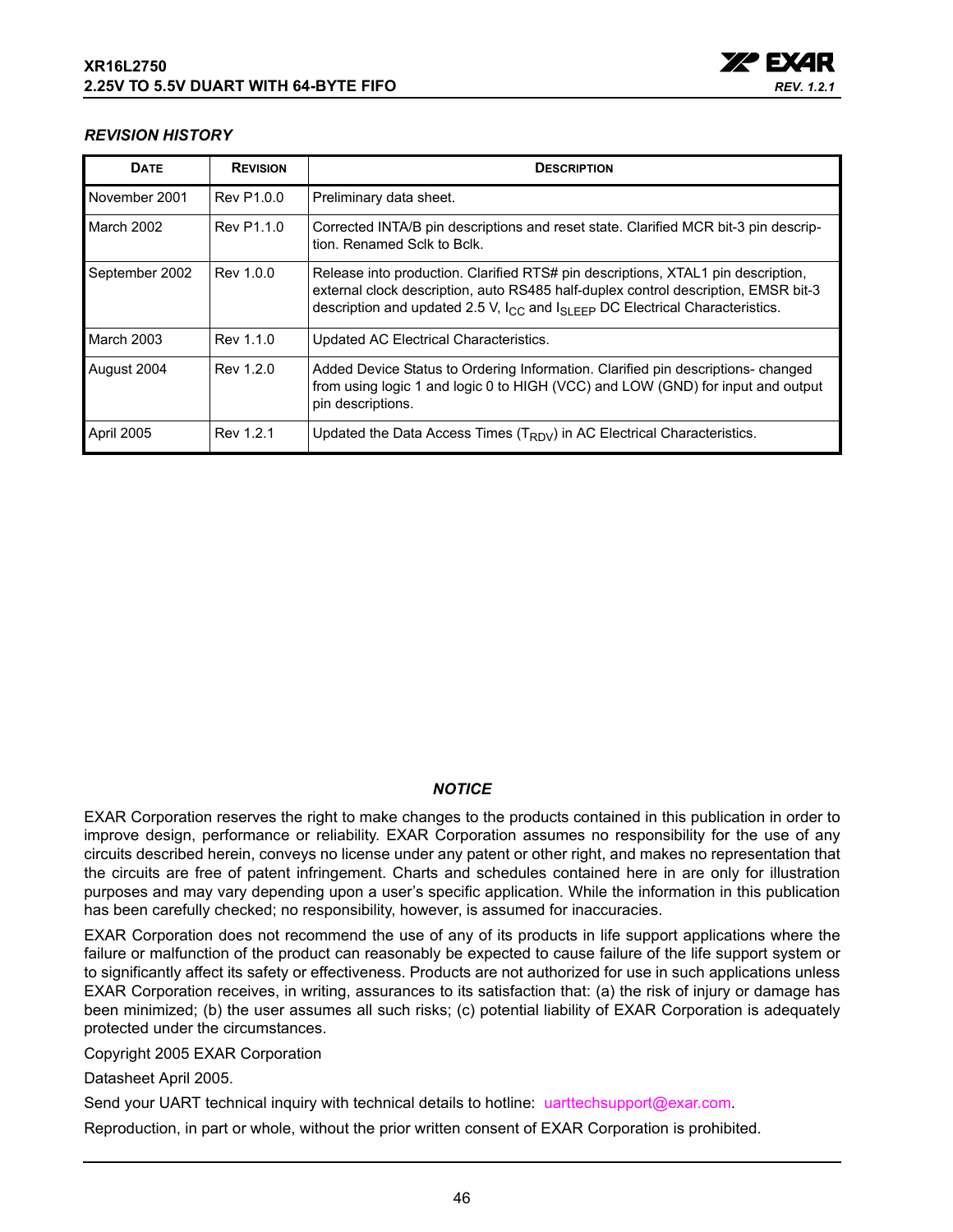

# **TABLE OF CONTENTS**

| 2.20 |  |
|------|--|
| 2.21 |  |
|      |  |
|      |  |
|      |  |
|      |  |
|      |  |
|      |  |
|      |  |
|      |  |
|      |  |
|      |  |